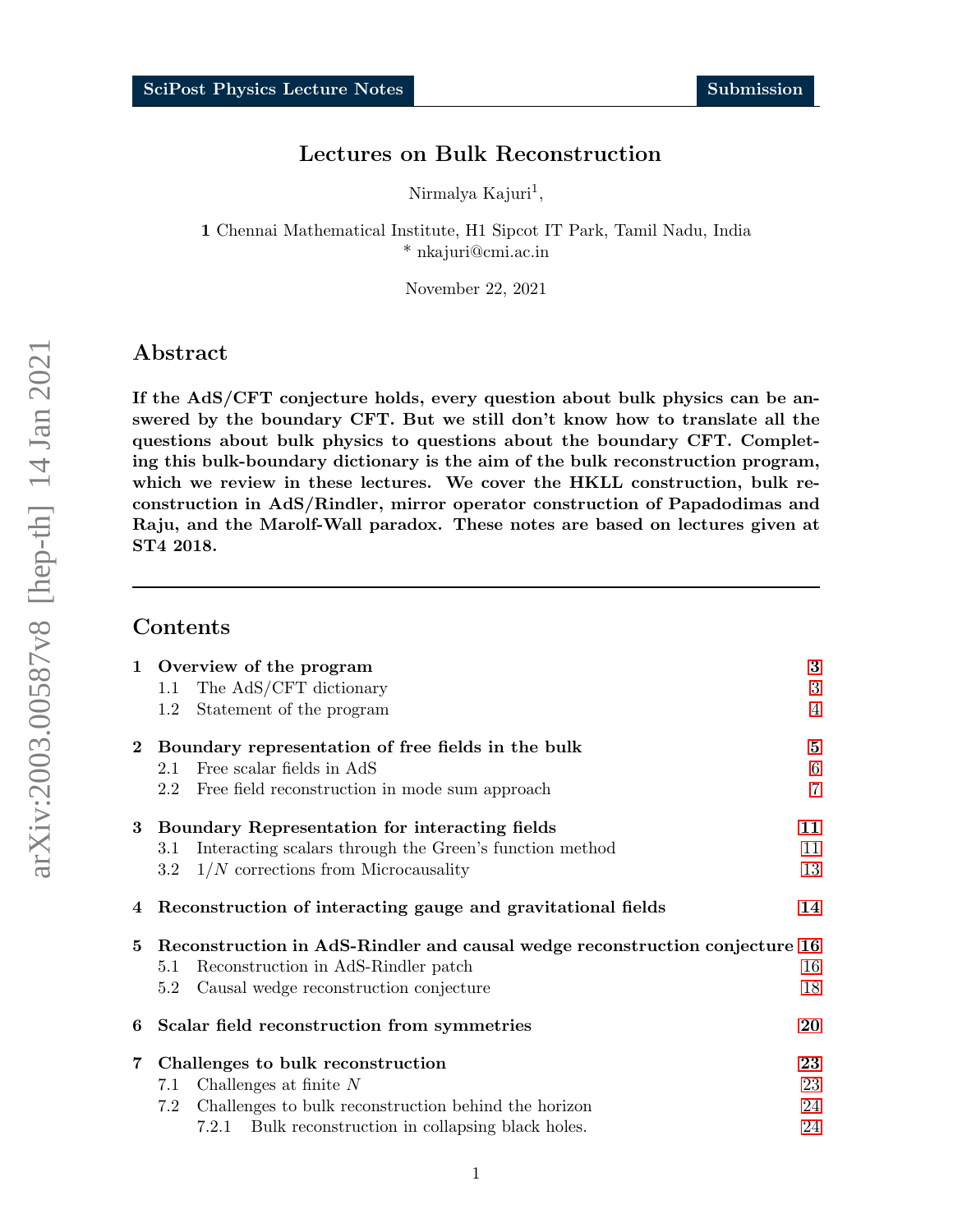| 7.3 Marolf Wall paradox: $AdS \neq CFT$ ? | 30 |
|-------------------------------------------|----|
| 8 Conclusion                              | 33 |
| References                                | 34 |

According to the AdS/CFT conjecture, any conformal field theory in a d-dimensional spacetime is equivalent to a theory of quantum gravity in a  $d+1$ -dimensional spacetime. Therefore one should be able to use it to try to learn about bulk physics from the boundary.

If the bulk and boundary theories are indeed equivalent, any question one may ask about bulk physics can in principle be answered by the boundary CFT. The CFT in the boundary is the bulk quantum theory of gravity!

In principle, the boundary theory knows the answers to all the outstanding questions like: 1. What happens when an observer crosses the black hole horizon? Do they see a smooth horizon or a firewall? [\[1\]](#page-33-0)

2. More generally, how is the black hole information loss paradox [\[2\]](#page-33-1) resolved?

3. What happens at singularities, where classical general relativity breaks down.

If we could solve the boundary CFT completely we should have answers to all these questions about bulk physics.

So why haven't we solved all of these problems already? The reason is that to answer questions about bulk physics we would need to know how to translate them to questions about the boundary conformal field theory. The bulk and boundary theories are formulated in terms of completely different spaces and operators, and we would need to know how to map all the observables of one theory to the observables of the other. In other words, we would need the complete dictionary between the two theories. The original formulation of AdS/CFT conjecture does give us a dictionary, but it is only a partial dictionary.

The CFT may well have all the answers, but we don't know how to ask all the right questions!

The topic of these lectures is the ongoing program of 'bulk reconstruction', which aims to complete the bulk-boundary dictionary. This program is still at an early stage. We can translate semiclassical observables in the bulk to the boundary CFT. But quantum gravity questions remain well out of reach. Even in the absence of gravity, observables that lie beyond black hole horizons are problematic. In these lectures, we will review the progress in these topics.

The plan of the lectures is as follows. First, we will present an overview of the program. Then we will briefly recall the AdS/CFT dictionary and proceed to make a precise statement of the program. In section II we will show how to obtain a boundary representation of a free scalar field in pure AdS by solving the equations of motion. Sections III and IV will deal with interacting scalars. We will cover the case of a self-interacting scalar field as well as those of scalars interacting with gauge or gravitational fields. We will consider reconstruction in AdS/Rindler wedges in section V, which has certain novel features. A different method of reconstruction via symmetries will be demonstrated in section VI. Section VII outlines challenges to bulk reconstruction behind a black hole horizon. In this section, we cover the Papadodimas-Raju proposal and the Marolf-Wall paradox. The final section presents our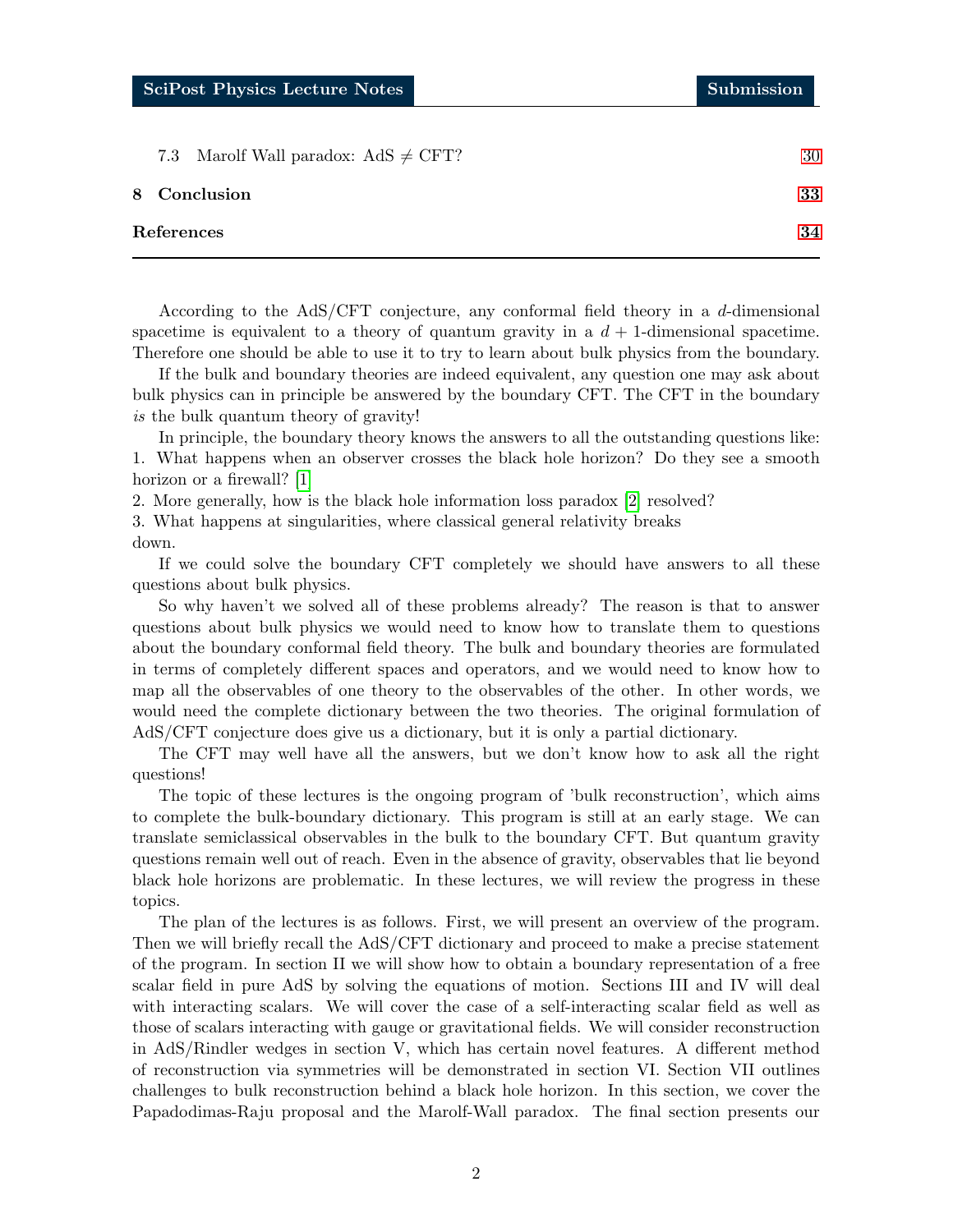conclusions.

A notable omission from these lectures is the concept of entanglement wedge reconstruction. This is an important topic, but we will only say a few words about it.

An existing review that covers these topics and has influenced our presentation is the TASI lectures by Harlow [\[3\]](#page-33-2). Another review that overlaps with this one is [\[4\]](#page-33-3).

A note about notation. We will mostly use  $(r, t, \Omega)$  coordinates for the bulk spacetime. Then the boundary coordinates are just  $(t, \Omega)$ . Occasionally when we want to distinguish between the bulk and boundary co-ordinates clearly we will use  $y$  to denote bulk coordinates and X for boundary coordinates.

## <span id="page-2-0"></span>1 Overview of the program

In the last section, we spoke about 'completing the dictionary' without precisely defining what it means. Our aim in this section is to make this more precise. To do this, we first review the original AdS/CFT dictionary and learn what it is already telling us about bulk physics. We then outline the broad goals of the program.

### <span id="page-2-1"></span>1.1 The AdS/CFT dictionary

The AdS/CFT correspondence [\[5–](#page-33-4)[7\]](#page-33-5) is usually stated as the equality of the partition functions of the bulk and boundary theories.

A different formulation of the correspondence, which is expected to be equivalent to the statement above, is the extrapolate dictionary [\[8–](#page-33-6)[10\]](#page-33-7). We state the extrapolate dictionary for  $\mathrm{scalar\ fields}^1$  $\mathrm{scalar\ fields}^1$ :

$$
\lim_{r \to \infty} r^{n\Delta} \langle \phi(r, t_1, \Omega_1) \phi(r, t_2, \Omega_2) \dots \phi(r, t_n, \Omega_n) \rangle_{\text{Pure AdS}} = \langle 0 | \mathcal{O}(t_1, \Omega_1) \mathcal{O}(t_2, \Omega_2) \dots \mathcal{O}(t_n, \Omega_n) | 0 \rangle. \tag{1}
$$

Here  $\mathcal O$  is the scalar primary dual to the bulk scalar  $\phi$ . It has dimension  $\Delta$  which is related to the mass M of the scalar field as  $\Delta = \frac{d}{2} + \frac{1}{2}$ 2  $\sqrt{d^2+4M^2}$  where d is the number of space dimensions. A similar dictionary can be written down for other fields.

This was for pure AdS. More generally, for any semi-classical asymptotically AdS geometry g we expect that there will be a dual state  $|\psi_a\rangle$ 

<span id="page-2-4"></span><span id="page-2-3"></span>
$$
g \leftrightarrow |\psi_g\rangle \tag{2}
$$

such that

$$
\lim_{r \to \infty} r^{n\Delta} \langle \phi(r, t_1, \Omega_1) \phi(r, t_2, \Omega_2) \dots \phi(r, t_n, \Omega_n) \rangle_g = \langle \psi_g | \mathcal{O}(t_1, \Omega_1) \mathcal{O}(t_2, \Omega_2) \dots \mathcal{O}(t_n, \Omega_n) | \psi_g \rangle.
$$
\n(3)

[\(1\)](#page-2-3) is a special case of this where the geometry  $q$  is pure AdS and the dual state is the CFT vacuum  $|0\rangle$ :

Pure AdS  $\leftrightarrow$   $|0\rangle$ .

<span id="page-2-2"></span><sup>&</sup>lt;sup>1</sup>For interacting scalar fields in pure AdS, this equivalence has been proven [\[11\]](#page-33-8).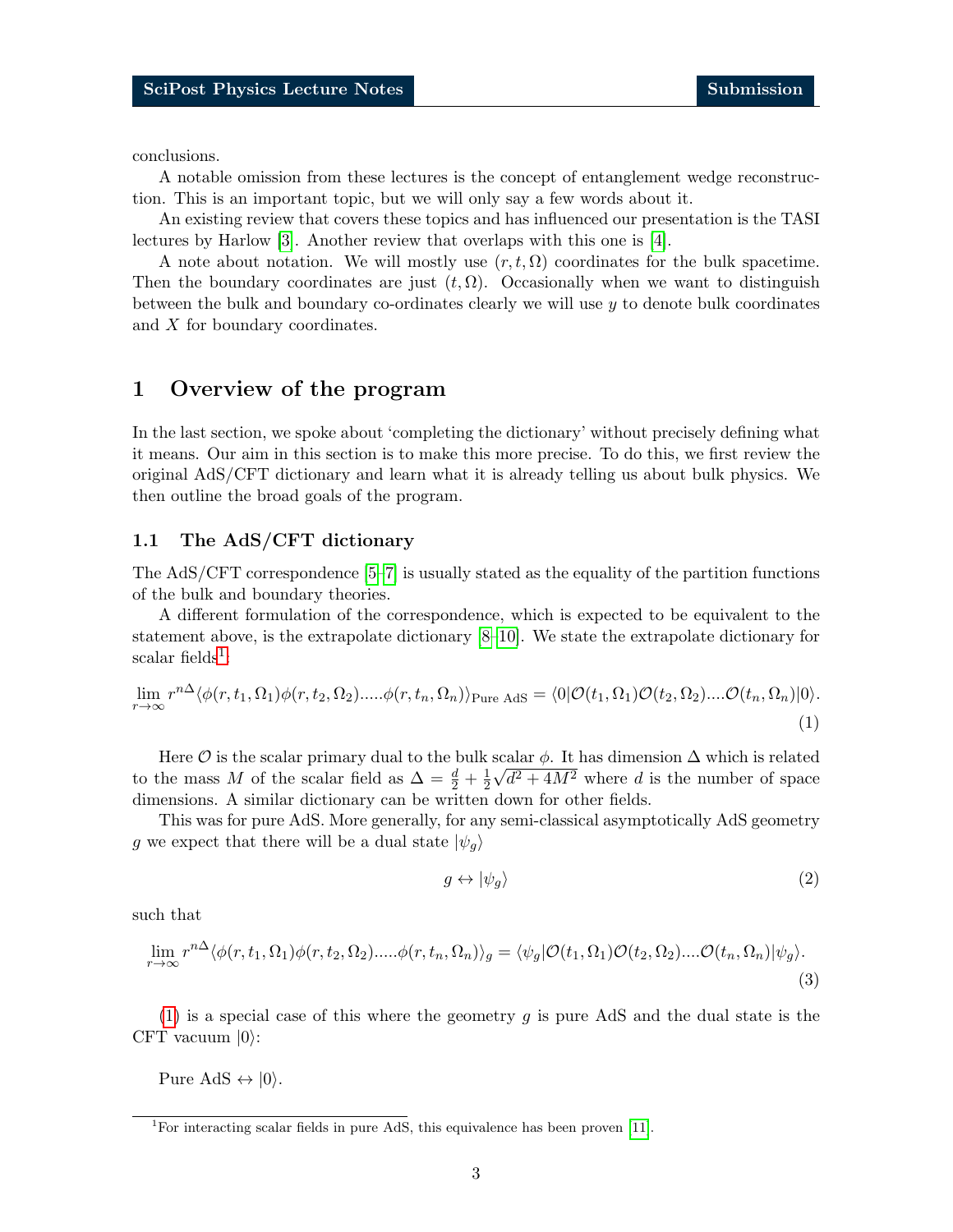Another example of a semiclassical asymptotically AdS spacetime is the two-sided eternal black hole. The eternal black hole has two asymptotic boundaries. Consequently, the state dual to the eternal black hole must belong to the tensor product of the Hilbert Spaces of the two CFTs on the two boundaries. The correct dual state is the thermofield double state [\[12\]](#page-33-9):

$$
\text{Eternal Black Hole} \leftrightarrow \frac{1}{\sqrt{Z(\beta)}} \sum_{E} e^{-\frac{\beta E}{2}} |E\rangle |E\rangle \tag{4}
$$

<span id="page-3-2"></span>where the sum is over energy eigenstates,  $\beta$  is the inverse temperature of the black hole, and  $Z(\beta)$  the partition function at inverse temperature  $\beta$ .

In general, we don't know the bulk dual of a given boundary state.

The extrapolate dictionary already has some information about bulk physics. We can do "scattering experiments" where we send in wave-packets from close to the boundary, have them scatter, and collect them later close to the boundary. The result of such "scattering experiments"<sup>[2](#page-3-1)</sup> will be contained in the CFT correlator  $\langle O(X_1)O(X_2)O(X_3)O(X_4)\rangle$ .



Figure 1: A bulk 'scattering experiment'.

But this does not cover all bulk information. For instance, if we want to know the correlator between bulk fields for finite values of r, which may be useful for the description of a local bulk experiment, that cannot be answered by the extrapolate dictionary directly. One would need to develop the bulk-boundary dictionary further.

### <span id="page-3-0"></span>1.2 Statement of the program

After the general discussion in the last section, we are now ready to state the program we will follow from here on. To do this we first need to specify the regime we will be working in.

As we discussed earlier, we will always work in the regime where bulk geometry is semiclassical. The condition for semiclassicality is that the gravitational constant  $G \ll \ell^{d-1}$  where  $\ell$  is the AdS radius.

<span id="page-3-1"></span><sup>&</sup>lt;sup>2</sup>We put scattering experiment in quotes because, unlike in flat space, defining wave packets in the boundary is problematic in AdS. [\[13,](#page-33-10) [14\]](#page-33-11)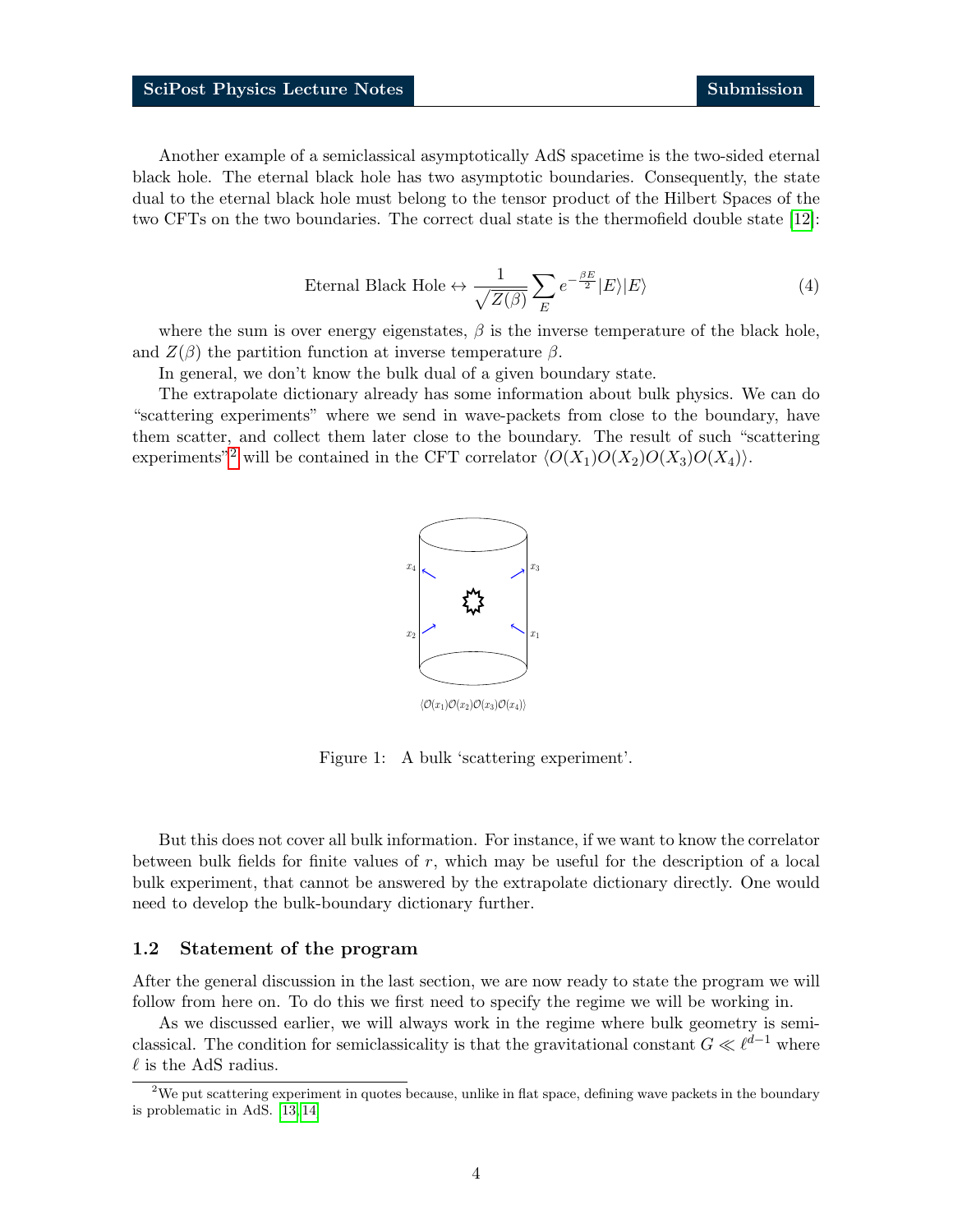For a CFT to have a semiclassical bulk dual, a set of conditions have to be fulfilled. We refer the reader to [\[15,](#page-33-12) [16\]](#page-34-0) for discussions on this issue. One key condition is that the CFT should have a parameter  $N \gg 1$  which controls the factorization of the correlators of the primary operators which are dual to bulk fields. This means if the two-point function of such a primary operator is normalized to be of  $\mathcal{O}(1)$ , then higher correlators are suppressed as

$$
\langle \mathcal{O}_i\mathcal{O}_j\mathcal{O}_k\rangle\sim 1/N^a
$$

where a is some  $\mathcal{O}(1)$  number. In particular, the correlators will follow Wick contraction for infinite  $N$ .  $N$  is dual to the perturbative parameter in the bulk field theory, where a similar factorization takes place in bulk correlators.

In the CFTs known to have a bulk dual, the role of  $N$  is played by the central charge of the CFT. N is the expansion parameter in the CFT and it is related to the gravitational constant as

<span id="page-4-3"></span>
$$
N^2 = \frac{\ell^{d-1}}{G}.\tag{5}
$$

We refer to [\[17\]](#page-34-1) for the stringy origins of the duality and the role of N.

Note that  $N$  is the only expansion parameter so far in the CFT. The most general dual bulk theory with Einstein gravity and scalar fields will therefore have an action like this (in units where AdS radius is one) $3$ :

$$
S = \frac{1}{G} \int d^{d+1}y \sqrt{-g}R + \int d^{d+1}y \sqrt{-g} \left( \partial_{\mu}\phi \partial^{\mu}\phi + M^{2} \phi^{2} \right)
$$
  
+  $\lambda \sqrt{G} \int d^{d+1}y \sqrt{-g} \left( \frac{\phi^{3}}{3!} + \text{all possible cubic couplings} \right)$   
+  $\lambda' G \int d^{d+1}y \sqrt{-g} \left( \frac{\phi^{4}}{4!} + \text{all possible quartic couplings} \right) + \dots$  (6)

Where  $\lambda, \lambda'$  are  $\mathcal{O}(1)$  numbers. The strengths of the couplings are tightly constrained. A general bulk field theory may have couplings of widely different strengths (eg. standard model), but a theory with a holographic CFT dual can't unless there are more expansion parameters present.[4](#page-4-2)

For the class of theories discussed above, the extrapolate dictionary [\(3\)](#page-2-4) gives us a way to relate bulk fields near the boundary to boundary CFT operators. But it does not tell us how to translate the bulk fields deep inside the bulk to boundary operators.

The goal of the bulk reconstruction program is to discover CFT operators that represent bulk fields at all bulk points. That is,  $\phi_{CFT}$  which satisfy:

$$
\langle \phi(r_1, t_1, \Omega_1)\phi(r_2, t_2, \Omega_2) \rangle_g = \langle \psi_g | \phi_{CFT}(r_1, t_1, \Omega_1)\phi_{CFT}(r_2, t_2, \Omega_2) | \psi_g \rangle. \tag{7}
$$

In the next chapter, we will see how to find  $\phi_{CFT}$ .

## <span id="page-4-0"></span>2 Boundary representation of free fields in the bulk

In this section, we will review the techniques for finding CFT representations for free fields in the bulk. First, we briefly review field theory in AdS.

<span id="page-4-2"></span><span id="page-4-1"></span><sup>3</sup> If there are higher derivative terms on the gravity side they will be controlled by the 'tHooft parameter. [\[17\]](#page-34-1) <sup>4</sup>We thank Daniel Kabat for a discussion on this point.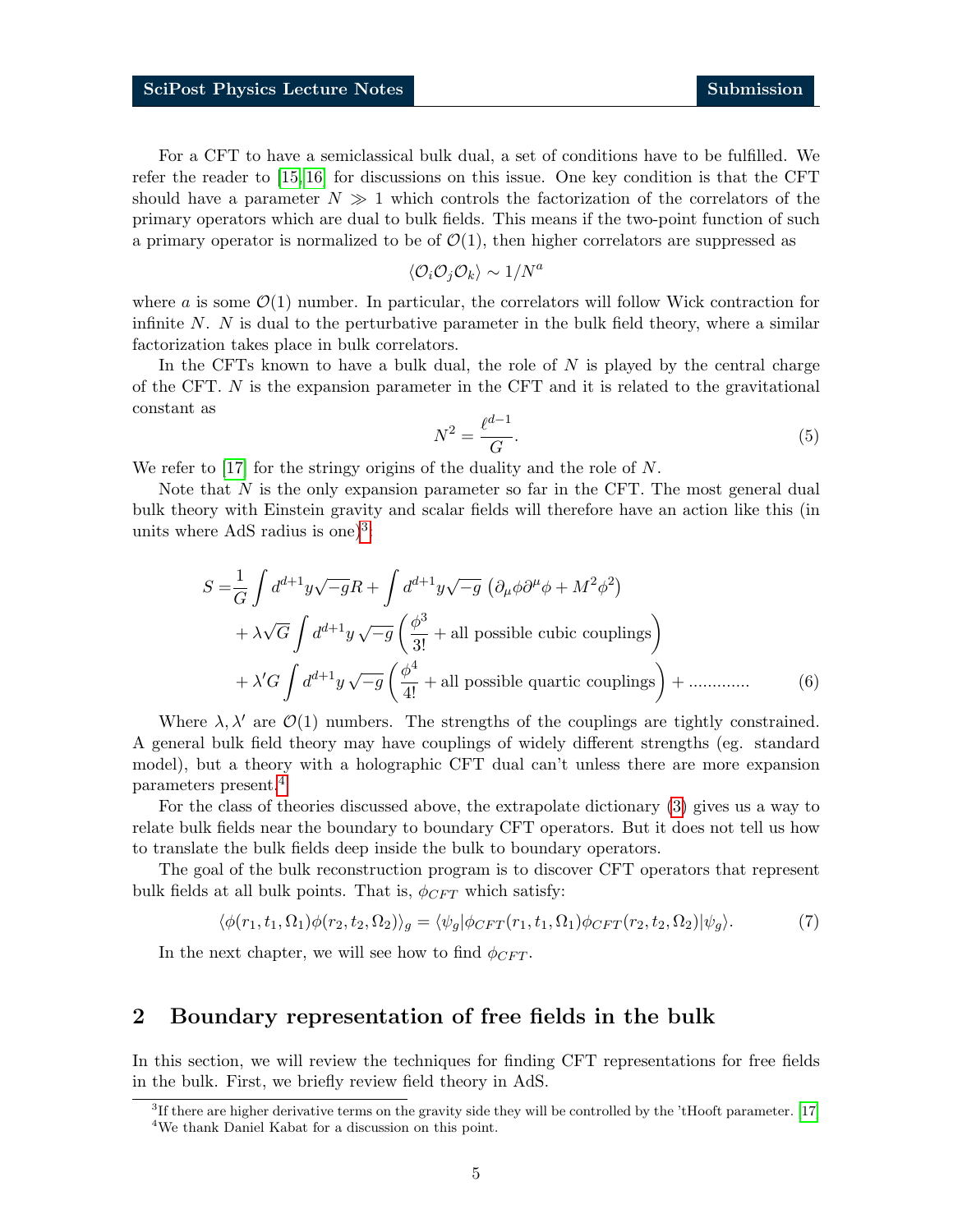### <span id="page-5-0"></span>2.1 Free scalar fields in AdS

The AdS metric is given by:

$$
ds^{2} = -\left(1 + \frac{r^{2}}{\ell^{2}}\right)dt^{2} + \frac{dr^{2}}{1 + \frac{r^{2}}{\ell^{2}}} + r^{2}d\Omega_{d-1}^{2}.
$$
 (8)

where  $\ell$  is the AdS radius.

Henceforth we will put  $\ell = 1$ .

As we had discussed earlier, we will work in the semiclassical regime where the bulk action is given by [\(6\)](#page-4-3). By taking the  $G \to 0$  limit( $N \to \infty$  limit in the CFT) we get the free field equation in pure AdS:

<span id="page-5-1"></span>
$$
(\Box - M^2)\phi = 0. \tag{9}
$$

<span id="page-5-2"></span>where  $\Box$  is the D'Alembartian in anti-de Sitter spacetime. and M is the mass parameter for the field  $\phi$ .

In this limit, gravity is switched off. So we can neglect gravity and consider the scalar field in a fixed background. Let us obtain the quantum theory of this field.

From rotational and time translation symmetry of the metric [\(8\)](#page-5-1) we know that the solution to [\(9\)](#page-5-2) will be of the form  $f_{\omega l \vec{m}}(r, t, \Omega) = \psi_{\omega l}(r) e^{-i\omega t} Y_{l \vec{m}}(\Omega)$  where  $Y_{l \vec{m}}(\Omega)$  are the usual spherical harmonics.

Substituting this in [\(9\)](#page-5-2) gives:

$$
(1+r^2)\psi'' + \left(\frac{d-1}{r}(1+r^2) + 2r\right)\psi' + \left(\frac{\omega^2}{1+r^2} - \frac{l(l+d-2)}{r^2} - M^2\right)\psi = 0.
$$
 (10)

At large r this becomes

$$
r^{2}\psi'' + (d+1)r\psi' - M^{2}\psi = 0.
$$
\n(11)

Clearly, this has polynomial solutions of the form  $r^{-\alpha}$ . Substituting  $\psi(r) = r^{-\alpha}$  in the above gives us two independent solutions,  $\alpha = \Delta, d - \Delta$  where:

<span id="page-5-4"></span>
$$
\Delta = \frac{d}{2} + \frac{1}{2}\sqrt{d^2 + 4M^2} \tag{12}
$$

So the asymptotic solution to [\(9\)](#page-5-2) will have the form:

$$
\phi(r,t,\Omega) = r^{\Delta-d}K(t,\Omega) + r^{-\Delta}L(t,\Omega)
$$
\n(13)

Normalizable modes are the ones with  $r^{-\Delta}$  fall-off. These are the ones we need to define a unitary field theory in AdS. Note that it is the same  $\Delta$  that appeared in [\(3\)](#page-2-4).

<span id="page-5-3"></span>We further impose smoothness at  $r = 0$  which quantizes  $\omega$ :

$$
\omega_{nl} = \Delta + l + 2n \tag{14}
$$

where  $n = 0, 1, 2...$ 

The full solution for  $f_{\omega l \vec{m}}(r, t, \Omega)$  is given by:

$$
f_{\omega l\vec{m}}(r,t,\Omega) = \frac{1}{N_{\Delta nl}} e^{-i\omega_{nl}t} Y_{l\vec{m}}(\Omega) \left(\frac{r}{\sqrt{1+r^2}}\right)^l \left(\frac{1}{\sqrt{1+r^2}}\right)^{\Delta}
$$
  
 
$$
{}_2F_1\left(-n,\Delta+l+n,l+d/2,\frac{r^2}{1+r^2}\right) \tag{15}
$$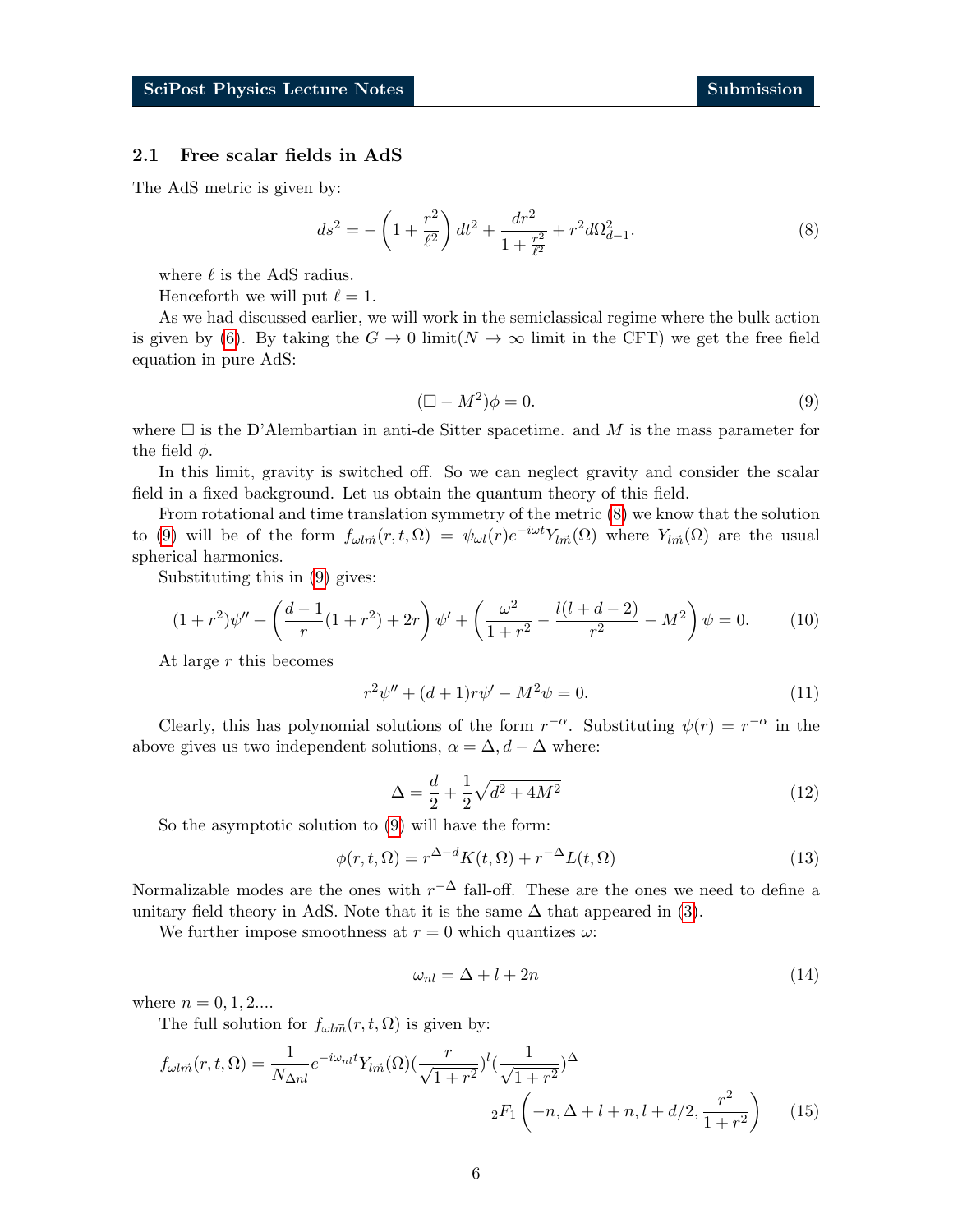where  $N_{\Delta nl}$  is the normalization constant.

<span id="page-6-2"></span>Now that we have the modes we can quantize the fields.

$$
\phi(r,t,\Omega) = \phi^- + \phi^+ = \sum_{nl\vec{m}} f_{\omega l\vec{m}}(r,t,\Omega) a_{\omega l\vec{m}} + f_{\omega l\vec{m}}^*(r,t,\Omega) a_{\omega l\vec{m}}^\dagger \tag{16}
$$

Where  $a, a^{\dagger}$  are the annihilation and creation operators. They create normalizable particle excitations in the bulk.

### <span id="page-6-0"></span>2.2 Free field reconstruction in mode sum approach

<span id="page-6-3"></span>We want to recreate the free scalar field of the last section as a CFT operator. That is, we want a CFT operator that satisfies:

$$
\langle \phi(r_1, t_1, \Omega_1) \phi(r_2, t_2, \Omega_2) \rangle_{\text{Pure AdS}} = \langle 0 | \phi_{CFT}(r_1, t_1, \Omega_1) \phi_{CFT}(r_2, t_2, \Omega_2) | 0 \rangle. \tag{17}
$$

It is enough to consider only two point functions because in free field theory higher-order correlators factorize to products of two point functions. The dual phenomenon in the CFT is large N factorization.

How do we obtain such a  $\phi_{CFT}$ ? This problem was originally solved in [\[18–](#page-34-2)[20\]](#page-34-3). The construction below is known as the HKLL construction after Hamilton, Kabat, Lifschytz, and Lowe. They did some of the pioneering work in this field.

To obtain this representation, we first note that the bulk field satisfies the free field equation:

$$
(\Box - M^2)\phi = 0. \tag{18}
$$

<span id="page-6-1"></span>We also note that the extrapolate dictionary looks like a boundary condition for the bulk field:

$$
\lim_{r \to \infty} r^{\Delta} \phi(r, t, \Omega) = \mathcal{O}(t, \Omega). \tag{19}
$$

This equation relates the boundary value of the field to a primary operator in the conformal field theory. This suggests that if we solve [\(9\)](#page-5-2) with [\(19\)](#page-6-1) as the boundary condition we would get an expression for  $\phi$  in terms of CFT operators  $\mathcal{O}$ .

Of course, [\(19\)](#page-6-1) is not really a boundary condition as it maps fields between two different spaces. The right-hand side is a CFT operator that acts on the CFT Hilbert space and the left-hand side is the boundary value of a bulk field. So what we will really do is to try to find a CFT operator  $\phi_{CFT}(r, t, \Omega)$  which satisfies:

$$
(\Box - M^2)\phi_{CFT}(r, t, \Omega) = 0.
$$
\n(20)

Here r can be thought of as a parameter which this CFT operator depends on. Then we demand that in the limit where this parameter becomes large,  $\phi_{CFT}$  is given by [\(19\)](#page-6-1). Then we solve for this CFT operator.

This is the right way of thinking about bulk reconstruction, but as far as the logistics of solving the problem is concerned, it is exactly the same as solving [\(9\)](#page-5-2) as a bulk equation of motion as a boundary value problem with [\(19\)](#page-6-1) as the boundary value. In the relevant literature this distinction is not made. The bulk field  $\phi$  and its CFT representation  $\phi_{CFT}$  are usually denoted by the same notation. Now that we know what is going on, we too will drop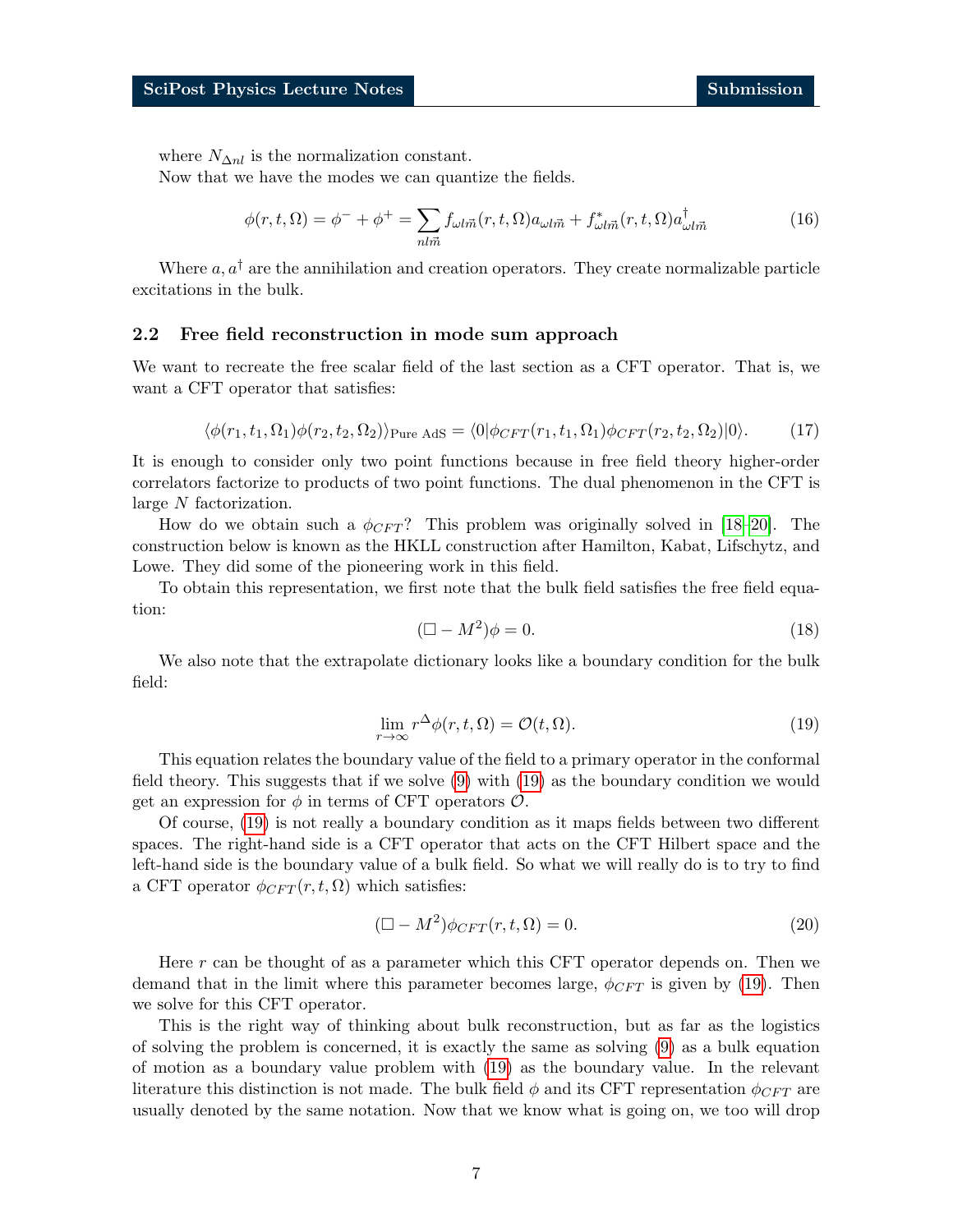the distinction and denote  $\phi_{CFT}$  as just  $\phi$  from here on, except when there is any possibility of confusion between the bulk field and its CFT representation.

Let us now solve the problem. We should note that  $(19)$  is not a standard boundary value problem. In field theory, we usually specify initial conditions on a spacelike Cauchy surface. In this case, we are specifying boundary conditions on a timelike surface. This is not a well-studied problem in mathematics. As we will see, the solution will turn out not to be unique.

That said, it is fairly straightforward to solve this boundary value problem in this case. For simplicity, we will consider the case where  $\Delta$  is an integer. Then the solution becomes periodic in time and we can limit the range of t to  $-\pi$  to  $\pi$ . For the general case, we refer the reader to [\[19,](#page-34-4) [20\]](#page-34-3).

We start from the expansion [\(16\)](#page-6-2) and plug it in [\(19\)](#page-6-1):

$$
\lim_{r \to \infty} r^{\Delta} \phi(r, t, \Omega) = \lim_{r \to \infty} r^{\Delta} \sum_{nl\vec{m}} f_{\omega l\vec{m}}(r, t, \Omega) a_{\omega l\vec{m}} + f_{\omega l\vec{m}}^*(r, t, \Omega) a_{\omega l\vec{m}}^{\dagger} = \mathcal{O}(t, \Omega). \tag{21}
$$

Now

$$
\lim_{r \to \infty} r^{\Delta} f_{\omega l \vec{m}}(r, t, \Omega)
$$
\n
$$
= \lim_{r \to \infty} r^{\Delta} \frac{1}{N_{\Delta n l}} e^{-i\omega_{nl} t} Y_{l \vec{m}}(\Omega) \left(\frac{r}{\sqrt{1+r^2}}\right)^l \left(\frac{1}{\sqrt{1+r^2}}\right)^{\Delta} \left( {}_2F_1\left(-n, \Delta+l+n, l+d/2, \frac{r^2}{1+r^2}\right)\right)
$$
\n
$$
= \frac{1}{N_{\Delta n l}} e^{-i\omega_{nl} t} Y_{l \vec{m}}(\Omega) {}_2F_1\left(-n, \Delta+l+n, l+d/2, 1\right) \tag{22}
$$

$$
:= g_{\omega l \vec{m}}(t, \Omega). \tag{23}
$$

Then [\(21\)](#page-7-0) simplifies to

<span id="page-7-1"></span><span id="page-7-0"></span>
$$
\sum_{nl\vec{m}} g_{\omega l\vec{m}}(t,\Omega) a_{\omega l\vec{m}} + g_{\omega l\vec{m}}^*(t,\Omega) a_{\omega l\vec{m}}^\dagger = \mathcal{O}(t,\Omega). \tag{24}
$$

When  $\Delta$  is an integer  $g_{\omega lm}$  are orthogonal to all  $g_{\omega lm}^*$ . We would now like to invert this relation using the orthonormality and completeness of the functions  $e^{-i\omega_{nl}t}$  and  $Y_{l\vec{m}}(\Omega)$ . So we define:

$$
\tilde{g}_{\omega l\vec{m}}(t,\Omega) = \frac{N_{\Delta nl}}{{}_{2}F_{1}(-n,\Delta+l+n,l+d/2,1)}e^{-i\omega_{nl}t}Y_{l\vec{m}}(\Omega)
$$

Then we can solve for a:

$$
a_{\omega l\vec{m}} = \int_{-\pi}^{\pi} dt \int d\Omega \, \tilde{g}^*_{\omega l\vec{m}}(t, \Omega) \, \mathcal{O}(t, \Omega). \tag{25}
$$

Similarly for  $a_{\omega lm}^{\dagger}$ . Plugging it back we get

$$
\phi(r,t,\Omega) = \sum_{nl\vec{m}} f_{\omega l\vec{m}}(r,t,\Omega) \int_{-\pi}^{\pi} dt' \int d\Omega' \, \tilde{g}^{*}_{\omega l\vec{m}}(t',\Omega') \, \mathcal{O}(t',\Omega')
$$

$$
+ f^{*}_{\omega l\vec{m}}(r,t,\Omega) \int_{-\pi}^{\pi} dt'' \int d\Omega'' \, \tilde{g}_{\omega l\vec{m}}(t'',\Omega'') \, \mathcal{O}(t'',\Omega'')
$$

$$
= \sum_{nl\vec{m}} \int_{-\pi}^{\pi} dt' \int d\Omega' \left( \sum_{nl\vec{m}} f_{\omega l\vec{m}}(r,t,\Omega) \, \tilde{g}^{*}_{\omega l\vec{m}}(t',\Omega') + c.c \right) \mathcal{O}(t',\Omega'). \tag{26}
$$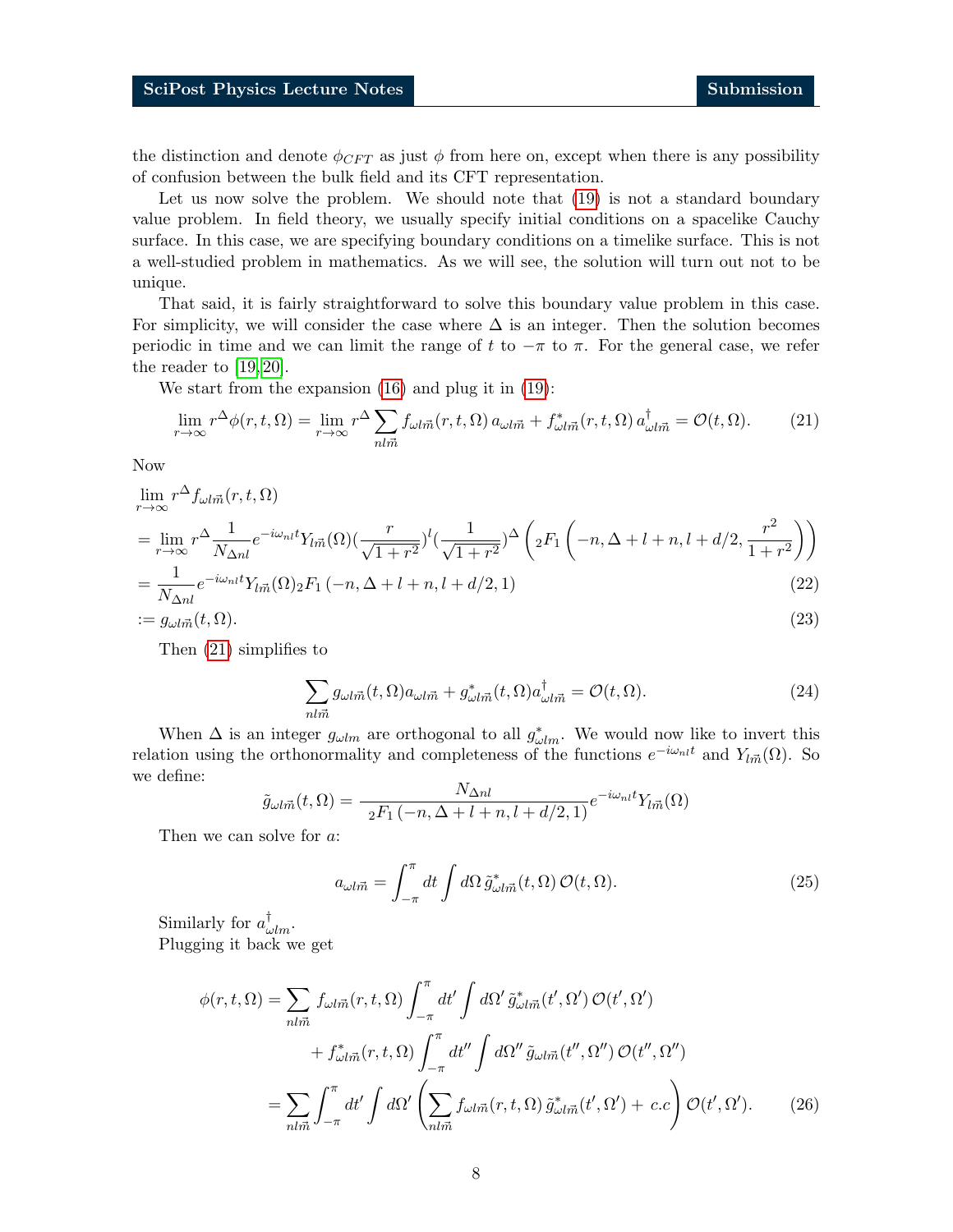<span id="page-8-0"></span>It turns out that  $\sum_{nlm} f_{\omega l m}(r, t, \Omega) \tilde{g}^*_{\omega l m}(t', \Omega')$  is real and therefore equal to its complex conjugate. This gives the final form for the expression:

$$
\phi(r,t,\Omega) = \int_{-\pi}^{\pi} dt' \int d\Omega' K(r,t,\Omega;t',\Omega') \mathcal{O}(t',\Omega')
$$
 (27)

where

$$
K(r, t, \Omega; t', \Omega') = 2\left(\sum_{nl\vec{m}} f_{\omega l\vec{m}}(r, t, \Omega) \tilde{g}_{\omega l\vec{m}}^*(t', \Omega')\right)
$$
(28)

This is known as the smearing function. Using [\(22\)](#page-7-1) we have that

$$
K(r, t, \Omega; t', \Omega') \propto \sum_{nl\vec{m}} f_{\omega l\vec{m}}(r, t, \Omega) e^{-i\omega_{nl}t} Y_{l\vec{m}}(\Omega)
$$
\n(29)

So the smearing function is proportional to the Fourier transform of the mode functions.

We note that the smearing function is not unique. We can see from [\(14\)](#page-5-3) that only modes between  $-\Delta$  and  $\Delta$  appear in the solution for  $\mathcal{O}(t, \Omega)$ . Therefore if we add a term  $e^{ikt}$  to the smearing function where k is any integer between  $-\Delta + 1$  and  $\Delta - 1$ , the integration  $\int dt e^{ikt} \mathcal{O}(r, t, \Omega)$  vanishes. So we can add any term of the form  $\sum_k c_k e^{ikt}$  to the smearing function without changing [\(27\)](#page-8-0).

This freedom allows us to put the smearing function in a convenient form. In particular, we can arrange for the smearing function to be non-zero only at boundary points spacelike separated from the bulk point  $(r, t, \Omega)$ . This is the minimal support that it can have (We refer to section 2.3 of [\[19\]](#page-34-4) for details).

<span id="page-8-1"></span>We now have an expression for the boundary representation of the bulk field. By writing the bulk coordinate as  $y$  and boundary coordinate as  $X$  we can denote it simply as:

$$
\phi(y) = \int dX K(y; X) \mathcal{O}(X). \tag{30}
$$

Where the range of integration is over all points  $X$  in the boundary which are spacelike separated from the bulk point y. Note that this is a non-local operator in the CFT.

Now that we have the CFT representation  $\phi(r, t, \Omega)$  we can check whether it indeed satisfies the condition [\(17\)](#page-6-3). Let us sketch the steps of the check. First we note that

$$
\langle 0|\phi(y)\phi(y')|0\rangle = \int dX dX' K(y;X) K(y';X') \langle 0|\mathcal{O}(X)\mathcal{O}(X')|0\rangle.
$$
 (31)

Where we have used [\(30\)](#page-8-1). Now  $\langle 0|O(X)O(X')|0\rangle$  is fixed completely by symmetry. We can therefore easily evaluate the above equation. As may be expected, it turns out to give the correct bulk two point function. The information about the bulk has been encoded in the boundary operator through the smearing function.

Here we worked in global coordinates but we could have worked in the Poincare coordinates. That gives a smearing function with support on the boundary of the Poincare patch. This matches with the global smearing function in the Poincare patch coordinates, up to the ambiguities in the definition of the smearing function mentioned above. We refer to Appendix C of [\[20\]](#page-34-3) for details.

The generalization to higher-spin fields can be carried out straightforwardly [\[21–](#page-34-5)[23\]](#page-34-6). For bulk reconstruction in the background of a BTZ black hole see [\[24\]](#page-34-7). An interesting new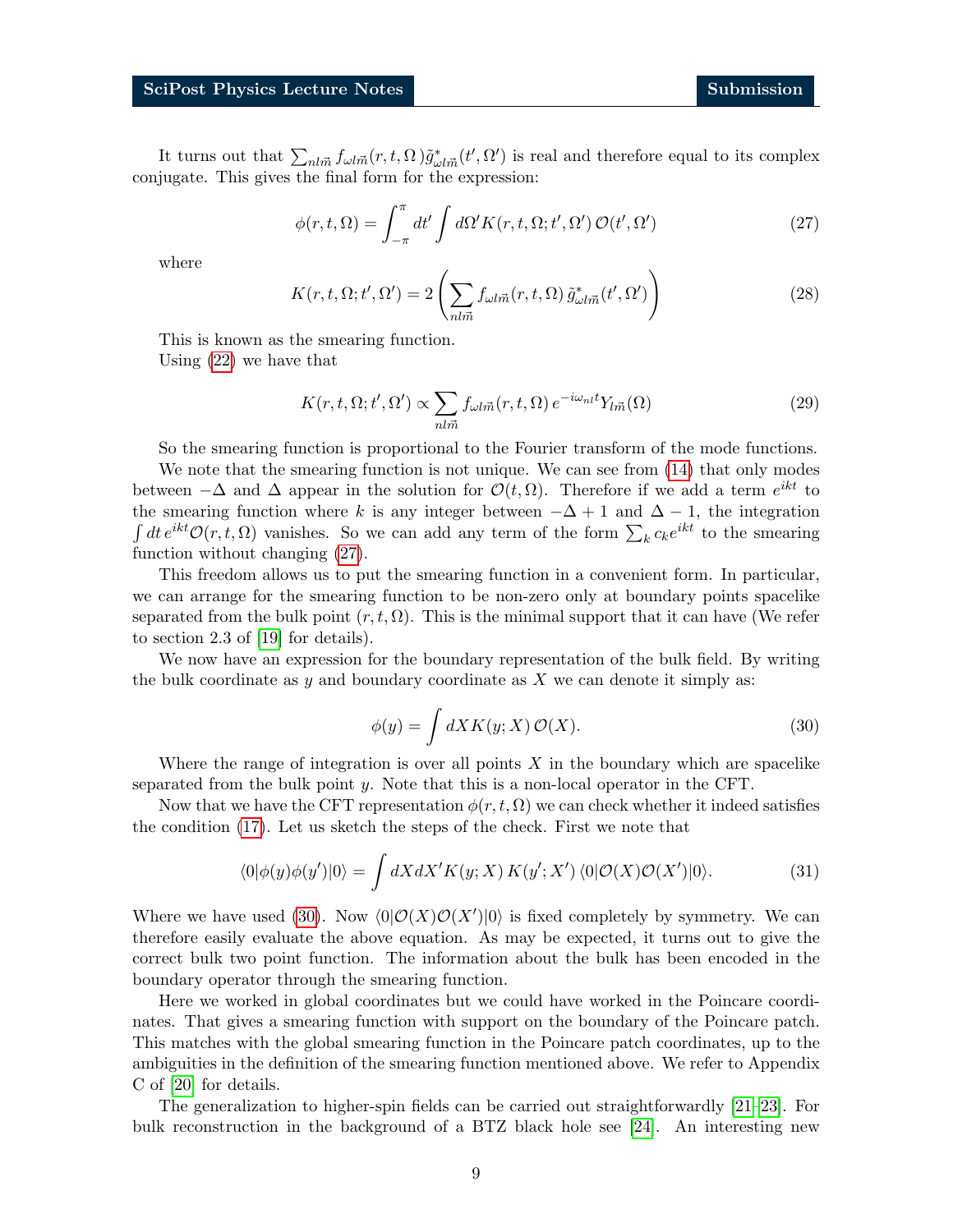

Figure 2: The boundary representation of a bulk scalar field at a point y has support on all boundary points spacelike separated from y.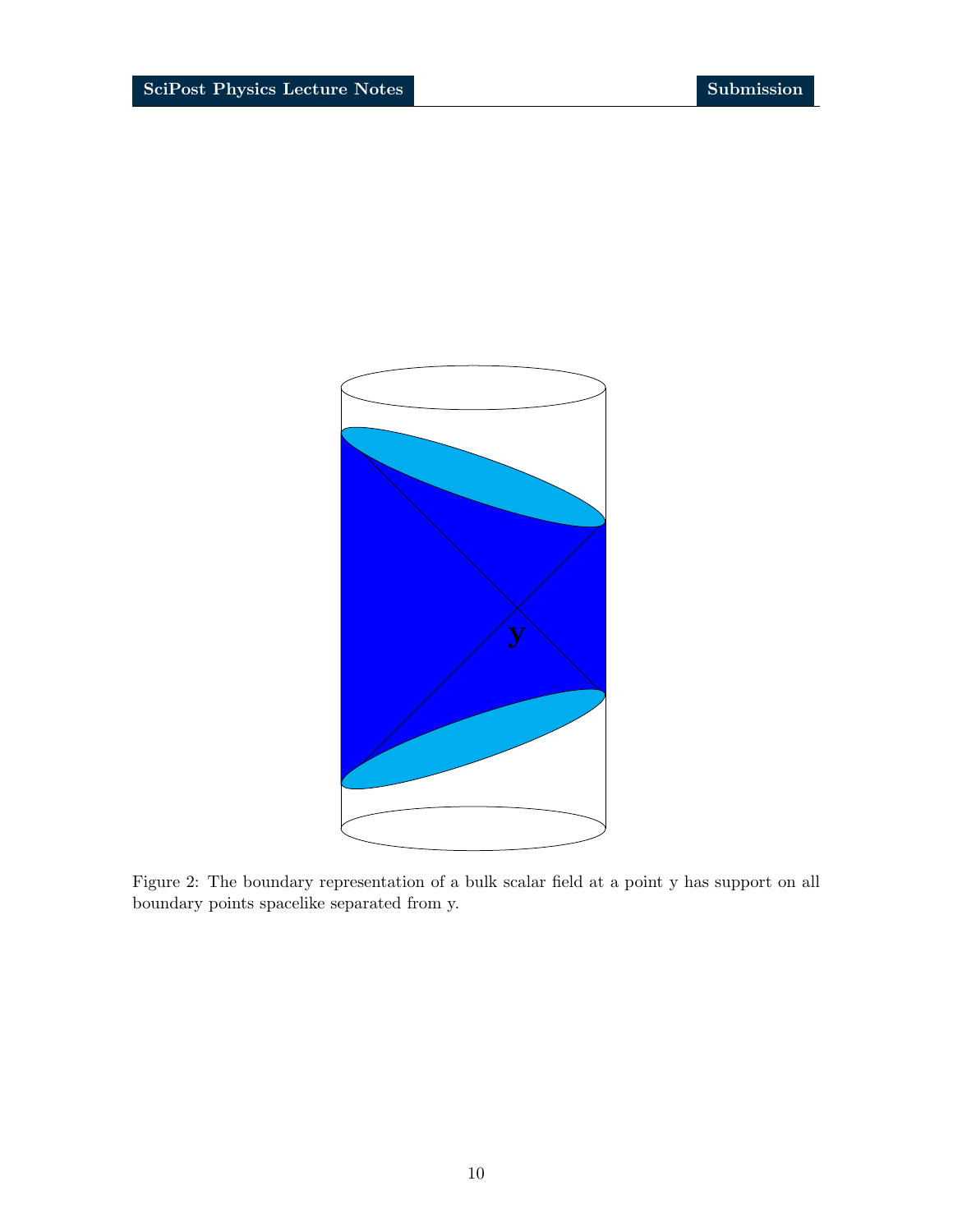technique for finding a representation for the bulk field using modular Hamiltonians was given in [\[25\]](#page-34-8). This technique can be used to find a CFT representation for the bulk field in a variety of backgrounds.

## <span id="page-10-0"></span>3 Boundary Representation for interacting fields

From the CFT point of view, our program is to find the operator that represents the bulk field at finite N. We can try to approximate this in a perturbation series in  $1/N$ :

$$
\phi = \phi^{(0)} + \frac{1}{N}\phi^{(1)} + \frac{1}{N^2}\phi^{(2)} + \dots \tag{32}
$$

In the last section, we obtained the 0th order approximation. In this section, our aim is to obtain higher-order corrections in 1/N.

On the bulk side, the perturbation series above translates to a perturbative expansion in  $1/\sqrt{G}$ . The 0th order approximation in CFT corresponded to the free field equation in the bulk. Obtaining the higher-order corrections in  $1/N$  on the CFT side is equivalent to including interactions in the bulk theory. We have to take an interacting field in the bulk, expand it in  $1/\sqrt{G}$  and try to obtain the boundary representation.

In this section, we will see how to do that. This can be done in several ways. One of them is an extension of the idea we used in the last section, which is to treat bulk reconstruction as a boundary value problem. One can then introduce an appropriate Green's function and solve the interacting theory order by order. We will discuss this in the next section.

Another approach is to fix the  $1/N$  corrections by demanding that they satisfy microcausality (i.e spacelike separated fields should commute) in the bulk. We will discuss this as well.

There are other approaches that give the same result which we have not discussed here. A new and interesting new approach is the one in [\[26\]](#page-34-9), which obtains the corrections by demanding that the boundary representation of a bulk field behaves like a good CFT operator. This demand fixes the operator at 1/N order.

### <span id="page-10-1"></span>3.1 Interacting scalars through the Green's function method

Boundary representation for interacting scalars using the Green's function method was first considered in [\[27\]](#page-34-10) and generalized to even dimensions in [\[28\]](#page-34-11). We outline this method below.

Let us consider an interacting  $\phi^3$  theory:

<span id="page-10-2"></span>
$$
(\Box - M^2)\phi = \frac{\lambda}{N}\phi^2.
$$
\n(33)

where  $\lambda$  is a  $\mathcal{O}(1)$  number.

In this section, we will obtain a CFT representation for this bulk field. Once again the strategy is to solve the bulk equation of motion. For an interacting theory, it is useful to do this using Green's function method.

In the last section we saw that we can arrange it so that the smearing function for a bulk point has support on only the spacelike separated points from it. With this in mind we introduce a Green's function which is non zero only for spacelike separated points: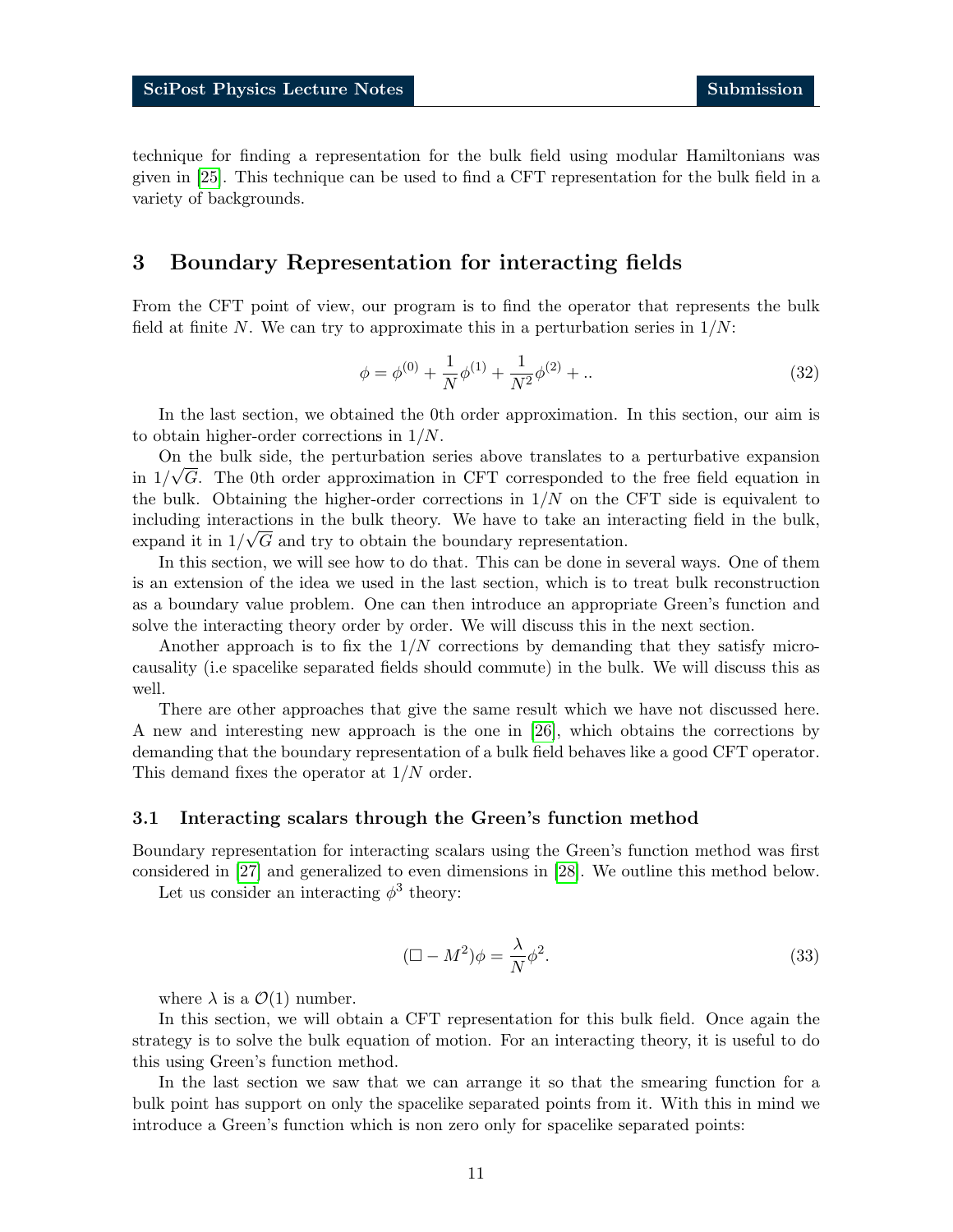<span id="page-11-0"></span>
$$
(\Box - M^2)G(y, y') = \frac{1}{\sqrt{-g}} \delta^{d+1}(y - y')
$$
  

$$
G(y, y') = 0 \text{ for } y, y' \text{ not spacelike separated}
$$
 (34)

We can now write  $\phi$  using [\(34\)](#page-11-0) and do two integrations-by-parts to get:

$$
\begin{aligned}\n\phi(y) &= \int d^{d+1}y' \phi(y') \, \delta^{d+1}(y - y') \\
&= \int d^{d+1}y' \sqrt{-g} \, \phi(y') \, (\Box - M^2) \, G(y, y') \\
&= \int d^d X n^{\mu} \, (\phi(X) \, \partial_{\mu} G(y, X) - G(y, X) \, \partial_{\mu} \phi(X)) + \int d^{d+1}y' \sqrt{-g} \, G(y, y') (\Box - M^2) \phi(y').\n\end{aligned}
$$

Here we have used our convention of using  $y$  to denote bulk points and  $X$  to denote boundary points.  $n^{\mu}$  is the unit vector normal to the boundary.

The first integral can be evaluated from our knowledge of the boundary behavior of both the field and the Green's function.

We already know the field falls off as :

$$
\lim_{r \to \infty} r^{\Delta} \phi(y) = \mathcal{O}(X). \tag{35}
$$

The Green's function with one of its points at the boundary is a solution of the homogeneous Klein Gordon equation. Its boundary behavior is given by [\(13\)](#page-5-4):

$$
\lim_{r \to \infty} G(y, y') \to r^{d-\Delta} K(y, y') + r^{-\Delta} L(y, y'). \tag{36}
$$

If we plug this back in the first integral only the leading order terms in  $r$  will survive. Now if we put the interaction term to zero, the second integral vanishes by the equation of motion and we get back our CFT representation for the free field:<sup>[5](#page-11-1)</sup>

<span id="page-11-2"></span>
$$
\phi(y) = \int d^d X K(y; X) \mathcal{O}(X). \tag{37}
$$

One can check that this gives the same smearing function as the one we had obtained earlier. Now we can add interactions. Then the second term will not be zero but subleading in  $1/N$ . We can solve it iteratively:

$$
\phi(y) = \int d^d X K(y; X) \mathcal{O}(X) + \int d^{d+1} y' \sqrt{-g} G(y, y') (\square - M^2) \phi(y')
$$
  
= 
$$
\int d^d X K(y; X) \mathcal{O}(X) + \frac{\lambda}{N} \int d^{d+1} y' d^d X' d^d X'' \sqrt{-g} G(y, y') K(y'; X') K(y'; X'') \mathcal{O}(X') \mathcal{O}(X'').
$$
(38)

We used [\(33\)](#page-10-2) in the last step. This way an iterative series can be built order by order in  $1/N$ . The series can be represented diagrammatically:

The lines connecting bulk to boundary represent the smearing function  $K(y; X)$  while bulk-to-bulk lines represent the spacelike Green's function  $G(y, y')$ .

<span id="page-11-1"></span><sup>5</sup>Actually we will not get back the same smearing function but the two can be shown to be equivalent using the ambiguities in smearing function discussed earlier.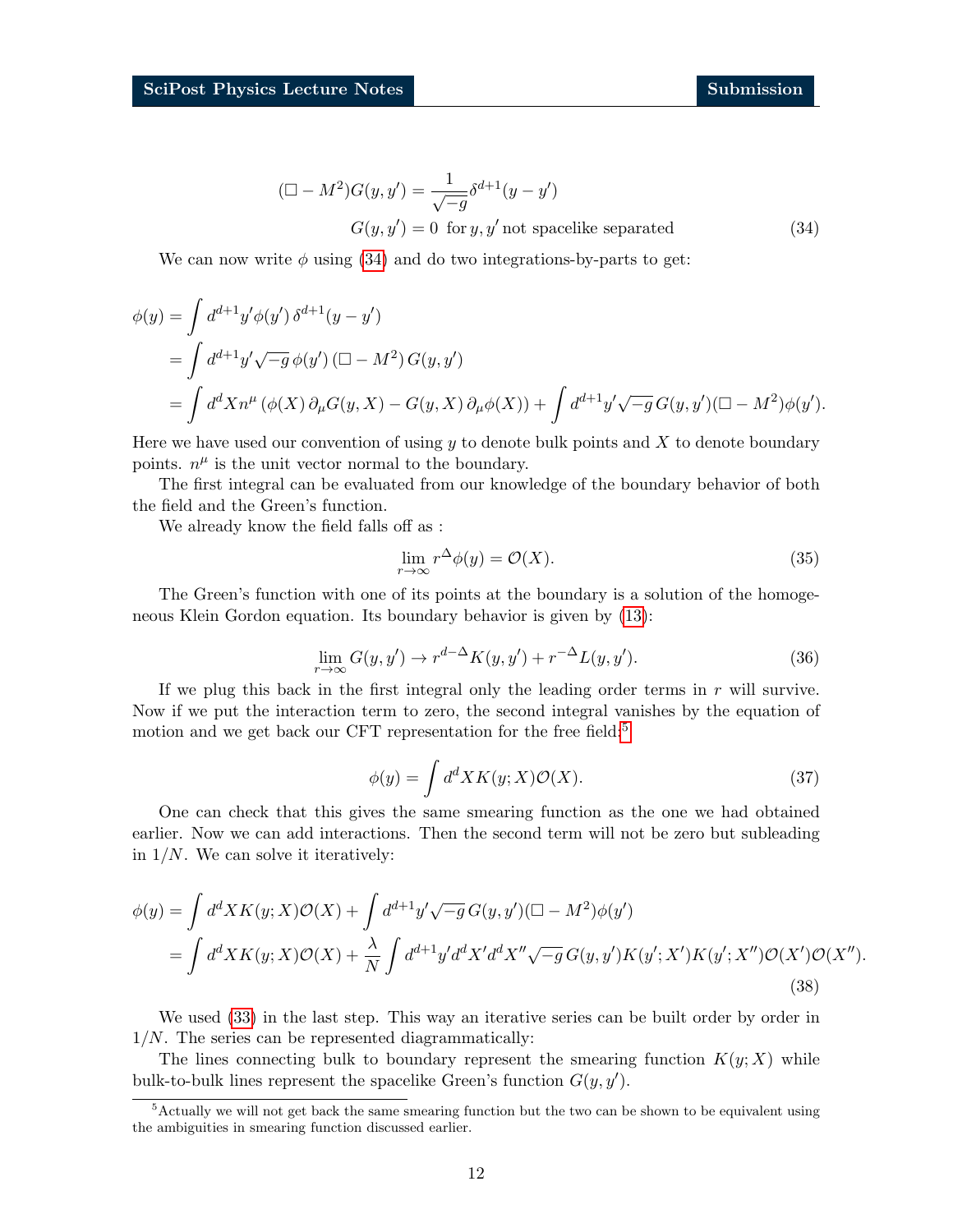

Figure 3: Diagrammatic representation of perturbative bulk reconstruction. The first diagram corresponds to the 0th order representation while the second corresponds to the first order correction in 1/N.

### <span id="page-12-0"></span>3.2 1/N corrections from Microcausality

A different strategy for implementing  $1/N$  corrections comes from demanding microcausality in the bulk [\[27\]](#page-34-10). Let us sketch the idea.

We had obtained the CFT representation for the free field [\(30\)](#page-8-1):

$$
\phi^{(0)}(y) = \int dX K_{\Delta}(y; X) \mathcal{O}_{\Delta}(X) \tag{39}
$$

where we have exhibited the operator dimensions explicitly. When we include interactions in the bulk $(1/N)$  corrections in the CFT) we would expect the representation to receive corrections of the form:

$$
\phi(y) = \phi^{(0)}(y) + \phi^{(1)}(y) = \int dX K(y; X) \mathcal{O}(X) + \frac{1}{N} \sum_{n} \int dX' K_{\Delta_n}(y; X') \mathcal{O}_{\Delta_n}(X') \tag{40}
$$

where  $\mathcal{O}_{\Delta_n}(X')$  are higher dimensional primaries. This is a natural guess because  $\phi^1(y)$ falls off faster than  $\phi^{(0)}(y)$  near the boundary and does not affect the extrapolate dictionary. Further, it doesn't affect the two-point function (primaries of different dimensions have vanishing two-point functions).

Now we can fix the  $K_{\Delta_n}$  by demanding microcausality in the bulk. Microcausality is the property that two spacelike separated fields in the bulk commute:  $[\phi(y), \phi(y')] = 0$  for spacelike separated  $y, y'$ . This a property we can demand of the CFT representation. For  $1/N$  corrections we demand that this be satisfied in three point functions:

<span id="page-12-1"></span>
$$
\langle 0|[\phi(y_1), \mathcal{O}(X_2)]\mathcal{O}(X_3)|0\rangle = 0.
$$
\n(41)

Where we have taken two of the points to lie in the boundary for convenience. If one substitutes  $\phi^{(0)}(y)$  in  $\langle 0 | [\phi(y_1), \mathcal{O}(X_2)] \mathcal{O}(X_3)|0 \rangle$  it does not vanish.  $\langle 0 | \phi(y_1) \mathcal{O}(X_2) \mathcal{O}(X_3)|0 \rangle$ and  $\langle 0|\mathcal{O}(X_2)\phi(y_1)\mathcal{O}(X_3)|0\rangle$  both turn out to have singularities at different coordinate values. We can fix  $K_n$  by demanding that including the first order correction to  $\phi(y)$  cancels all the divergences and satisfies [\(41\)](#page-12-1).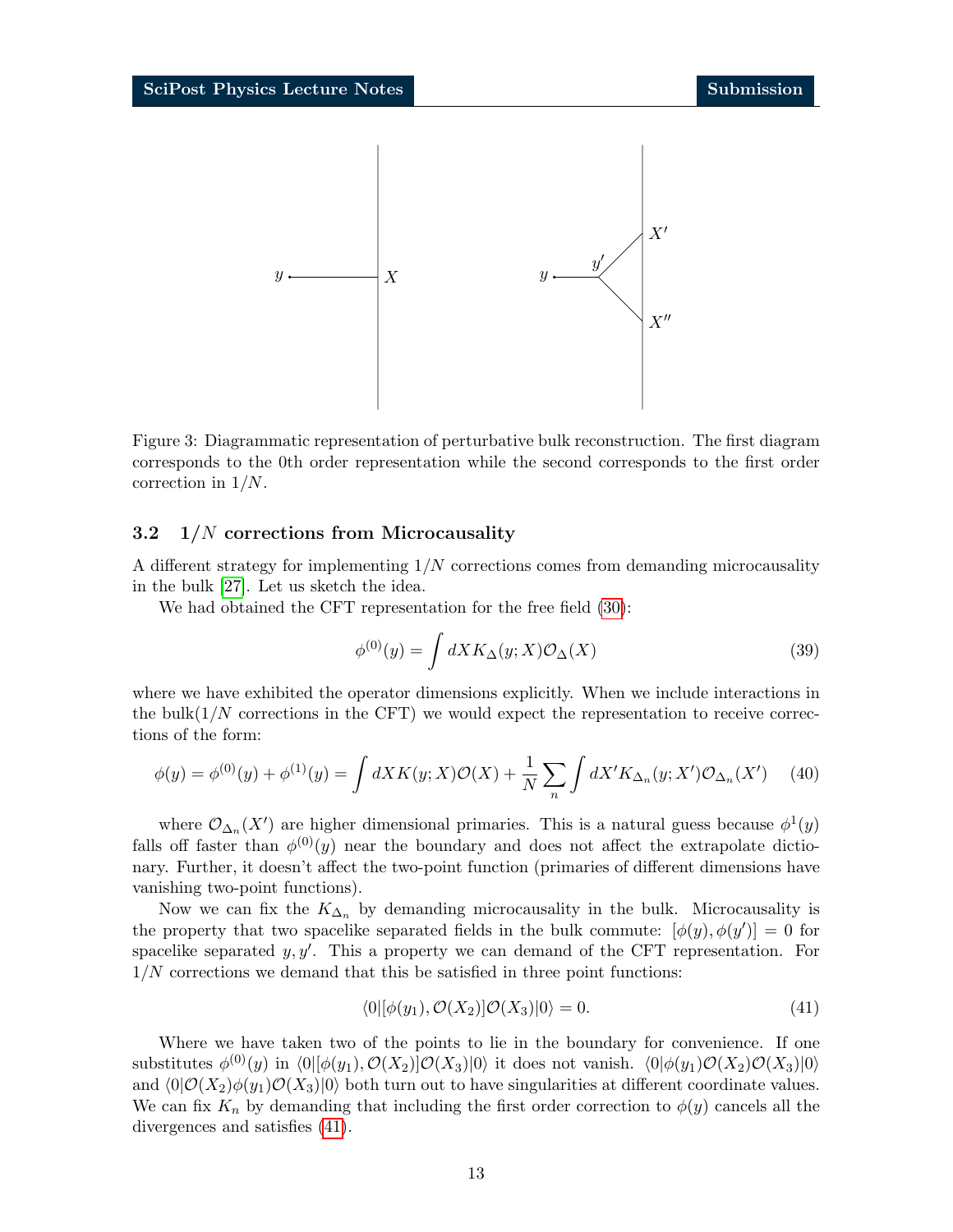So we are demanding

$$
\langle 0| \left[ \int dX K_{\Delta}(y_1, X) \mathcal{O}(X) + \frac{1}{N} \sum_{n} \int dX' K_{\Delta_n}(y_1; X') \mathcal{O}_{\Delta_n}(X'), \mathcal{O}(X_2) \right] \mathcal{O}(X_3) |0\rangle = 0
$$
  

$$
\implies \int dX K_{\Delta}(y_1, X) \langle 0| [\mathcal{O}(X), \mathcal{O}(y_2)] \mathcal{O}(y_3) |0\rangle
$$
  

$$
+ \frac{1}{N} \sum_{n} \int dX' K_{\Delta_n}(y_1; X') \langle 0| [\mathcal{O}_{\Delta_n}(X'), \mathcal{O}(X_2)] \mathcal{O}(X_3) |0\rangle = 0.
$$
 (42)

Now all CFT three point functions are fixed (up to a constant) by conformal symmetry. This means that  $\langle 0|[\mathcal{O}(X), \mathcal{O}(X_2)]\mathcal{O}(X_3)|0\rangle$  and  $\langle 0|[\mathcal{O}_{\Delta_n}(X'), \mathcal{O}(X_2)]\mathcal{O}(X_3)|0\rangle$  are known. So we can use the above equation to solve for  $K_{\Delta_n}$ . This is another way of obtaining  $1/N$ corrections.

This may seem to be giving a different result than the one we got from the Green's function approach [\(38\)](#page-11-2). There the correction term was a single product of primaries  $\mathcal{O}(X)\mathcal{O}(X')$ whereas here we have an infinite sum over products of local primaries. However, one can take the OPE  $\mathcal{O}(X)\mathcal{O}(X')$  in [\(38\)](#page-11-2) and obtain a tower of local primaries which matches precisely with what we have here.

A limitation of this method is that it doesn't directly generalize to higher-order corrections as higher point correlators are not fixed by symmetry alone.

## <span id="page-13-0"></span>4 Reconstruction of interacting gauge and gravitational fields

Let us consider a complex scalar field coupled to a  $U(1)$  gauge field. The action is given by:

$$
S = \int d^{d+1}x \sqrt{-g} \left( -D_{\mu} \phi^* D^{\mu} \phi - \frac{1}{4} F_{\mu \nu} F^{\mu \nu} \right). \tag{43}
$$

where  $D_{\mu} = \partial_{\mu} + iqA_{\mu}$ , field strength  $F_{\mu\nu} = \partial_{\mu}A_{\nu} - \partial_{\nu}A_{\mu}$  and q is the coupling constant. The gauge transformations in this theory are:

$$
\phi(x) \to \phi(x)e^{-iqf(x)}\tag{44}
$$

$$
A_{\mu}(x) \to A_{\mu}(x) - \partial_{\mu}f(x) \tag{45}
$$

Here the scalar field is local but not gauge-invariant. What are the gauge-invariant observables in this theory? A Wilson line attached to the scalar field is one example:

$$
\Phi_W(x) = \phi(x)e^{iq\int_0^\infty ds A_\mu(x^\nu(s))\frac{dx^\nu(s)}{ds}}.
$$
\n(46)

where the integration is over a curve that runs to some bulk point from the boundary:  $s = \infty$ at the boundary while  $s = 0$  at the target point x.

This is gauge-invariant but not local as one needs to know  $A_\mu$  on an entire line that joins the boundary to the point  $x$ .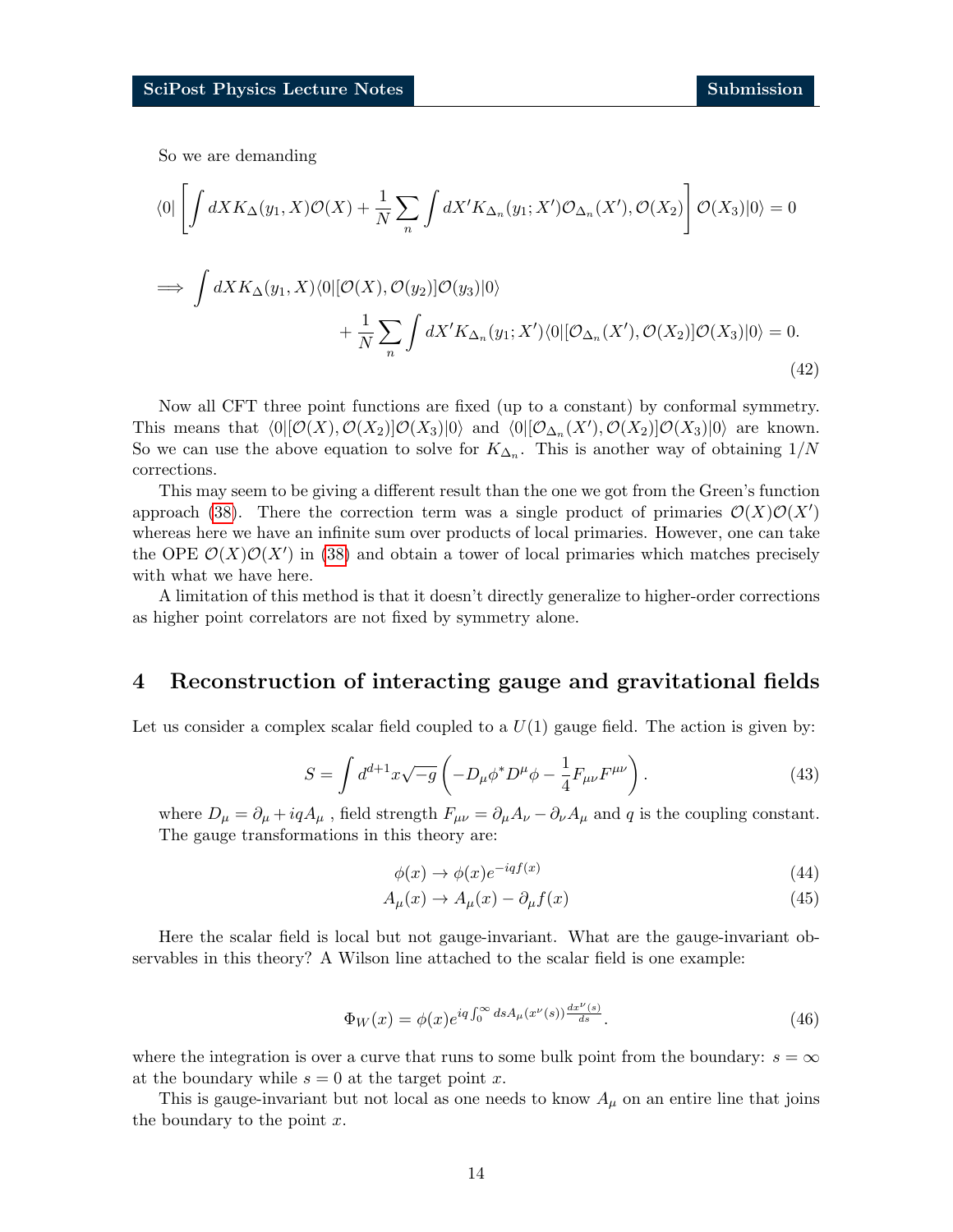More generally we can construct gauge-invariant observables by introducing a function  $g^{\mu}(x, x')$  [\[29\]](#page-34-12):

$$
\Phi(x) = V(x)\phi(x)
$$
  
=  $e^{iq \int d^d x' g^\mu(x, x')A_\mu(x')} \phi(x)$ .

Under a gauge transformation parametrized given by  $f(x)$ :

$$
V(x) \to V(x)e^{iq\int d^d x' g^\mu(x,x')\partial_\mu f(x')}.
$$
\n(47)

Then  $\Phi(x)$  is invariant under gauge transformations if

$$
\partial_{\mu}g^{\mu}(x, x') = \delta^{d}(x - x').
$$

Thus for any function  $g^{\mu}(x, x')$  satisfying the above relation, we can construct a gaugeinvariant observable.

We want to reconstruct  $\Phi$  as a CFT operator. Again we take the coupling constant to be some  $q = q'/N$ . where q' is some  $\mathcal{O}(1)$  number. Then we can try to solve the equations of motion order by order in  $1/N$ . Note that we cannot directly implement microcausality as the gauge-invariant fields are non-local. However, we can obtain the modified microcausality relations and impose them. Alternately, we can demand that  $\Phi$  transform suitably under bulk isometries. They would not transform like bulk scalars but one can figure out the transformation of, for instance,  $\Phi_W$  from the transformation of  $\phi$  and  $A_\mu$ . Imposing suitable transformation under isometries turns out to be enough to fix the corrections order by order. Typically, the corrections will include higher-order non-primary operators. This is expected because the gauge-invariant bulk field does not transform like a scalar. We refer the reader to [\[30\]](#page-35-0) for details. An example of reconstructing gauge-invariant observables in a black hole background can be found in [\[31\]](#page-35-1).

Similarly, when the gravitational field is considered we have diffeomorphism invariance, which is the gauge symmetry of Einstein's equations. This invariance tells us that coordinates themselves have no physical meaning. There can be no diffeomorphism invariant local observables, so when gravity is considered we would be forced to work with non-local observables.

Let us briefly discuss the construction of diffeo-invariant observables for gravitational fields. Given a boundary, it is straightforward to define such diffeomorphism invariant observables. An example of such an observable is one where a geodesic shoots out from some boundary point  $X^i$ . Then the field value  $\phi(X^i, z)$  where z is geodesic length calculated from the boundary – is a diffeomorphism invariant observable. This is so because diffeomorphisms at the boundary are not gauge symmetries of the theory.

Another class of diffeomorphism invariant observables are those are integrated over all of spacetime. An example would be vertex operators in worldsheet string theory.

We refer the reader to [\[32](#page-35-2)[–36\]](#page-35-3) for discussions on diffeomorphism invariant observables.

We emphasize that diffeomorphism invariance is a gauge symmetry of Einstein's equations (or Einstein's equations coupled to matter fields) and not of matter field equations in a fixed background. In other words, we have diffeomorphism invariance only when gravity is dynamical and not when we do field theory in a given background.<sup>[6](#page-14-0)</sup>

<span id="page-14-0"></span> $6$ One can obtain a diffeomorphism-invariant formulation of a field theory in a given background by introducing auxiliary variables. This gives us parametrized field theories. The above comment is about when we do field theory without introducing such auxiliary variables.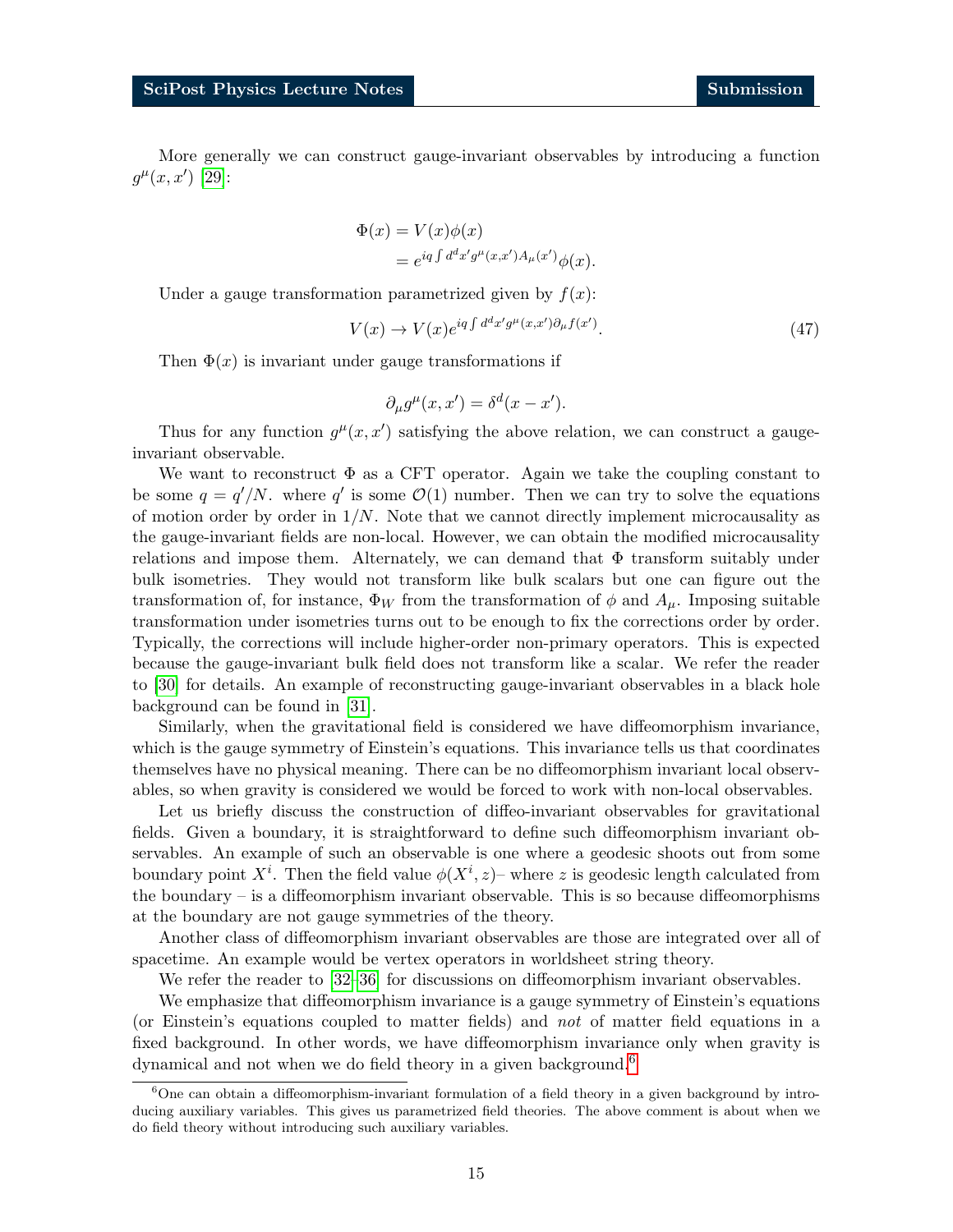In general relativity, matter fields also influence the background geometry through the right-hand side of Einstein's equation. This is called backreaction. When we work on a fixed background we neglect the backreaction of the matter on gravity. Diffeomorphism invariance only holds when backreaction is taken into account and one obtains the full solution of the coupled Einstein equations plus equation of motion for matter field.

For our program, the main consequence of this discussion is that when gravity is dynamical we have to work with diffeomorphism invariant observables. But when gravity is not dynamical, we should not use such observables. The construction of CFT representation is along similar lines as in gauge theories and was carried out in [\[37\]](#page-35-4).

# <span id="page-15-0"></span>5 Reconstruction in AdS-Rindler and causal wedge reconstruction conjecture

In the last section, we saw that we can represent a scalar field at a bulk point  $y$  as a non-local operator in the CFT using a smearing function  $K(y; X)$  that has support at all boundary points X spacelike separated from y. In this section, we will see that if we work with  $K(y; X)$ that is a distribution rather than a function we could represent a bulk field in an even smaller region in the boundary.

### <span id="page-15-1"></span>5.1 Reconstruction in AdS-Rindler patch

The reader may be familiar with Rindler wedges in Minkowski space. The AdS-Rindler patch or wedge is an analogous region in AdS. In fact, it is the restriction of a Rindler wedge of the embedding d+2-dimensional Minkowski space to the AdS hyperboloid:

$$
-X_0^2 + X_1^2 + \dots + X_d^2 - X_{d+1}^2 = -1 \tag{48}
$$

<span id="page-15-2"></span>Consider a uniformly accelerated observer in the embedding space. Their worldline will be given by:

$$
X_0 = \xi \sinh \tau \tag{49}
$$

$$
X_1 = \xi \cosh \tau \tag{50}
$$

Here  $\tau$  is the time measured by the accelerated observer and  $\frac{1}{\xi}$  is their acceleration. We take  $\xi, \tau$  to be two of the coordinates in the AdS patch. We choose the rest of the coordinates  $\chi, \Omega$ to satisfy [\(48\)](#page-15-2)

$$
X_{d+1} = \sqrt{\xi^2 + 1} \cosh \chi \tag{51}
$$

$$
X_2^2 + ... X_d^2 = (\xi^2 + 1)\sinh^2 \chi \tag{52}
$$

This gives us the metric on the AdS-Rindler patch:

$$
ds^{2} = -\xi^{2}d\tau^{2} + \frac{d\xi^{2}}{1 + \xi^{2}} + (1 + \xi^{2})(d\chi^{2} + \sinh^{2}\chi d\Omega_{d-2}^{2})
$$
\n(53)

The Rindler coordinates are related to the global coordinates. Here we give the relation for AdS<sub>3</sub> where the global coordinates are  $(r, t, \theta)$  (as in [\(8\)](#page-5-1)) and the Rindler coordinates are  $(\xi, \tau, \chi)$ . They are related as follows: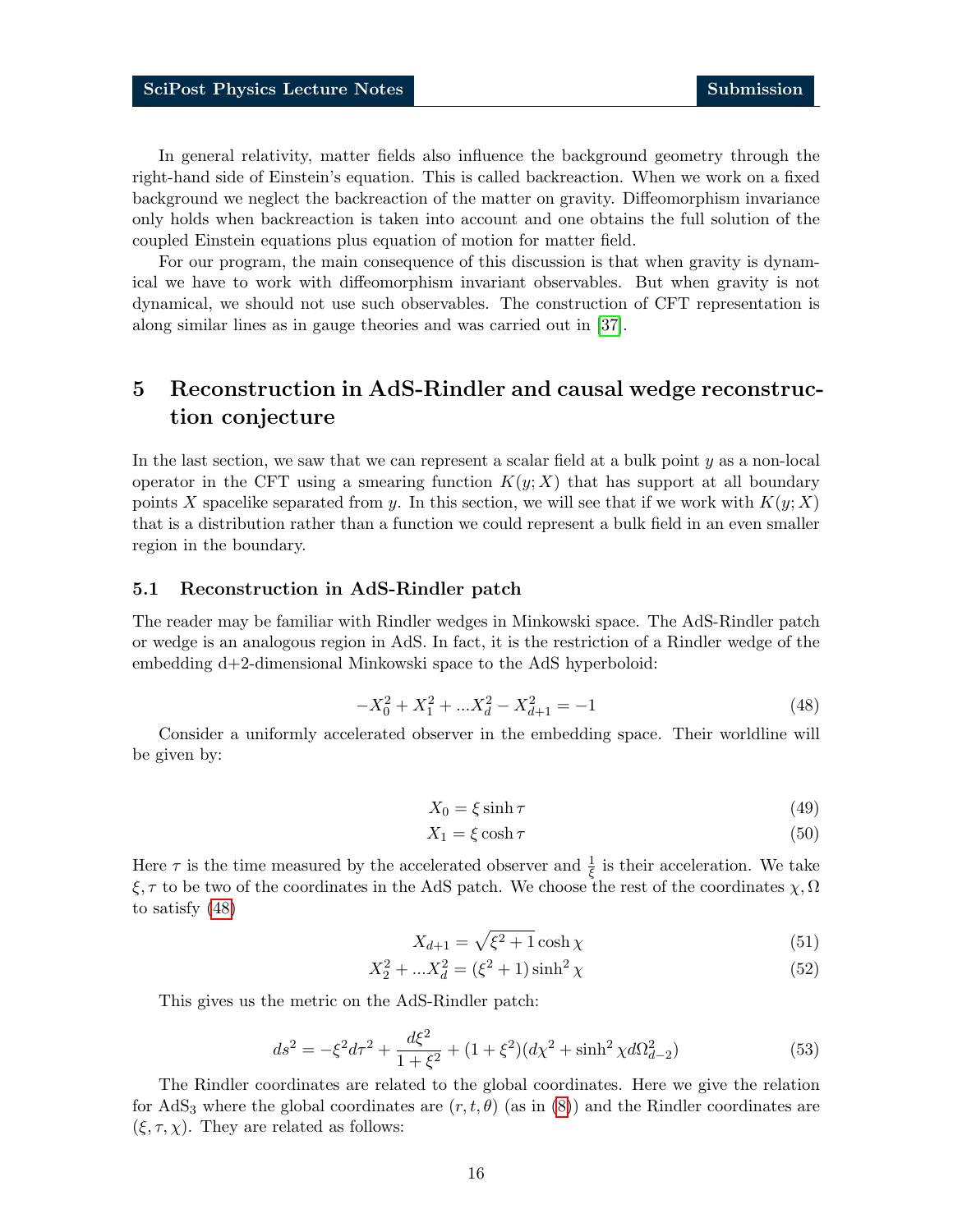

Figure 4: AdS/Rindler Wedge.

$$
r^{2} = \xi^{2} \left[ \cosh^{2} \chi + \sinh^{2} \tau \right] + \sinh^{2} \chi
$$
  
\n
$$
\tan \theta = \frac{\sqrt{\xi^{2} + 1} \sinh \chi}{\xi \cosh t}
$$
  
\n
$$
\cos^{2}(t) = \frac{(\xi^{2} + 1) \cosh^{2} \chi}{\xi^{2} \left[ \cosh^{2} \chi + \sinh^{2} \tau \right] + \cosh^{2} \chi}.
$$
\n(54)

Note that  $\tau \to \pm \infty$  as  $t \to \pm \frac{\pi}{2}$ . The Rindler patch covers only a part of the full AdS.

Now we can once again try to obtain a CFT representation for the bulk field by solving the wave equation. There are a few points of difference from the case of global AdS:

(i) Regularity at  $r = 0$  is no longer imposed so the field modes are no longer quantized. One gets a continuum of modes. The upshot of this is that for a given Rindler patch one cannot alter the support of the integration region by adding modes, all modes contribute.

(ii) The smearing function diverges. The smearing function can be formally written as the Fourier transform of the AdS/Rindler mode functions  $g_{k,\omega}$ :

$$
K(\chi, \tau, \xi; \tau', \xi') = \int dk \, d\omega \, e^{-i\omega \tau' + ik\xi'} g_{k,\omega}(\chi, \tau, \xi)
$$
\n
$$
(55)
$$

But the AdS/Rindler mode functions  $g_{k,\omega}$  grow exponentially with k, which means that the smearing function diverges.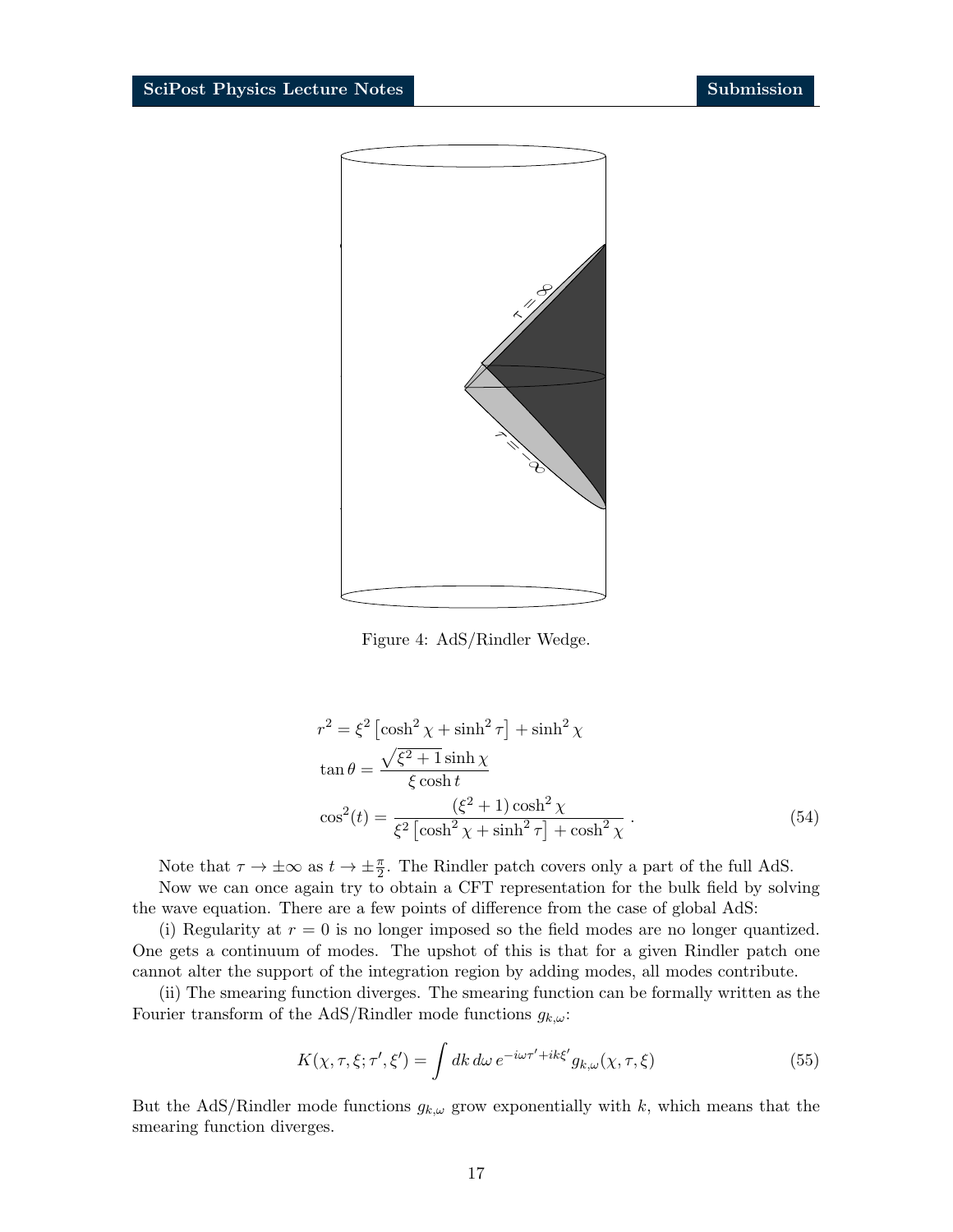It was shown in [\[38\]](#page-35-5) that this is not a problem as such. The smearing function in this case is not a function but it does make sense as a distribution. Integrating it with  $\mathcal{O}(X)$  always gives sensible results.

The interesting point here is that for a field at any point of the Rindler wedge, the smearing distribution for the CFT representation has support only on the boundary of the Rindler wedge. It does not require information about the rest of the boundary.

This means that we can use the CFT Hamiltonian to reconstruct the bulk field in terms of the operators supported only on a part of the boundary Cauchy slice:

$$
\phi(r,t,\Omega) = \int dt' d\Omega' K(r,t,\Omega,t',\Omega') e^{iHt'} \mathcal{O}(0,\Omega') e^{-iHt'}
$$
\n(56)

where the integration over  $\Omega$  is only over the boundary of the Rindler wedge.

### <span id="page-17-0"></span>5.2 Causal wedge reconstruction conjecture

First let us define a causal wedge. Let R be a spatial subregion in the boundary. Then we can define something called the domain of dependence of R or  $D[R]$ . This is the set of all boundary points such that a null or a timelike curve passing through any of them must also intersect the region R. This is shown in the figure.



Figure 5: The domain of dependence of a boundary region R.

Now we define the causal wedge of R or  $C[R]$  as the set of spacetime events in the bulk through which there exists a causal curve that starts and ends in  $D[R]$ . In the figure, this is the intersection of all bulk points lying to the causal future of X and all bulk points lying to the causal past of Y.

The AdS-Rindler reconstruction can be extended to a more general class of bulk regions – the causal wedges of ball-shaped boundary regions (For AdS<sup>3</sup> 'ball-shaped regions' are simply intervals on the boundary). An AdS/Rindler chart can be defined on such wedges [\[38,](#page-35-5)[39\]](#page-35-6) and the above method applied. This result leads to the causal wedge reconstruction conjecture.

The causal wedge reconstruction conjecture holds that any field at any point in the causal wedge of any boundary region R in an asymptotically AdS spacetime can be reconstructed as an operator in the boundary region  $D[R]$ . The intuitive explanation for this is that any point in  $C[R]$  can be accessed by a causal observer starting from and returning to  $D[R]$ . But as the boundary theory is unitary, it already knows the information such an observer may bring. Thus the information about the entire causal wedge is already present in R. As noted, it is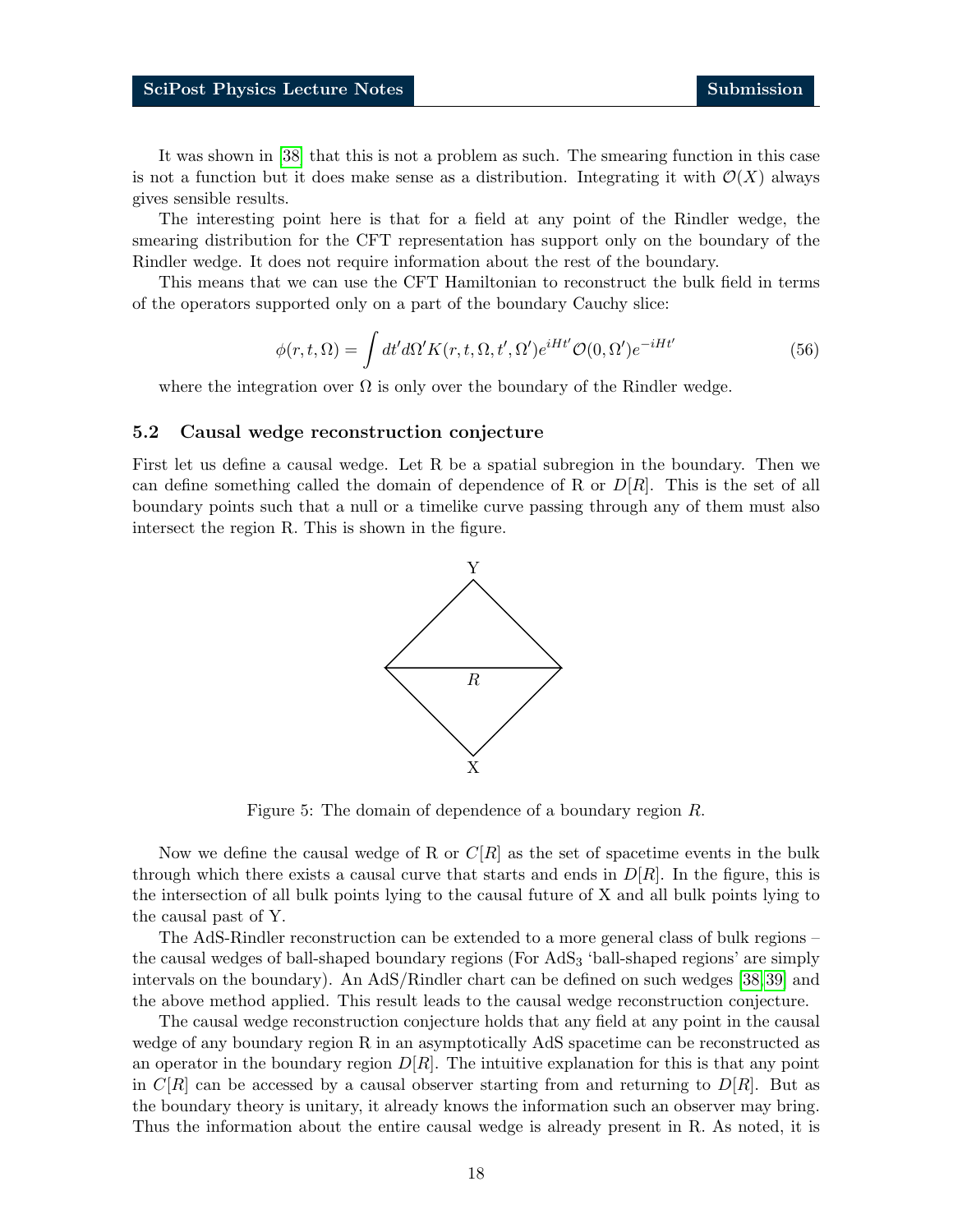

Figure 6: Causal Wedge of a boundary region R

proved only for causal wedges of ball-shaped subregions in pure Anti-de Sitter spacetimes. For more general wedges in AdS, as well as for any causal wedges in more general asymptotically AdS spacetimes, this remains a conjecture.

It has been conjectured that an even bigger region than the causal wedge can be reconstructed from the information in R. This is the region known as the entanglement wedge of R. To define the region we first recall the covariant version of the Ryu-Takayangi proposal (usually called the HRT or Hubeny-Rangamani-Takayanagi proposal) for holographic entanglement entropy of a boundary region R [\[40,](#page-35-7) [41\]](#page-35-8). According to the HRT proposal, the entanglement entropy of R is equal to the area of the surface  $\gamma_R$ , which satisfies the following properties:

- (i) It should be an extremal surface i.e a surface whose area is extremal under small variations.
- (ii) It should be homologous to R.

(iii) The boundary of  $\gamma_R$  should be the same as the boundary of R.

From the homology condition, we have that there exists a bulk region  $H_R$  such that  $\partial H_R = \gamma_R \cup R$ . The domain of dependence of  $H_R$  or  $D[H_R]$  is called the entanglement wedge of R (denoted by  $W[R]$ ).

$$
W[R] = D[H_R]. \tag{57}
$$

Generally, the entanglement wedge will contain the causal wedge. The entanglement wedge reconstruction conjecture holds that one can reconstruct fields in the entanglement wedge in the boundary of the wedge. We will not discuss entanglement wedge reconstruction in these lectures. We refer the reader to [\[42–](#page-35-9)[45\]](#page-36-0).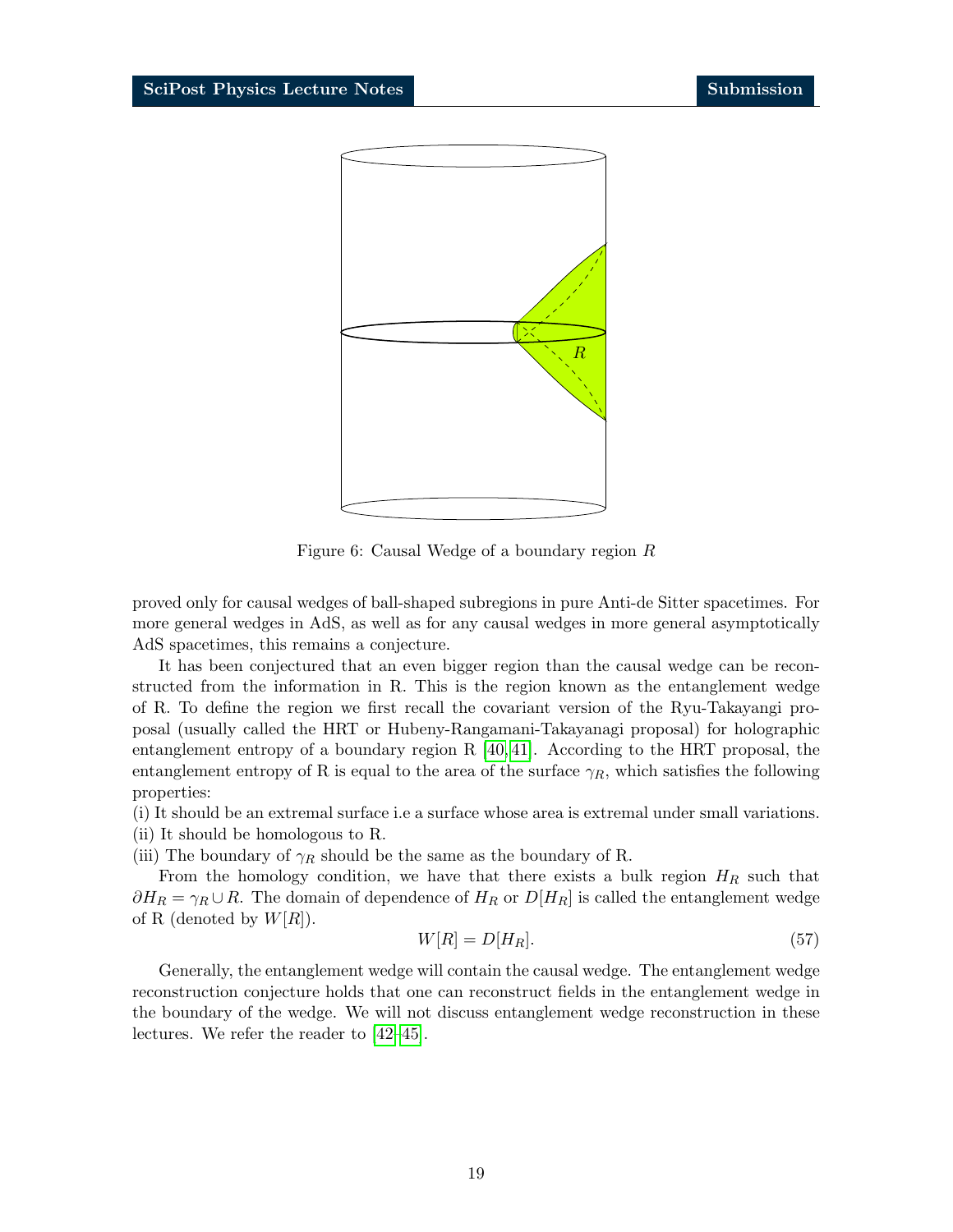## <span id="page-19-0"></span>6 Scalar field reconstruction from symmetries

In this section, we discuss an alternate method of obtaining CFT representations for bulk fields given by Ooguri and Nakayama [\[46\]](#page-36-1) based on earlier work by Miyaji et al [\[47\]](#page-36-2) (see [\[48\]](#page-36-3) for a related approach. A similar calculation also appeared in [\[49\]](#page-36-4)). Unlike the previously described methods, this approach is based entirely on symmetry considerations. It is purely kinematical.

We will follow the original paper and use  $(\rho, t, x^a)$  coordinates which are related to global coordinates as  $\rho = \sinh r$  and  $\Sigma_i x^a x_a = 1$ . The metric in these coordinates given by

$$
ds2 = -\cosh2 \rho dt2 + d\rho2 + \sinh2 \rho d\vec{x}2
$$
 (58)

The key idea is to use the one-to-one correspondence between AdS isometries and the symmetries of the CFT. We start by asking how a CFT representation of a bulk scalar would transform under the conformal symmetries. In other words, we are asking what we should expect the following commutator to be:

<span id="page-19-1"></span>
$$
[J^{\mu}, \phi_{CFT}(\rho, t, x^a)]. \tag{59}
$$

where  $J^{\mu}$  are the generators of conformal symmetry in the CFT.

It is natural to expect the representation  $\phi_{CFT}$  of a bulk field to transform under conformal symmetries in the same way bulk fields transform under bulk isometries. That is, there should be compatibility between boundary conformal transformations and bulk isometries.

Therefore they should satisfy the following commutation relations:

$$
[J^{\mu}, \phi_{CFT}(\rho, t, x^a)] = \mathcal{J}^{\mu} \partial_{\mu} \phi_{CFT}(\rho, t, x^a)
$$
\n(60)

where  $\mathcal{J}^{\mu}$  is the killing field on AdS corresponding to the conformal symmetry generated by  $J^{\mu}$ . The Ooguri-Nakayama strategy is to try and find CFT operators  $\phi_{CFT}$  that transform in this manner.

The conformal generators  $J^{\mu}$  on the boundary of the AdS spacetime (which is a cylinder  $\mathbb{R} \otimes S^{d-1}$  are the global Hamilltonian H on  $\mathbb{R}$ , rotation generators  $M_{ab}$  on the  $d-1$ -dimensional sphere,  $P_a$  and  $K_a$ . The last two are respectively the translation and the special conformal generators when the cylinder  $\mathbb{R} \otimes S^{d-1}$  is conformally mapped to  $\mathbb{R}^d$ .

We will need the following commutation relations:

$$
[K_a, P_b] = 2\delta_{ab}H - 2iM_{ab}, [H, P_a] = P_a, [H, K_a] = -K_a.
$$
\n(61)

Before we get to deriving  $\phi_{CFT}$  from [\(60\)](#page-19-1) let us give an explicit example.

Let us consider  $AdS_2$ . The conformal symmetry generators in this case are  $K, P, H$ . For each of them there is a corresponding isometry in the bulk. They are:

$$
\mathcal{H} = \partial_t.
$$
  
\n
$$
\mathcal{K} = \frac{1}{2} \tanh \rho e^{-it} \partial_t + ie^{-it} \partial_\rho.
$$
  
\n
$$
\mathcal{P} = \frac{1}{2} \tanh \rho e^{it} \partial_t - ie^{it} \partial_\rho.
$$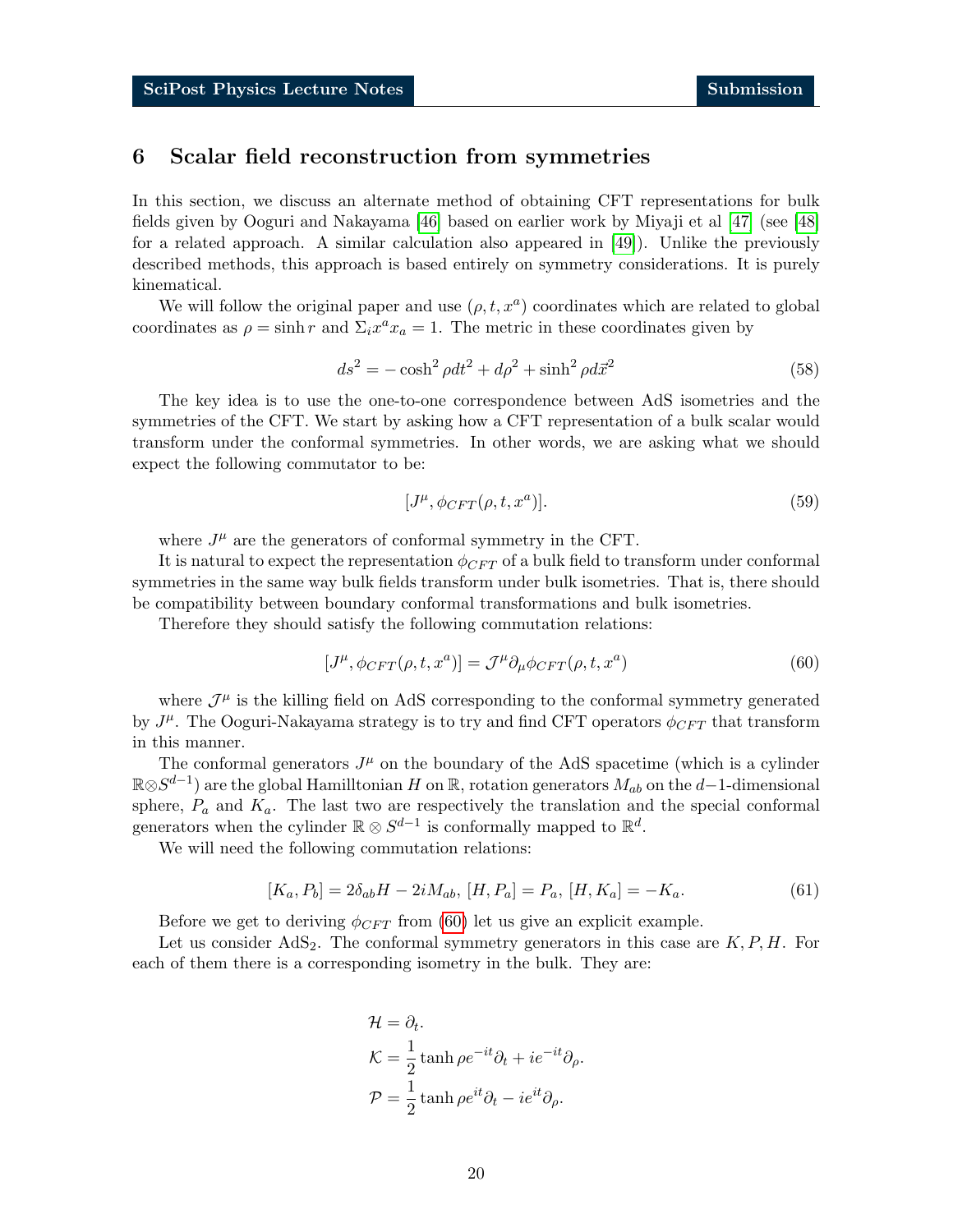The condition  $(60)$  then translates to the following conditions in  $AdS_2$ :

$$
[H, \phi_{CFT}(\rho, t)] = \partial_t \phi_{CFT}(\rho, t).
$$
  
\n
$$
[K, \phi_{CFT}(\rho, t)] = (\frac{1}{2} \tanh \rho e^{-it} \partial_t + i e^{-it} \partial_\rho) \phi_{CFT}(\rho, t).
$$
  
\n
$$
[P, \phi_{CFT}(\rho, t)] = (\frac{1}{2} \tanh \rho e^i t \partial_t - i e^{it} \partial_\rho) \phi_{CFT}(\rho, t).
$$

Now we return to  $AdS_{d+1}$  and start trying to construct operators that satisfy [\(60\)](#page-19-1). First, we reconstruct the scalar field at the origin. As one can check, the following transformations leave the scalar field at the origin invariant:

<span id="page-20-4"></span><span id="page-20-2"></span><span id="page-20-1"></span><span id="page-20-0"></span>
$$
[M_{ab}, \phi_{CFT}(0)] = 0.
$$
\n(62)

$$
[P_a + K_a, \phi_{CFT}(0)] = 0.
$$
\n(63)

The second condition can be immediately checked to be true in the  $AdS<sub>2</sub>$  example above. Let us define the state  $\phi_{CFT}(0)|0\rangle = |\phi_{CFT}(0)\rangle$ . Then [\(62\)](#page-20-0) and [\(63\)](#page-20-1) translate to

$$
M_{ab}|\phi_{CFT}(0)\rangle = 0; (P_a + K_a)|\phi_{CFT}(0)\rangle = 0.
$$
\n(64)

To solve this problem we start from a primary scalar of dimension  $\Delta_{\phi}$ :

$$
M_{ab}|\mathcal{O}\rangle = 0; K_a|\mathcal{O}\rangle = 0; H|\mathcal{O}\rangle = \Delta_{\phi}.
$$
 (65)

We write down an ansatz for a solution to [\(64\)](#page-20-2) by adding all the descendants of this primary to it with arbitrary coefficients.

<span id="page-20-5"></span>
$$
|\phi_{\Delta}\rangle\rangle = \sum_{n=0}^{\infty} (-1)^n a_n (P^2)^n |O\rangle.
$$
 (66)

Now we can impose [\(64\)](#page-20-2) on the above equation and solve for  $a_n$ . This gives the following result:

$$
a_n = \prod_{k=1}^n \frac{1}{4k\Delta_\phi + 4k^2 - 2kd} \tag{67}
$$

This defines a scalar field at the origin  $|\phi_{\Delta}\rangle$ . We can reconstruct other scalar fields starting from primaries of different dimensions. A general scalar field at the origin will be given by:

$$
|\psi_{CFT}(0)\rangle = \sum_{\Delta} b_{\Delta} |\phi_{\Delta}\rangle\rangle. \tag{68}
$$

<span id="page-20-3"></span>We can shift the field to any other point on the bulk using the generators that don't leave the origin invariant:

$$
|\phi_{CFT}(\rho, t, x^a)\rangle = e^{-iHt} e^{\rho(P_a - K_a)x_a} |\phi_{\Delta}\rangle.
$$
 (69)

Note that so far we have made no reference to dynamics. We have reconstructed a general scalar field.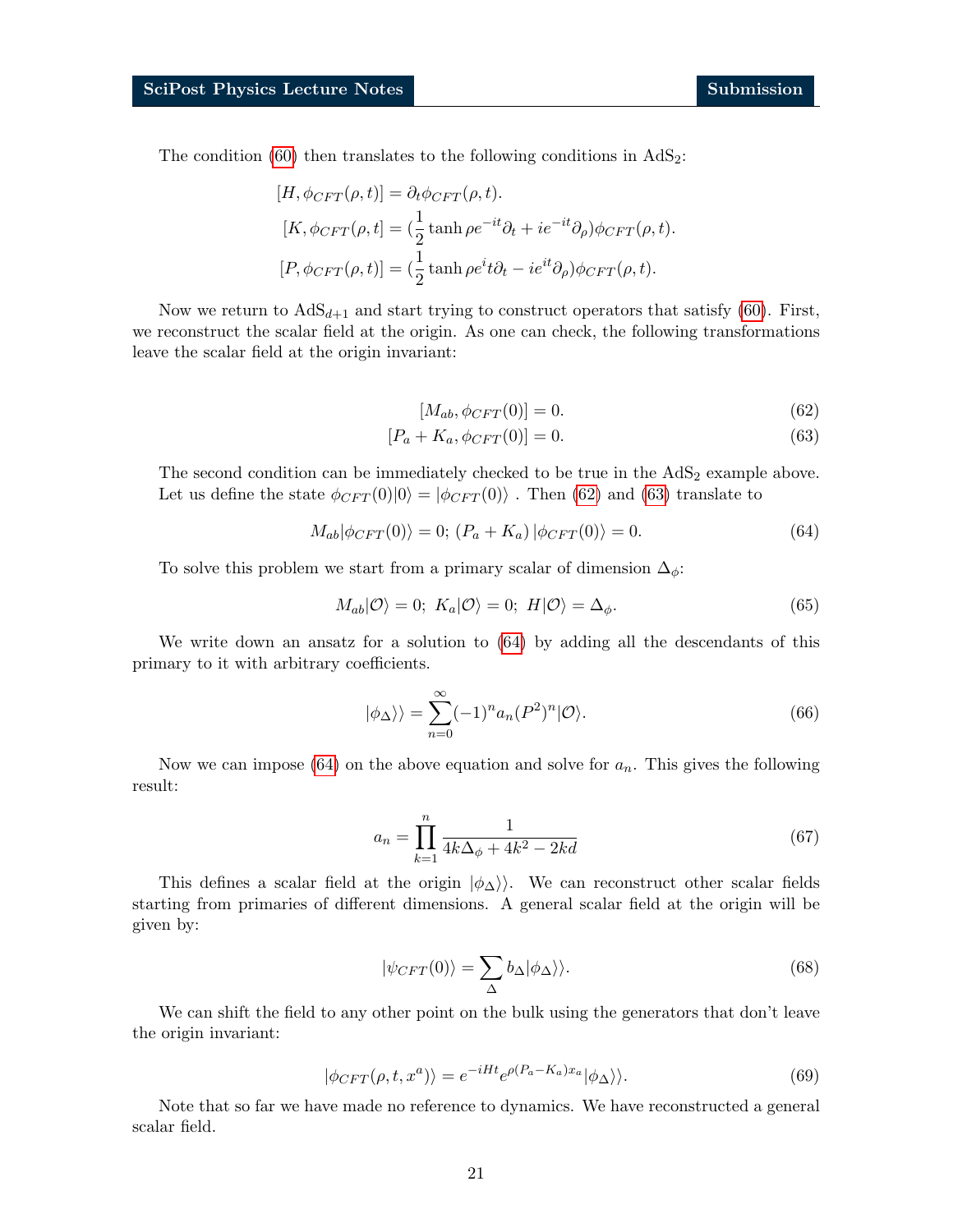But as we will now show, the state obtained in [\(69\)](#page-20-3) is a solution to the Klein Gordon equation.

<span id="page-21-0"></span>To see this, we introduce the quadratic Casimir operator of the CFT. This operator commutes with all the conformal generators:

$$
C_2 = \frac{1}{2} M_{\mu\nu} M^{\mu\nu} - K_{\nu} P^{\mu} - dD + D^2 \tag{70}
$$

where d is the number of dimensions. It is easy to check using  $(65)$  that the primary state  $|O\rangle$  is an eigenstate of this operator with eigenvalue  $\Delta_{\phi}(\Delta_{\phi}-d)$ . But since  $C_2$  commutes with all the generators that appear in [\(69\)](#page-20-3), acting it on  $|\phi_{CFT}(\rho, t, x^a)\rangle$  we have

$$
C_2|\phi(\rho, t, x^a)\rangle = \Delta_{\phi}(\Delta_{\phi} - d)|\phi(\rho, t, x^a)\rangle. \tag{71}
$$

Defining an operator  $\phi_{CFT}(\rho, t, x^a)$  by  $\phi_{CFT}(\rho, t, x^a)|0\rangle = |\phi_{CFT}(\rho, t, x^a)\rangle$  we can write the above equation as

$$
[C_2, \phi_{CFT}(\rho, t, x^a)] = \Delta_{\phi}(\Delta_{\phi} - d)\phi_{CFT}(\rho, t, x^a). \tag{72}
$$

But from [\(60\)](#page-19-1) and using the explicit form of  $C_2$  given in [\(70\)](#page-21-0) we can translate the commutators of generators to actions of bulk isometries.

This turns out to give us:

$$
\Box \phi_{CFT} = M^2 \phi_{CFT}.\tag{73}
$$

where  $\Box$  is the usual box operator (also known as the Laplace-Beltrami operator) on AdS and  $M^2 = \Delta_{\phi}(\Delta_{\phi} - d)$ . This is consistent as the Laplace-Beltrami operator commutes with all the AdS isometries.

So each CFT state  $|\phi_{CFT}\rangle$  is dual to a solution to a different free field equation in the bulk.

Finally, let us sketch how one can go from the HKLL representation to the one we just obtained. We will be very schematic and refer the reader to Appendix A.5 of [\[50\]](#page-36-5) for details.

Let us work in AdS<sub>2</sub>. We start by acting on the vacuum with  $\phi_{CFT}(0)$ , the HKLL representation of the field at the origin. This gives us :

$$
\int dt K(0;t) \mathcal{O}(t) |0\rangle = \int dt K(0;t) \sum_{n} \frac{t^n}{n!} (\partial_t)^n \mathcal{O}(t) |_{t=0} |0\rangle
$$

$$
= \sum_{n} \left(\frac{1}{n!} \int dt \, t^n K(0;t)\right) P^n |0\rangle.
$$

Here we did a Taylor expansion in the first step. For  $AdS_2$  it turns out that the integral  $\int dt K(0;t)t^n$ vanishes for odd n. Then we get exactly the form

$$
|\phi_{CFT}\rangle\rangle = \sum_{n=0}^{\infty} (-1)^n a_n (P^2)^n |O\rangle.
$$
 (74)

where

$$
(-1)^{n} a_{n} = \int dt K(0; t) \frac{t^{n}}{n!}.
$$
 (75)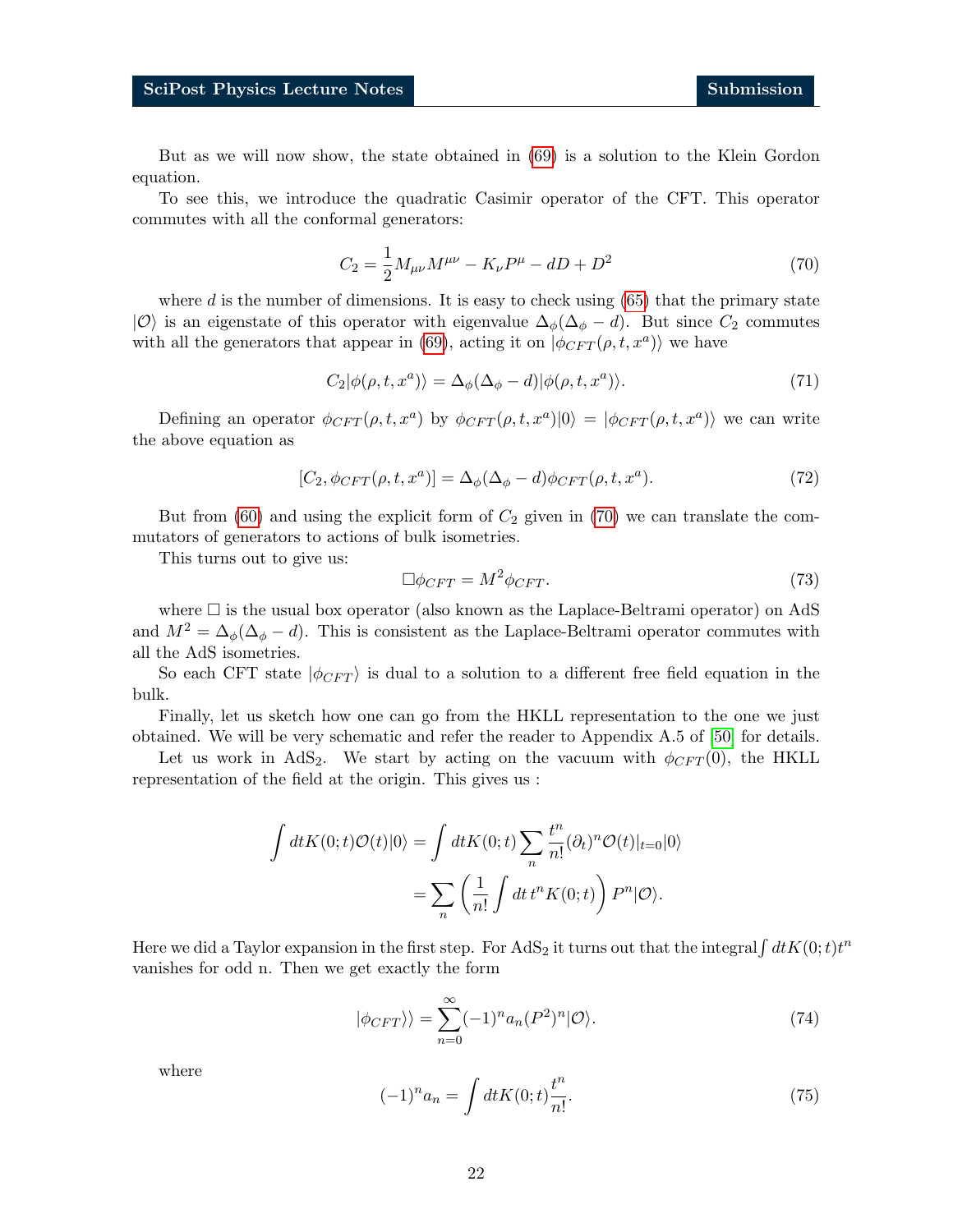One can check that they match exactly. The ambiguity in the smearing function discussed earlier corresponds to the invariance of [\(66\)](#page-20-5) under the transformation  $a_n \to a_n + b_n$  where

$$
\sum_{n=0}^{\infty} (-1)^n b_n (P^2)^n | \mathcal{O} \rangle = 0.
$$
\n(76)

Thus the two representations are equivalent.

Further progress along the line of the Ooguri-Nakayama approach was made in [\[50,](#page-36-5) [51\]](#page-36-6). In [\[50\]](#page-36-5) local states in a BTZ background were constructed. An extension of this approach to find CFT representation for fields which transform as scalars under asymptotic symmetries in  $AdS_3$  was given in [\[52,](#page-36-7) [53\]](#page-36-8).

A limitation of this approach is that it is purely kinematical. There is no way to incorporate dynamical information in the CFT representation constructed in this way.

## <span id="page-22-0"></span>7 Challenges to bulk reconstruction

In this section, we review the challenges to the bulk reconstruction program. First, there is the issue of going to the finite  $N$  regime. So far we have worked in the infinite  $N$  regime which is dual to semiclassical bulk physics. But ultimately we would need to understand the finite N regime which is dual to bulk quantum gravity. Even in the large  $N$  regime, the bulk reconstruction program faces challenges in the presence of horizons. In the following sections, we discuss these issues.

#### <span id="page-22-1"></span>7.1 Challenges at finite N

At finite N, the semiclassical picture of the bulk with local field theories living on some given background is expected to break down.

One can see this from black hole thermodynamics. From renormalization group wisdom, we expect any field theory to flow to a conformal field theory at very high energies.<sup>[7](#page-22-2)</sup> If quantum gravity is a local field theory at all energies, we would expect it too to flow to a CFT. Then its entropy must scale like a  $(d+1)$ -dimensional CFT as  $E^{\frac{d}{d+1}}$ .

Now if high enough energy is concentrated in a bulk region it results in the formation of a black hole. The high-energy spectrum of gravity is therefore dominated by black holes. Consequently, we would expect the entropy in the quantum gravity theory to be dominated by entropy coming from black hole microstates.

But black hole entropy is given by the Bekenstein-Hawking formula

$$
S_{BH} \approx \frac{A}{G} = \frac{r_s^{d-1}}{G} = \frac{M^{\frac{d-1}{d}}}{G^{1/d}} \tag{77}
$$

where  $r_s$  is the Schwarzschild radius given by  $r_s^d \approx GM$  for AdS-Schwarzschild black holes in the limit of large Schwarzschild radius.

<span id="page-22-2"></span>This is much smaller than required for a d+1-dimensional CFT.

<sup>&</sup>lt;sup>7</sup>For those not familiar with the renormalization group, this simply means that at very high energies any field theory behaves like a CFT.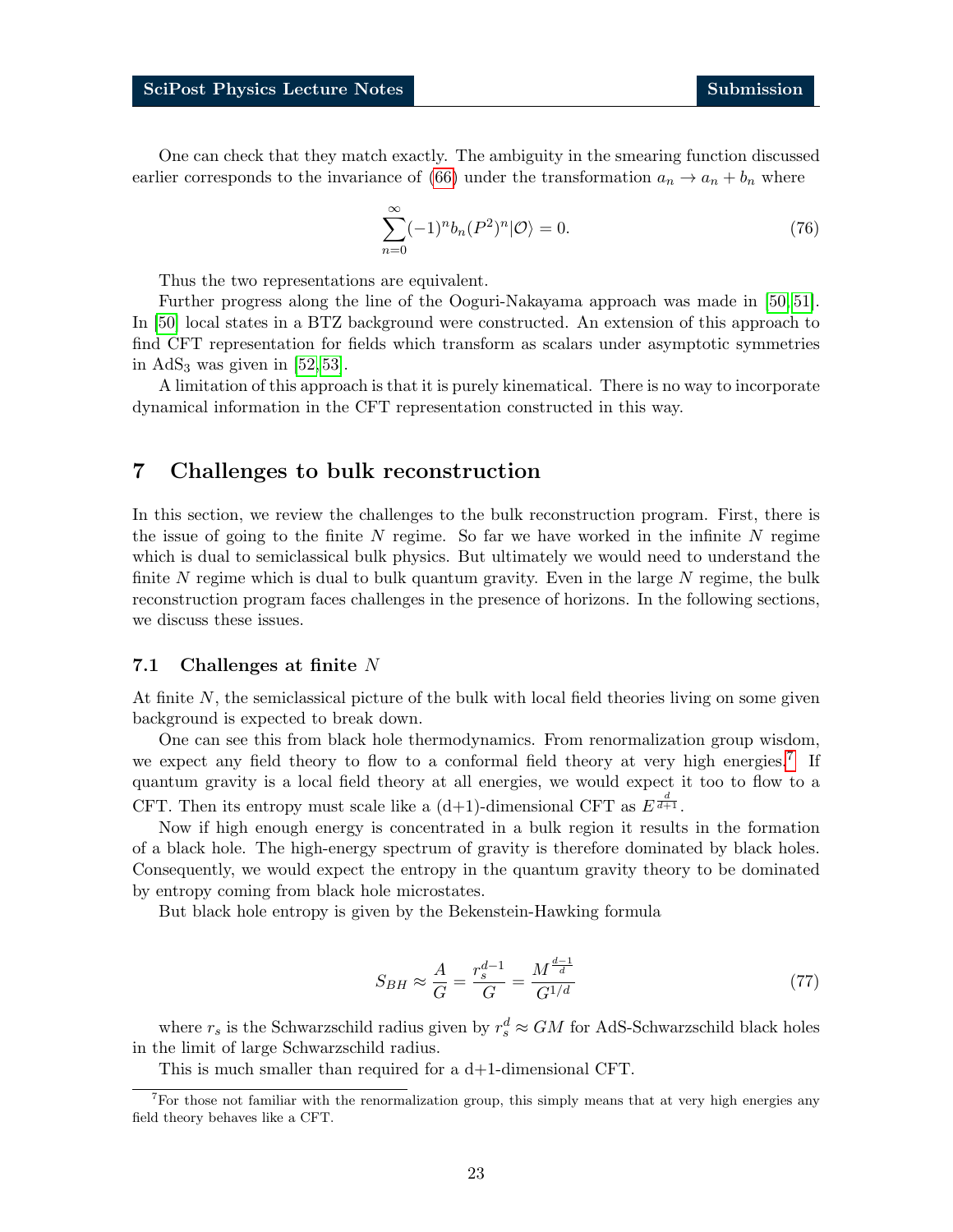However it is perfect for a  $d$  dimensional CFT! The entropy of a d-dimensional CFT with energy  $E$  and central charge  $N^2$  is given by:

$$
S = N^{\frac{2}{d}} E^{\frac{d-1}{d}} \tag{78}
$$

Using  $N^2 = 1/G$  and identifying black hole mass with the energy, this matches exactly.

So we see that the local field theory picture in the bulk over-counts degrees of freedom. If we try to re-create local field theory from CFT, the process must break down. In the large  $N$  limit, there is no problem. A hand-waving way of seeing this is that in this limit the boundary entropy also blows up. One can make the agreement between the entropy of a bulk local theory and a large N CFT precise [\[16\]](#page-34-0).

So this method of reconstructing bulk observables must fail at finite N. At present, we don't know how to go to the finite  $N$  regime.

### <span id="page-23-0"></span>7.2 Challenges to bulk reconstruction behind the horizon

Even in the large N limit one faces some severe challenges when one tries to reconstruct bulk fields behind the horizon of a black hole.

As we will see, the HKLL construction fails beyond the horizon of a collapsing black hole. Papadodimas and Raju have a proposal for the construction of operators beyond the horizon in terms of state-dependent'mirror operators'. These operators satisfy all the properties expected of a bulk field mode beyond the horizon. But their definition depends on the particular state of the black hole.

On the other hand, there is the Marolf-Wall paradox which says that if bulk fields everywhere (including behind the horizon) can be represented as linear CFT operators, one can show for the case of an asymptotic AdS space with more than one boundary that the boundary CFTs cannot capture full information about the bulk. There can be more than one bulk geometry dual to the same boundary state.

In this section, we will discuss the state-dependence proposal of Papadodimas and Raju and the Marolf Wall paradox.

#### <span id="page-23-1"></span>7.2.1 Bulk reconstruction in collapsing black holes.

Eternal black holes pose no problem of principle for HKLL construction. Outside the horizon, the bulk fields are reconstructed as before as operators in either the left or the right boundary CFT. The field behind the horizon will be represented as a sum of operators of the CFTs of both the boundaries. This is made clear in the figure below.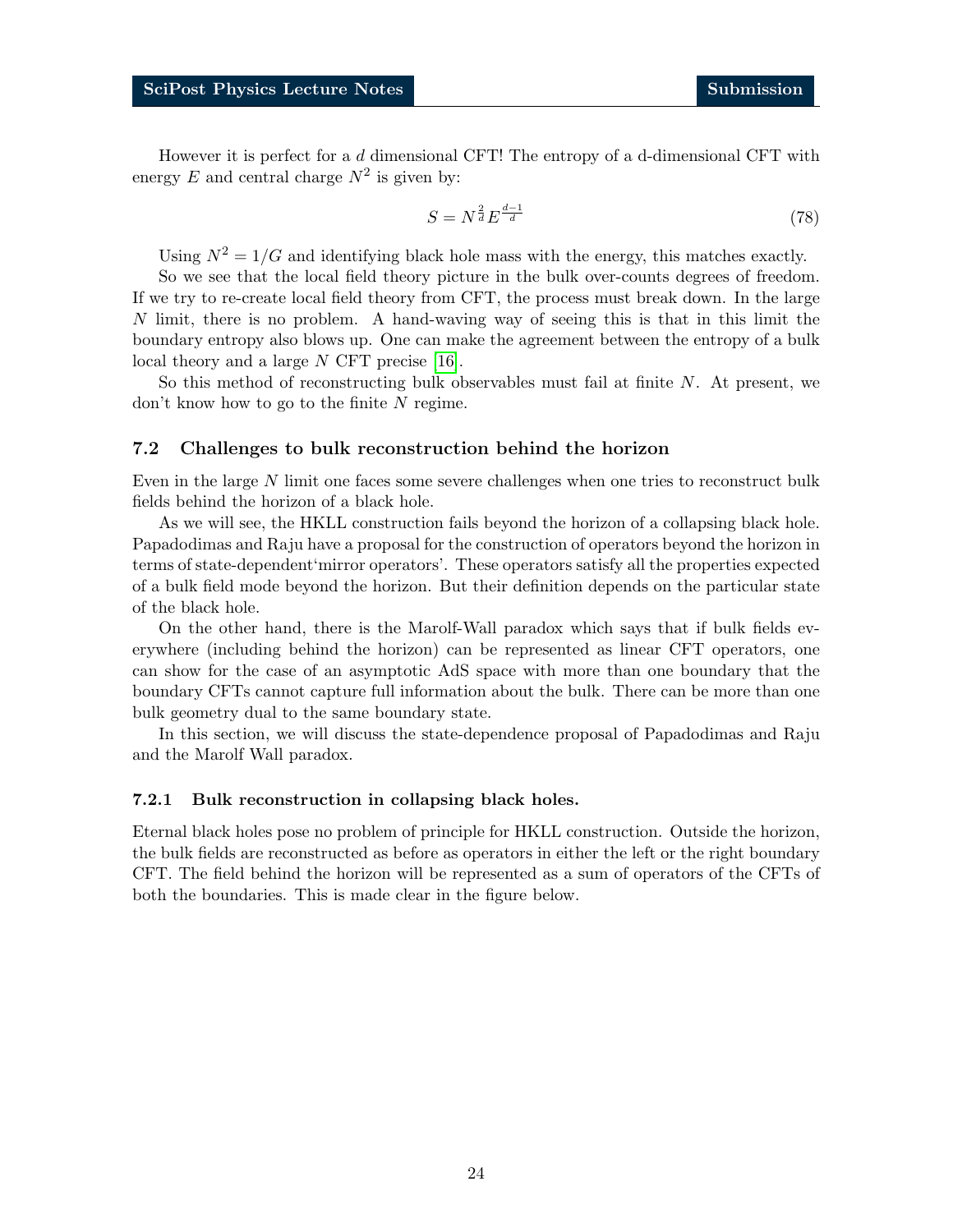

Figure 7: Bulk reconstruction in an eternal black hole.  $f_{\omega,m}^{(\pm)}$  are the solutions to the wave equation in region I which behave like plane waves near the horizon. A linear combination of them is the normalizable mode. The CFT representation of a field in region I will be an operator on the right boundary. In region II, we have modes coming in both from regions I and III. To obtain the CFT representation one continues back these modes to the boundary. This gives us a sum of two operators – one on the left CFT and one on the right.

But it fails for collapsing black holes. First, let us understand why the HKLL construction fails beyond the horizon for collapsing black holes. We consider a black hole formed from the collapse of a null shell.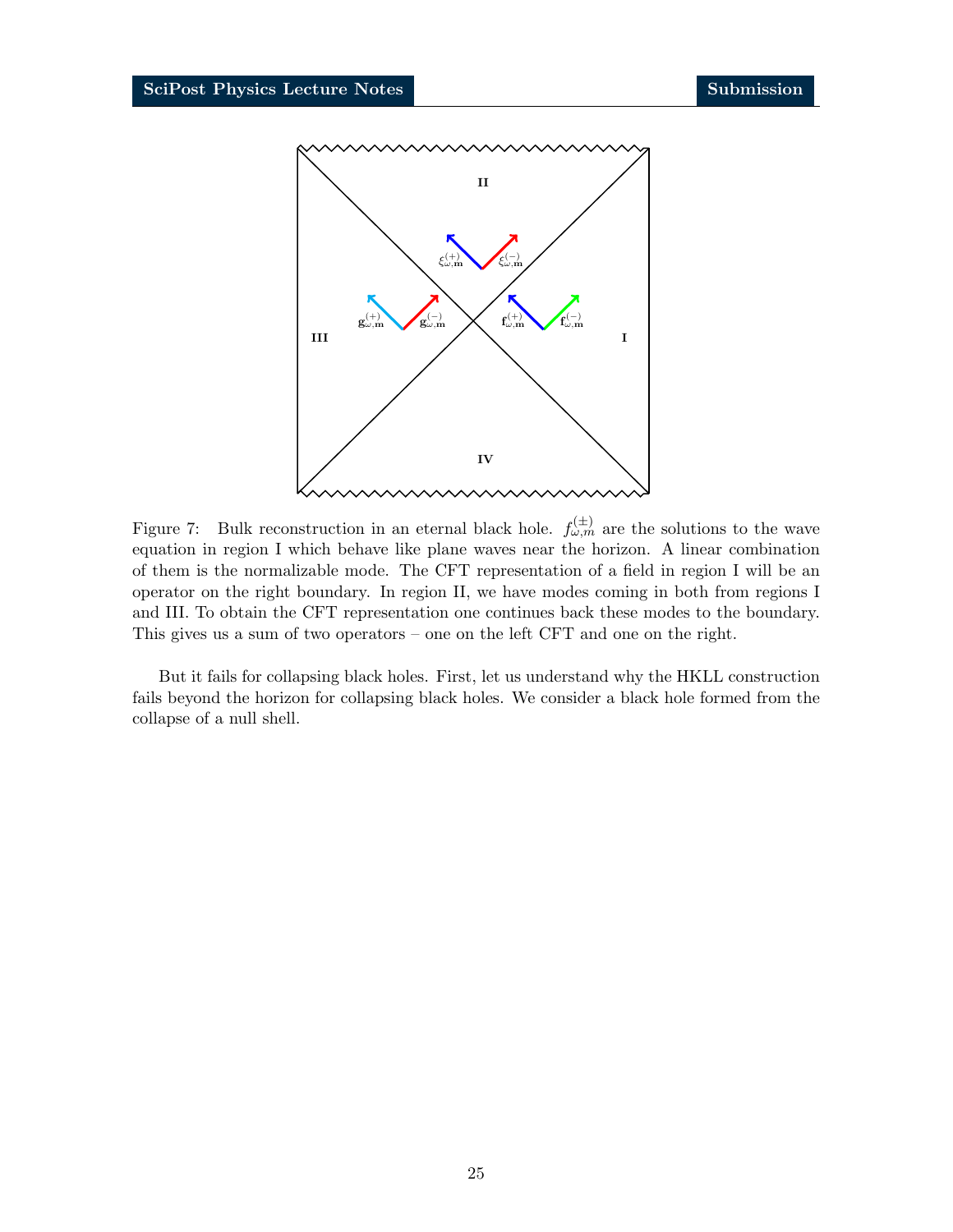

Figure 8: Bulk reconstruction fails for a collapsing black hole. The left moving mode (in blue) can be continued back to the boundary but the right moving mode (in red) inside the horizon when continued back collides with the infalling null shell (in olive) at transplanckian energies

In principle, we can reconstruct the field at any point outside the horizon by solving the field equations as before. Inside the horizon, the left moving modes pose no problem of principle either. They can be continued back to the boundary. It is the right moving modes inside the horizon that are problematic. To carry out bulk reconstruction beyond the horizon we would need to continue these modes back to the origin, reflect them through the origin and continue back till the boundary. However, these modes will get blue-shifted when continued backward. For sufficiently late modes this means that when continued back they will collide with the collapsing matter at very high (greater than Planck scale) center-of-mass energies. Classical field equations break down at that point. This 'transplanckian' issue is why we cannot construct the bulk field beyond the horizon.

While HKLL construction fails, Papadodimas and Raju [\[54–](#page-36-9)[56\]](#page-36-10) have argued that one can still find boundary representations of bulk fields, but they will be 'state-dependent' operators.

We will now sketch the mirror operator construction of Papdodimas and Raju in a simplified manner. Our presentation will gloss over subtleties for clarity and we refer the reader to the original papers for an accurate presentation. We also refer to the original papers for a discussion about how the different versions of the firewall paradox are evaded by these mirror operators (indeed this was the motivation behind their construction).

Now let us consider a black hole formed from collapse. We consider the black hole to be big enough not to evaporate.<sup>[8](#page-25-0)</sup> We assume that sufficient time has passed after the collapse so that fluctuations have died down and the black hole is approximately in equilibrium.

At this late time the metric will resemble the eternal black hole geometry:

$$
ds^{2} = -f(r)dt^{2} + \frac{1}{f(r)}dr^{2} + r^{2}d\Omega^{2}
$$
\n(79)

<span id="page-25-0"></span><sup>&</sup>lt;sup>8</sup>Remember that AdS is like a box, so only black holes so small that their lifetimes are smaller than the time taken for radiation from the black hole to be reflected back from the boundary can evaporate.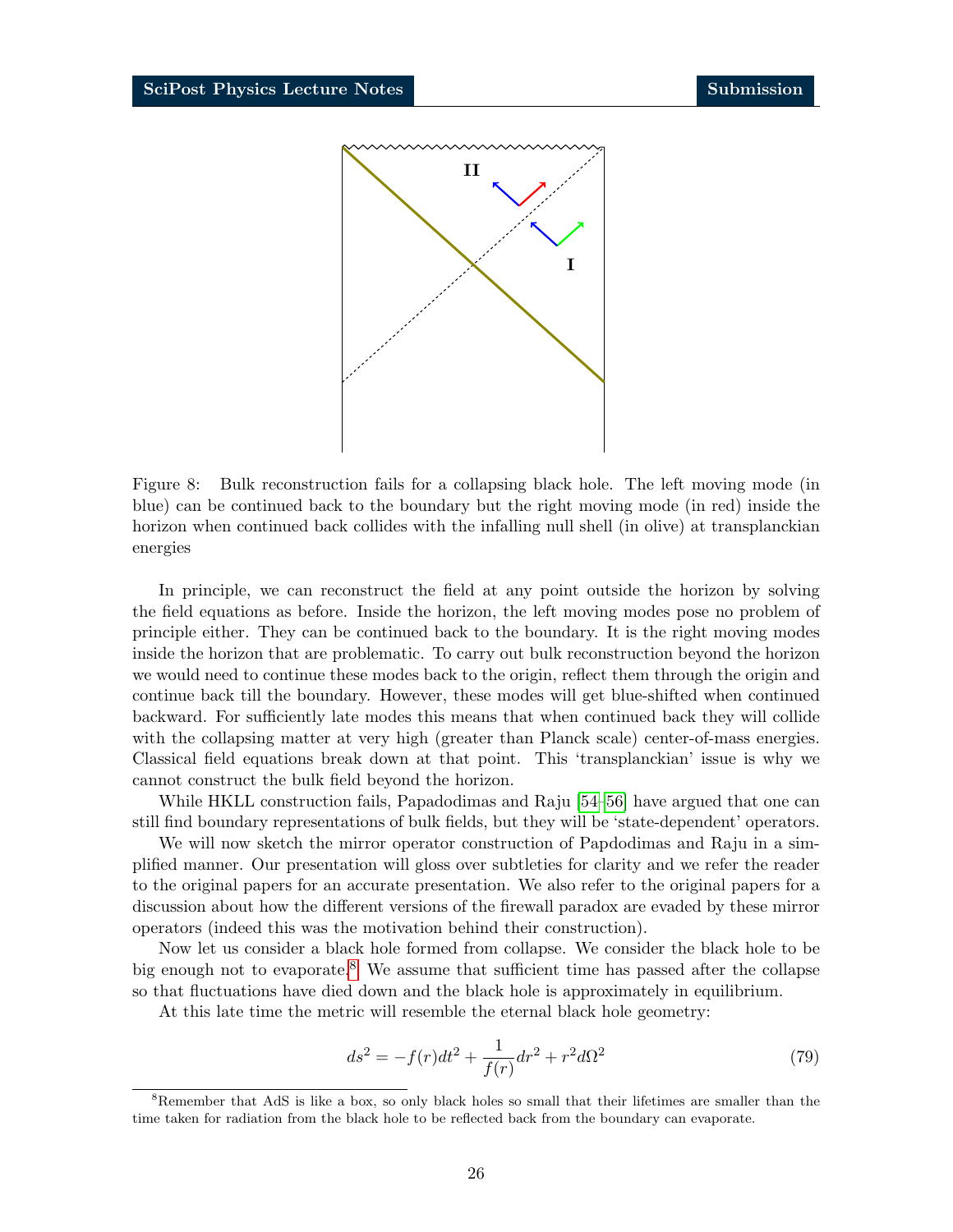$$
f(r) = r^2 + 1 - \frac{c_d GM}{r^{d-2}}
$$
\n(80)

 $c_d$  is a dimension dependent constant. The horizon is at  $r_0$  where  $f(r_0) = 0$ .

We consider a massless scalar field in this background. We would like to get a CFT representation for all the modes of this field. We introduce the tortoise coordinates r∗:

$$
\frac{dr_*}{dr} = \frac{1}{f(r)} \, ; r_* = 0 \, \text{at} \, r = 0 \tag{81}
$$

We can solve the wave equation in this background and find the modes. Sufficiently close to the horizon they act like plane waves (the near-horizon region of any black hole is approximated by Rindler space). In what follows we are suppressing the angular dependence, which does not play a crucial role.

<span id="page-26-1"></span>Outside the horizon we have:

$$
\phi(t, r_*, \Omega) = \Sigma_{l, \vec{m}} \int \frac{d\omega}{\sqrt{\omega}} \left( a_{\omega, l, \vec{m}} e^{-i\omega(t + r_*)} + e^{i\delta_{\omega}} b_{\omega, l, \vec{m}} e^{-i\omega(t - r_*)} \right) Y_{l, \vec{m}}(\Omega) + h.c \tag{82}
$$

The origin of the phase  $e^{i\delta_{\omega}}$  is the normalizability condition – modes outside the horizon must vanish at the boundary and it turns out that only a particular linear combination of the two modes above vanishes at the boundary.

Inside the horizon:

<span id="page-26-0"></span>
$$
\phi(t, r_*, \Omega) = \Sigma_{l, \vec{m}} \int \frac{d\omega}{\sqrt{\omega}} \left( a_{\omega, l, \vec{m}} e^{-i\omega(t + r_*)} + \tilde{b}_{\omega, l, \vec{m}} e^{i\omega(t - r_*)} \right) Y_{l, \vec{m}}(\Omega) + h.c \tag{83}
$$

All modes other than  $\tilde{b}$  can be represented as CFT operators using HKLL construction. To find a representation for  $b$  we will first learn how it behaves inside correlators. Then we can try to find an operator in the CFT which reproduces the same correlators.

In what follows we will only consider the  $l = 0$  mode and denote  $b_{\omega,l,\vec{m}}$  with  $l = 0$  as simply  $b_{\omega}$ .

Now for short distances the two point function behaves as:

<span id="page-26-2"></span>
$$
\langle \phi(x)\phi(y)\rangle \approx \frac{1}{[g^{\mu\nu}(x-y)_{\mu}(x-y)_{\nu}]^{\frac{d-1}{2}}}
$$
\n(84)

We can choose the points  $x, y$  to be both inside, both outside or on inside and one outside of the horizon. Substituting [\(83\)](#page-26-0) and [\(82\)](#page-26-1) in [\(84\)](#page-26-2) for each of these cases we obtain the following correlation functions:

$$
\langle \tilde{b}_{\omega'} \tilde{b}_{\omega}^{\dagger} \rangle = \frac{1}{1 - e^{-\beta \omega}} \delta(\omega - \omega') \tag{85}
$$

$$
\langle \tilde{b}_{\omega} b_{\omega'} \rangle = \frac{e^{-\frac{\beta \omega}{2}}}{1 - e^{-\beta \omega}} \delta(\omega - \omega')
$$
\n(86)

The CFT operator that represents some  $\tilde{b}$  must replicate this behavior. The aim then is to find such CFT operators.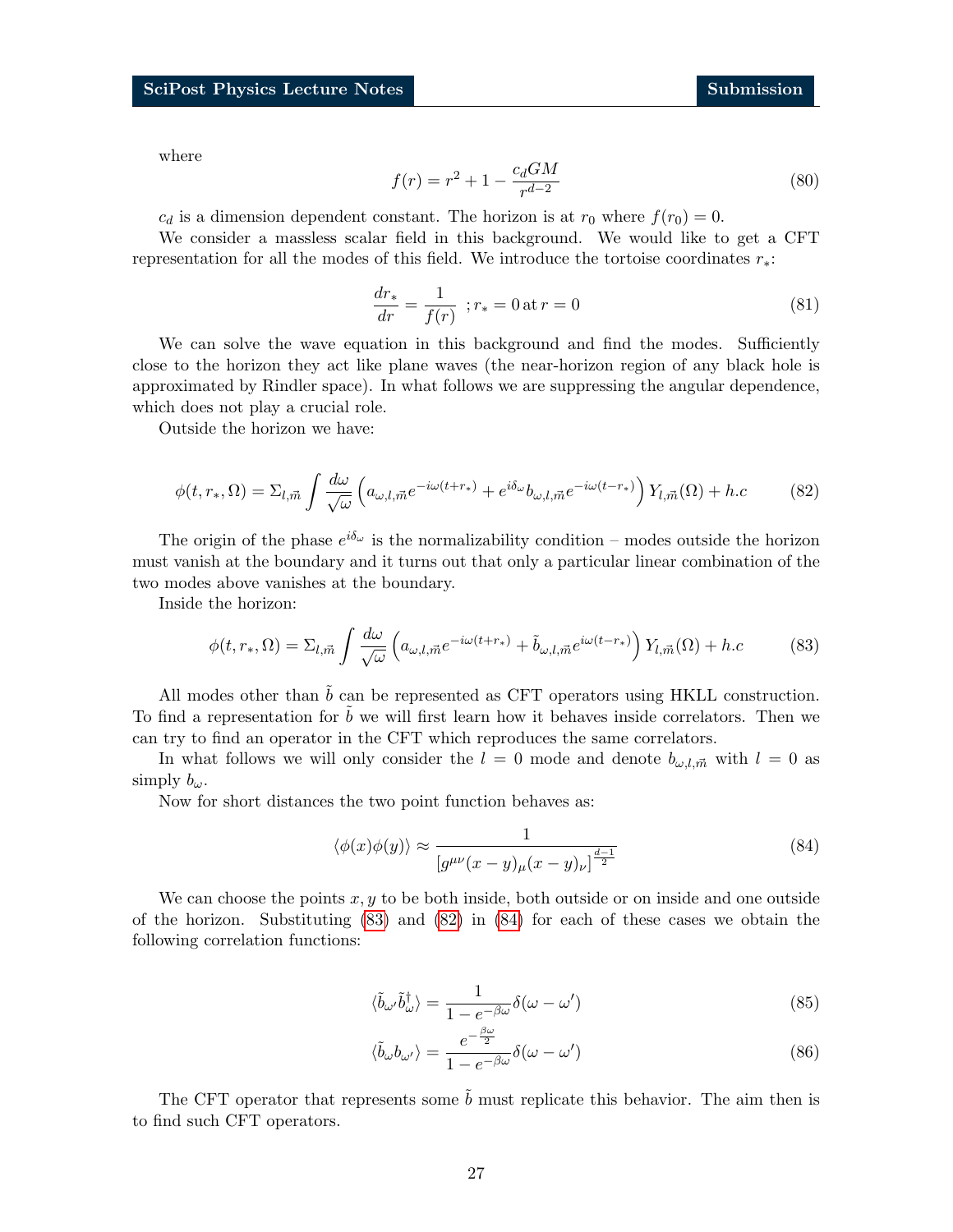The key idea is to note that we need a CFT operator that reproduces only those bulk correlation functions of a given  $b_{\omega}$  operator which correspond to all reasonable experiments that a bulk observer might do.

A reasonable experiment is one that can be described by effective field theory in the bulk. An example of an unreasonable experiment would be one where we localize so much energy in a small region that a black hole gets formed.

The first step is to obtain this set of operators which describe such reasonable experiments. To do this one first discretizes the modes by introducing a time band  $[-T_b, T_b]$ :

$$
b_{\omega} = \frac{2\pi}{\sqrt{T_b}} \int_{-T_b}^{T_b} dt \, \mathcal{O}(t) e^{i\omega t}.
$$
 (87)

Then one consider the set of polynomial operators spanned by the set of monomials  $\{b_{\omega_1}, b_{\omega_1}b_{\omega_2}, ..., b_{\omega_1}...b_{\omega_n}\}$ . Polynomials obtained by taking linear combinations of these can be considered to describe reasonable experiments provided that the following conditions are met by each monomial:

(i) They should not have so much energy that they form a black hole:

$$
\sum_{i} \omega_i \ll \mathcal{O}(N^2) \tag{88}
$$

(ii) There should not be too many insertions, which can also lead to the breakdown of effective field theory. This gives a condition on the number of insertions  $k$ :

$$
k \ll \mathcal{O}(N^2) \tag{89}
$$

The set of polynomials spanned by the monomials satisfying the above conditions is denoted as  $B_{eff}$ . To this one also adds  $B_H$  the set of polynomials in small powers of the CFT Hamiltonian  $B_H = \text{span}\{H, H^2, H^n\}; n \ll N$ . This gives us the set of operators B.

The upshot of these two conditions is that  $D_B \ll \mathcal{O}(e^{N^2})$ , where  $D_B$  is the dimension of B. With these restrictions, B forms the set of all reasonable experiments. It can be thought of as an approximate algebra (sometimes called a small algebra) of effective field theory observables. It is only an approximate algebra because some compositions of elements of the set B won't satisfy the restrictions above and take one outside the set B.

Once we have the set of all reasonable experiments, the next step is to choose an appropriate state for the black hole. Here we introduce the notion of 'equilibrium states' – states which are dual to black holes that are in approximate equilibrium. The defining property of equilibrium states is that the elements of the small algebra will have approximately (i.e up to 1/N corrections) thermal correlators for these states. Note that there can be more than one equilibrium state dual to a given black hole geometry.

Now we choose such an equilibrium state  $|\psi\rangle$ . We form the linear  $H_{|\psi\rangle}$  by acting on  $|\psi\rangle$ by operators in B.

$$
H_{\psi} = B|\psi\rangle = \text{span}\left\{\sum_{p} b_{p} B_{p} |\psi\rangle\right\} \tag{90}
$$

where  $B_p$  are elements of B. This can be thought of as the subspace corresponding to the effective field theory near the equilibrium state  $|\psi\rangle$ . It is sometimes called the little Hilbert Space. It can be shown that the dimension of  $H_{\psi}$  is also  $D_B \ll e^{N^2}$ .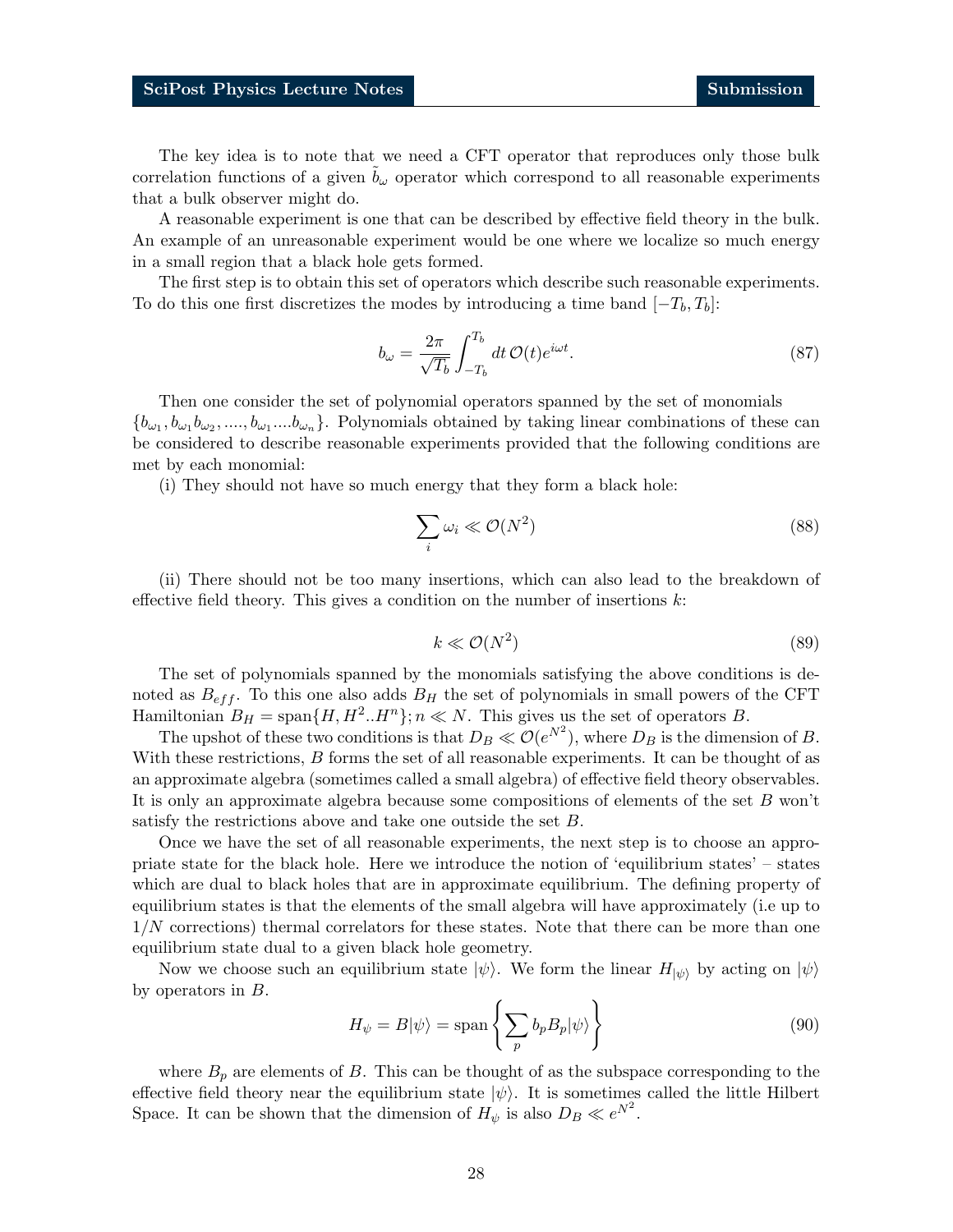Now we are ready to define the CFT operators that represent  $b$  modes. These are defined by their action on  $\psi$ :

<span id="page-28-0"></span>
$$
\tilde{b}_{\omega} B_{\alpha} |\psi\rangle = e^{-\frac{\beta \omega}{2}} B_{\alpha} b_{\omega}^{\dagger} |\psi\rangle \n\tilde{b}_{\omega}^{\dagger} B_{\alpha} |\psi\rangle = e^{\frac{\beta \omega}{2}} B_{\alpha} b_{\omega} |\psi\rangle
$$
\n(91)

For any  $B_{\alpha} \in B$ . The b that appears here is the CFT representation of the b modes in the bulk. The  $b$  are called mirror operators as they mirror the action of  $b$  modes.

How do we know that one can always find  $\tilde{b}_{\omega}$  and  $\tilde{b}_{\omega}^{\dagger}$  that satisfy [\(91\)](#page-28-0)? As all  $B_{\alpha}|\psi\rangle$  are linearly independent, [\(91\)](#page-28-0) defines the operators  $\tilde{b}_{\omega}$  and  $\tilde{b}_{\omega}^{\dagger}$  by a set  $D_B$  equations each. But the approximate dimension of the full Hilbert space is  $e^{N^2}$  so the operators  $\tilde{b}_\omega$  and  $\tilde{b}^\dagger_\omega$  can be thought of as a  $e^{N^2} \times e^{N^2}$  matrices. But as  $D_B \ll e^{N^2}$ , solutions can always be found for the above set of equations.

Such solutions may not be unique but that's not an issue as the definition completely specifies the action of mirror operators within the little Hilbert Space. What happens beyond the little Hilbert Space is irrelevant for our purposes.

Now let us check if the mirror operators in the CFT do indeed reproduce the correct correlators.

We have:

$$
\tilde{b}^{\dagger}_{\omega}\tilde{b}_{\omega'}|\psi\rangle = e^{-\frac{\beta\omega}{2}}\tilde{b}^{\dagger}_{\omega}b^{\dagger}_{\omega'}|\psi\rangle = b^{\dagger}_{\omega'}b^{\dagger}_{\omega}|\psi\rangle
$$
\n(92)

Where we have used the definitions [\(91\)](#page-28-0) at each step. Then

$$
\langle \tilde{b}_{\omega}^{\dagger} \tilde{b}_{\omega'} \rangle = \langle b_{\omega'}^{\dagger} b_{\omega} \rangle \tag{93}
$$

So these are indeed the correct correlators. One can also check from the definition that for any state in the little Hilbert space  $B_{\alpha}|\psi\rangle$ , it is true that

$$
[\tilde{b}, b]B_{\alpha}|\psi\rangle = 0\tag{94}
$$

and

$$
[\tilde{b}, \tilde{b}^{\dagger}]B_{\alpha}|\psi\rangle = B_{\alpha}|\psi\rangle \tag{95}
$$

The correct commutation relations are recovered, but only within the little Hilbert space.

In general,  $b$  operators won't commute with  $b$  operators. This means that locality is lost. However, they will commute within the little Hilbert Space so we still have a local effective field theory.

Let us discuss the state dependence of this construction. The mirror operators that we obtained were for one equilibrium state  $|\psi_1\rangle$ . We could have denoted the operator as  $b_{|\psi_1\rangle}$ . If we started with a different equilibrium state  $|\psi_2\rangle$  which corresponds to the same geometry we would have obtained a different little Hilbert Space and a different mirror operator  $b_{|\psi_2\rangle}$ for the same bulk modes. So to know which operator to use to describe the modes behind the horizon, one has to know which exact equilibrium state one is in. It is not enough to know the geometry.

This is in contrast to the HKLL construction. HKLL construction also has a kind of 'state-dependence' in that they depend on the background geometry, and different background metrics correspond to different CFT states. So when we obtain the HKLL representation in pure AdS, it only holds for the vacuum state in the CFT (and excitations around it). A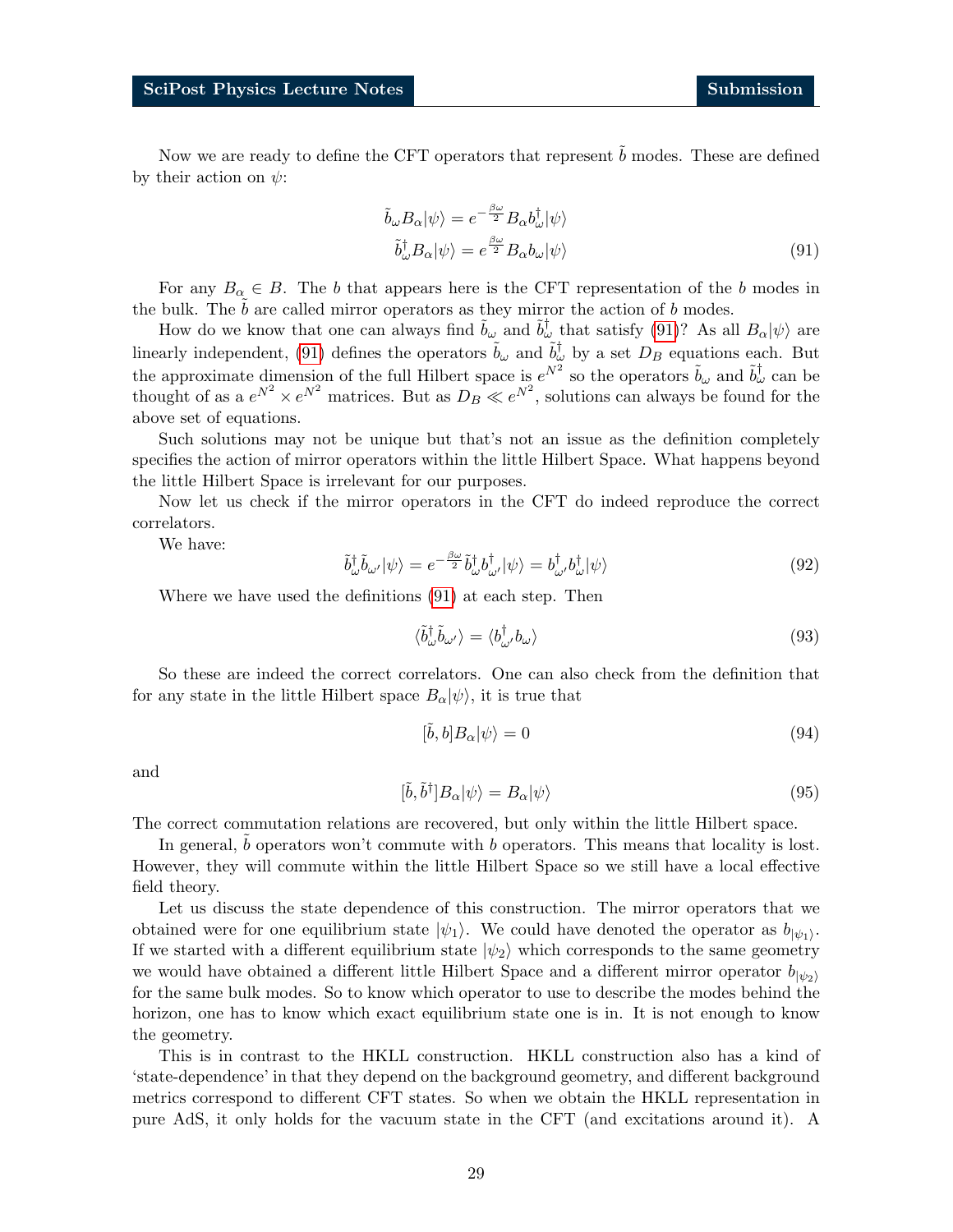different CFT state would have a different bulk geometry dual to it and we would have a different HKLL representation for that state. However, knowing the geometry is enough. But for mirror operators, that is not the case.

It has been argued that such state-dependent operators form a non-linear modification of quantum measurement theory. We refer the reader to [\[57\]](#page-36-11) for a discussion on this.

### <span id="page-29-0"></span>7.3 Marolf Wall paradox:  $AdS \neq CFT$ ?

In this last section, we review the paradox posed by Marolf and Wall [\[58\]](#page-36-12). The Marolf-Wall argument concerns asymptotically AdS geometries with multiple boundaries.

It is generally believed that if an asymptotic AdS geometry has n boundaries then the dual to this geometry is an entangled state of n non-interacting CFTs. This is a very reasonable belief as the two boundaries cannot possibly interact unless there is a traversable wormhole. The most well-understood example of this is the two-sided eternal black hole, which is dual to a particular entangled state in the CFT known as the thermofield double state.

The Marolf-Wall argument shows that if semiclassical bulk observables can be translated to linear operators in the CFT, then an asymptotically AdS spacetime with more than one boundary cannot be dual to a CFT state. The essence of the argument is that there can be more than one bulk dual to an entangled CFT state. In other words, the map between CFT states and bulk duals cannot be one-to-one.

Let us review their argument for the thermofield double state, which is a state in two entangled non interacting CFTs, which we will call left and right CFT for convenience. We introduced this state in [\(4\)](#page-3-2):

$$
|\psi_{\rm TFD}\rangle = \frac{1}{Z(\beta)} \sum_{E} e^{\frac{-\beta E}{2}} |E\rangle_L |E\rangle_R \tag{96}
$$

This is dual to the two-sided eternal black hole. But Marolf and Wall argued that there is another dual. To see this, note that by the AdS/CFT correspondence each CFT in  $CFT_L \otimes$  $CFT_R$  is dual to a bulk theory living in a one-sided asymptotically AdS geometry. For instance any factorized state in CFT  $_L \otimes CFT_R$  can always be interpreted as a tensor product of two disconnected bulk geometries, which can be possibly quantum (which is to say, they can have large fluctuations). For instance,  $|0\rangle|0\rangle$  is dual to a disconnected pair of pure AdS geometries. Similarly, any state  $|E\rangle|E\rangle$  will be dual to some disconnected pair of (quantum) geometries, each of which is dual to an energy eigenstate of a CFT. Now we should also be able to interpret the thermofield double state as a superposition of such disconnected pairs of asymptotically AdS geometries.

So we have two possible bulk duals for the thermofield double state.

But can they really be distinguished by an experiment? Could it be that they are different mathematical representations of the same physical state? In which case no experiment could ever distinguish between them. Marolf and Wall argued that the answer is no. They proposed an experiment whose result depends on the choice of bulk dual.

In the experiment, we consider an observer Alice who starts from one of the boundaries (which we will call the left boundary for convenience)and moves in. We can define such an Alice for both the eternal black hole and the disconnected geometries.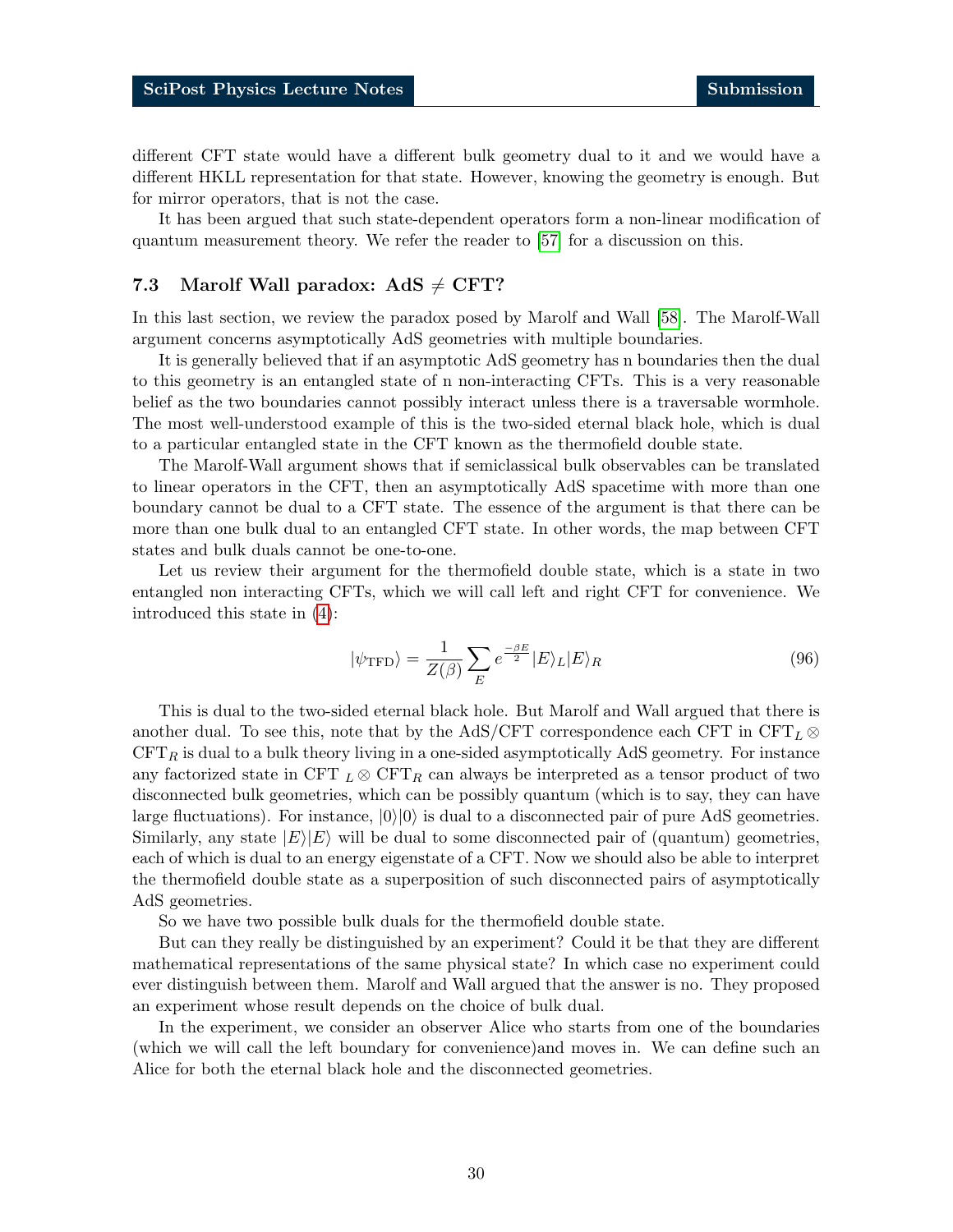

Figure 9: Alice and Bob travel from the left and right CFTs towards the horizon.

We will describe Alice by unitary an operator  $e^{iA}$ . This point may be confusing so let us digress and elaborate on this point.<sup>[9](#page-30-0)</sup> The reader can skip this discussion in the first reading.

To describe an observer in an asymptotic region what we need is a localized wave packet at the asymptotic infinity. Now in a small enough region in the boundary, all the correlators will look close to the correlators in pure AdS, irrespective of the interior geometry. Therefore a localized 'Alice' wave packet can be constructed by some operator acting on the CFT vacuum which would look like:

$$
O_A|0\rangle = \sum_n \int dk_1...dk_n f(k_1,...,k_n) a_{k_1}^\dagger...a_{k_n}^\dagger |0\rangle \tag{97}
$$

Where  $a_{\omega}^{\dagger}$  are CFT representations of creation operators for the pure AdS. From the previous section, we already know how to obtain them. But this is not a unitary operator. However, we can always find a unitary  $U$  which mimics this operator acts exactly the same way in the vacuum:

$$
\langle i|U_A|0\rangle = \langle i|O_A|0\rangle \tag{98}
$$

for some basis  $|i\rangle$ . This is all we need to represent a localized asymptotic observer. But we still have complete freedom to fix all other matrix elements  $\langle i|U|j\rangle$ . One can show that it is always possible to find a unitary operator that satisfies this property.

Let us return to the experiment. First, we consider the case where the dual is an eternal black hole. We consider the black hole to be large enough so that a semiclassical description holds inside the horizon (except near the singularity). Now in an eternal black hole, we can define another observer Bob (defined by another unitary operator  $e^{iB}$ ) who starts from the right boundary. It can be arranged so that Alice and Bob meet behind the horizon.

Now we ask the question 'Does Alice meet Bob when she jumps inside a black hole?' This is a well-defined question in the bulk. In an eternal black hole, the probability of Alice meeting Bob is close to one. We can write this schematically as:

 $_{\text{bh}}\langle$ Does Alice meet Bob when both are created appropriately? $\rangle_{\text{bh}} \approx 1$  (99)

<span id="page-30-0"></span><sup>&</sup>lt;sup>9</sup>We thank Aron Wall for explaining this point to us in detail.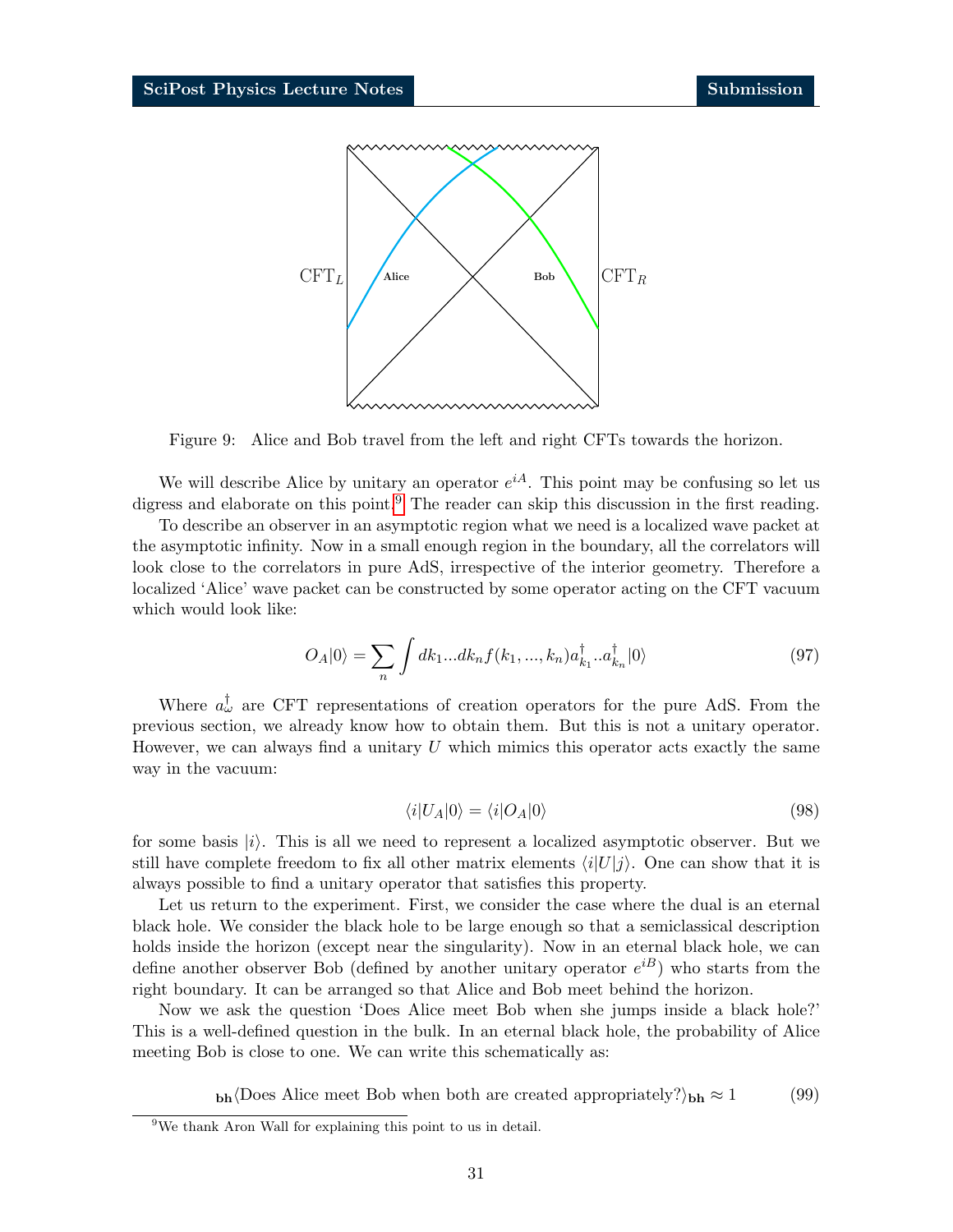Let us translate this to the CFT. In the CFT the answer to this question is given by the projector P which projects on to the states where Alice meets Bob. Then we have:

$$
\langle \psi_{\rm TFD} | e^{-i(A+B)} P e^{i(A+B)} | \psi_{\rm TFD} \rangle \approx 1 \tag{100}
$$

If we don't create the operator Bob on the right boundary we should have

$$
\langle \psi_{\rm TFD} | e^{-iA} P e^{iA} | \psi_{\rm TFD} \rangle \approx 0 \tag{101}
$$

Now let us ask the same question for the other bulk dual to the thermofield double state, the superposition of disconnected pairs of one-sided geometries. This is again an operationally well-defined question in  $\text{bulk}_L$  where Alice lives. By AdS/CFT correspondence we should be able to answer this question by a projector  $P_L$  which lives in CFT<sub>L</sub>. This is an important point – by AdS/CFT correspondence the answer to the question 'does Alice meet Bob' in a one-sided bulk must be given by a projector in a single CFT.

<span id="page-31-0"></span>In this case we can calculate the result directly in the boundary theory:

$$
\langle \psi_{\rm TFD} | e^{-i(A+B)} P_L e^{i(A+B)} | \psi_{\rm TFD} \rangle = \langle \psi_{\rm TFD} e^{-iA} P_L e^{iA} | \psi_{\rm TFD} \rangle \approx 0 \tag{102}
$$

The second step follows because  $P<sub>L</sub>$  is an operator in the left CFT and commutes with operators from the right CFT. The probability is not exactly zero because quantum fluctuations can always create a Bob. To make this probability really small we can arrange the experiment to be so that Bob carries some qubit which Alice will measure. The probability that a Bob-like wave-packet along with a particular qubit gets created by quantum fluctuations is vanishingly small(see the discussion in Appendix A of [\[58\]](#page-36-12))

So for the bulk dual (which we label as  $'dc'$ ), this translates to

$$
d\mathbf{c} \langle \text{Does Alice meet a Bob when both are created appropriately?} \rangle_{d\mathbf{c}} \approx 0 \tag{103}
$$

So we seem to have arrived at a contradiction. A well-defined question in the bulk elicits different answers from the same CFT state depending on what bulk interpretation we use. The two possible bulk duals to the thermofield double state can be distinguished by an operationally well-defined experiment.

This means that one cannot distinguish between these two bulk geometries from the CFT – the same CFT state is dual to both. Therefore the general bulk theory which contains both these states can't be dual to a CFT  $\otimes$  CFT. Instead, it should be dual to CFT  $\otimes$  CFT  $\otimes$  S, where S is the space that contains this additional information which can distinguish between the two states.

There are three possible ways out of the Marolf-Wall paradox which have been suggested in the literature.

The first comes from state dependence, which says that one can't construct fields behind the horizon as linear operators in the CFT. If one can't construct  $P_L$  as a linear operator in the bulk then [\(102\)](#page-31-0) does not hold. Even if there is a very small probability of Alice meeting Bob in each factorized state  $|E\rangle_L|E\rangle_R$ , the sum over states may yield a number close to one if  $P_L$  is non-linear. If observables behind the horizon can't be represented by state independent operators as has been argued by Papadodimas and Raju, that would be a way out of the Marolf-Wall paradox.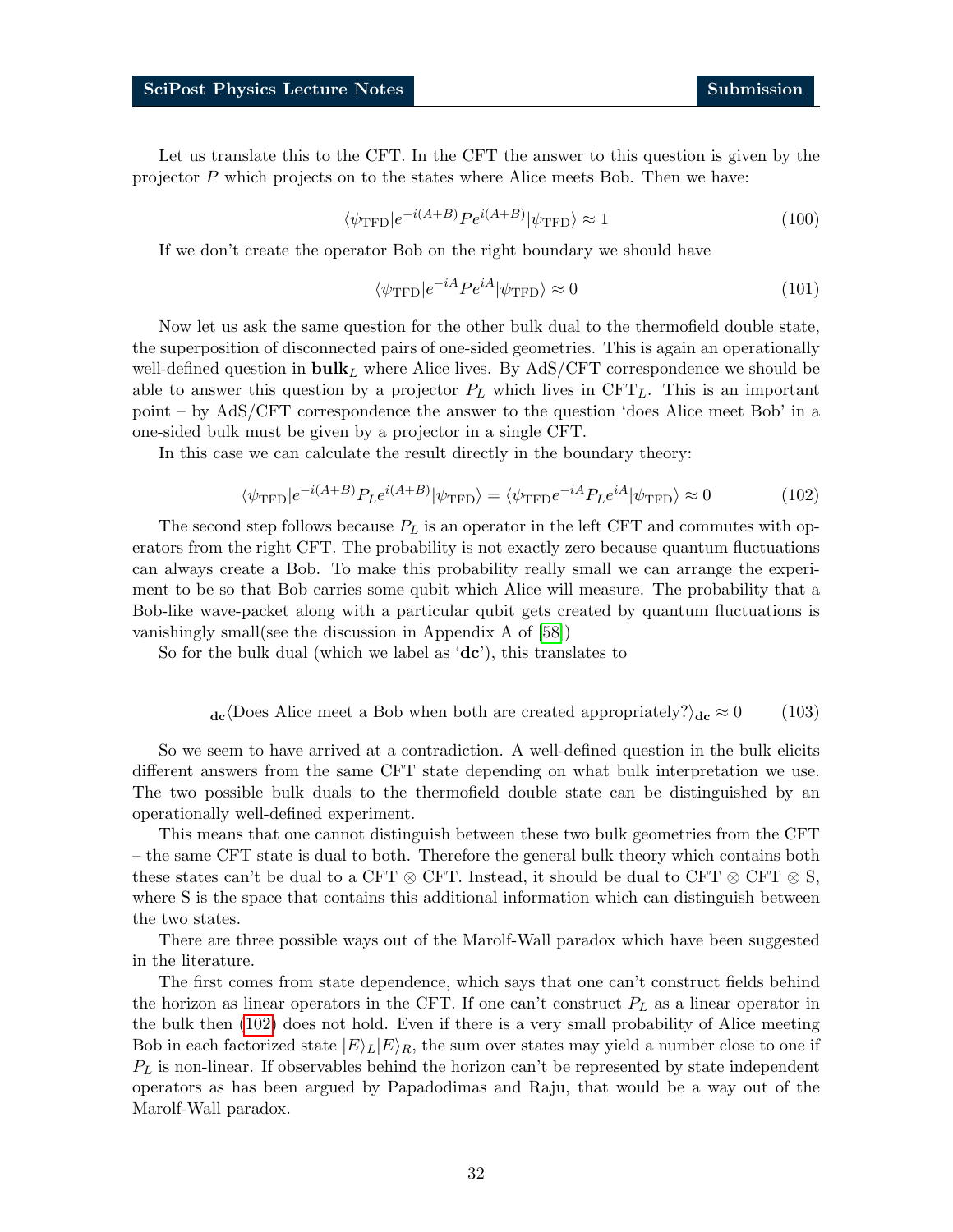Another way out has been suggested by Jafferis [\[59\]](#page-36-13), who has argued that the kind of observables involved in describing this experiment may not be good bulk observables. Jafferis has argued that good bulk observables must be non-perturbatively diffeomorphism invariant and these observables do not satisfy that criterion.

A different point of view on the Marolf-Wall paradox [\[60\]](#page-36-14) is that one should not interpret the argument to imply that there are superselection sectors. Rather, the more natural interpretation of the argument is that a state in CFT  $\otimes$  CFT can have two bulk duals which differ in their operator dictionaries. Note that the same bulk question was answered by different projection operators in the CFT in the two cases. This means that the bulk-boundary operator dictionaries are different in the two cases. There is no contradiction in the CFT and one could argue that a single CFT state having multiple bulk duals with differing operator dictionaries is not a paradox in itself.

## <span id="page-32-0"></span>8 Conclusion

In these lectures, we reviewed the program of completing the bulk-boundary dictionary. We reviewed the HKLL construction in Anti-de Sitter spacetime and obtained the smearing function for free and interacting theories. We saw that for an AdS-Rindler patch the smearing function is a distribution instead. However, using a distribution one can obtain a representation smeared over a smaller boundary region. We discussed bulk reconstruction from symmetries.

We also reviewed challenges to bulk reconstruction. We only understand bulk reconstruction at large N, the case of finite  $N$  (i.e quantum gravity in the bulk) remains a challenge. Even at large N, the existence of a horizon poses challenges. We saw that for black holes formed from collapse the HKLL procedure fails. However a prescription for bulk reconstruction in terms of mirror operators exists, which we reviewed. Finally, we reviewed the Marolf-Wall paradox which challenges the idea that the AdS/CFT dictionary is one-to-one.

## Acknowledgements

It's a pleasure to thank Alok Laddha for introducing me to this topic and for many valuable discussions over the years. I am extremely grateful to Daniel Harlow, Daniel Kabat, Gilad Lifschytz and Aron Wall for patiently answering my questions. I would like to thank Suvrat Raju, Shubho Roy, Debajyoti Sarkar, and Ronak Soni for several illuminating discussions. I would also like to thank the two anonymous referees for correcting several errors and pointing out a number of typos in the original draft.

These lectures were delivered at the ST4 meeting, 2018 held in NISER Bhubaneshwar. ST4 is a great platform for budding researchers to learn from each other. Many thanks to all the organizers and participants of ST4 2018 and a big thank you to everyone involved in making ST4 happen. l am grateful to the faculty and administration of NISER Bhubaneshwar for hospitality during the workshop ST4 2018, where these lectures were delivered.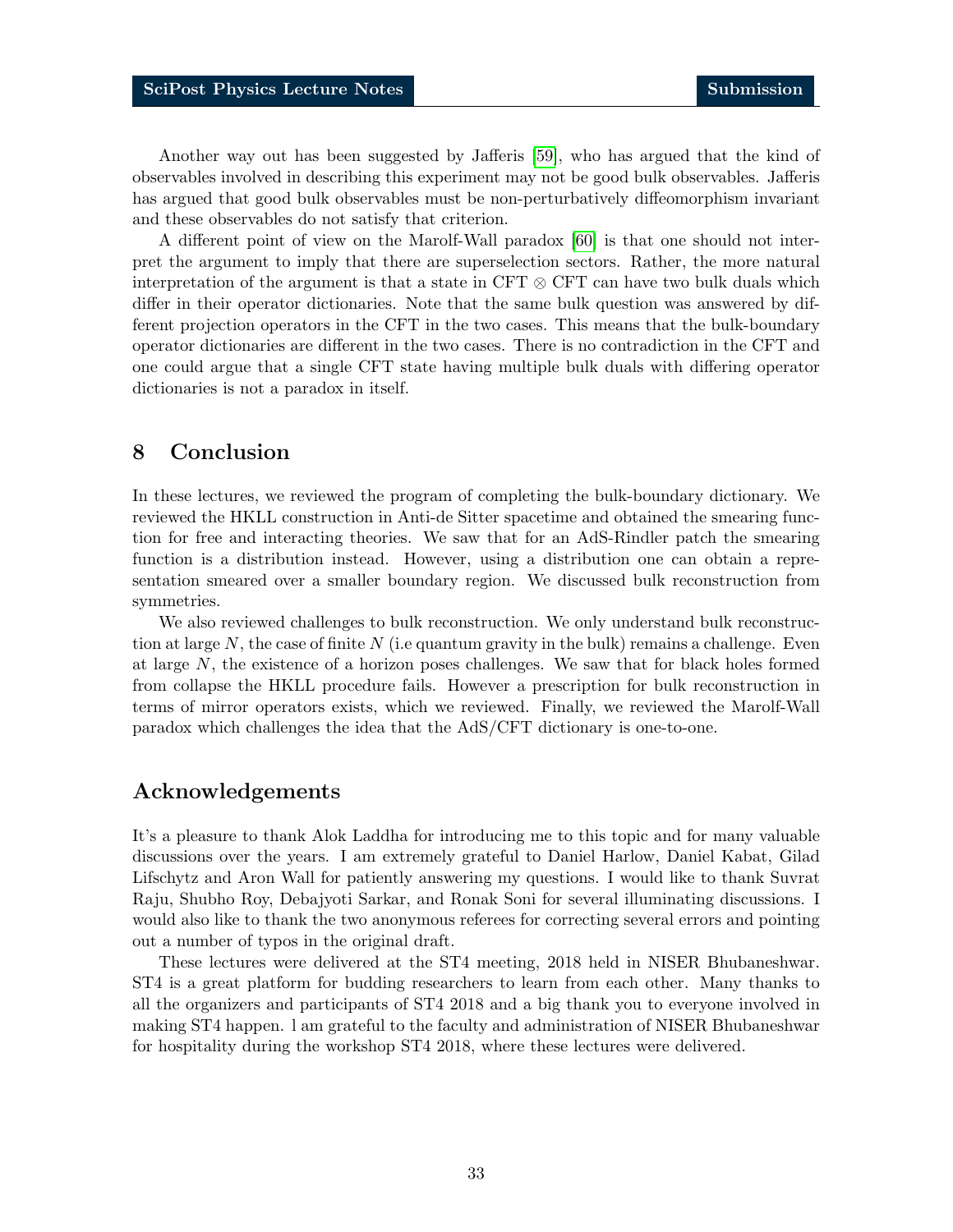## References

- <span id="page-33-0"></span>[1] A. Almheiri, D. Marolf, J. Polchinski and J. Sully, Black Holes: Complementarity or Firewalls?, JHEP 02, 062 (2013), doi[:10.1007/JHEP02\(2013\)062,](https://doi.org/10.1007/JHEP02(2013)062) <1207.3123>.
- <span id="page-33-1"></span>[2] S. D. Mathur, The Information paradox: A Pedagogical introduction, Class. Quant. Grav. 26, 224001 (2009), doi[:10.1088/0264-9381/26/22/224001,](https://doi.org/10.1088/0264-9381/26/22/224001) <0909.1038>.
- <span id="page-33-2"></span>[3] D. Harlow, TASI Lectures on the Emergence of Bulk Physics in AdS/CFT, PoS TASI2017, 002 (2018), doi[:10.22323/1.305.0002,](https://doi.org/10.22323/1.305.0002) <1802.01040>.
- <span id="page-33-3"></span>[4] T. De Jonckheere, Modave lectures on bulk reconstruction in AdS/CFT, PoS Modave2017, 005 (2018), doi[:10.22323/1.323.0005,](https://doi.org/10.22323/1.323.0005) <1711.07787>.
- <span id="page-33-4"></span>[5] J. M. Maldacena, The Large N limit of superconformal field theories and supergravity, Int. J. Theor. Phys. 38, 1113 (1999), doi[:10.1023/A:1026654312961,](https://doi.org/10.1023/A:1026654312961, 10.4310/ATMP.1998.v2.n2.a1) [10.4310/ATMP.1998.v2.n2.a1,](https://doi.org/10.1023/A:1026654312961, 10.4310/ATMP.1998.v2.n2.a1) [Adv. Theor. Math. Phys.2,231(1998)], <hep-th/9711200>.
- [6] S. S. Gubser, I. R. Klebanov and A. M. Polyakov, Gauge theory correlators from noncritical string theory, Phys. Lett. B428, 105 (1998), doi[:10.1016/S0370-2693\(98\)00377-3,](https://doi.org/10.1016/S0370-2693(98)00377-3) <hep-th/9802109>.
- <span id="page-33-5"></span>[7] E. Witten, Anti-de Sitter space and holography, Adv. Theor. Math. Phys. 2, 253 (1998), doi[:10.4310/ATMP.1998.v2.n2.a2,](https://doi.org/10.4310/ATMP.1998.v2.n2.a2) <hep-th/9802150>.
- <span id="page-33-6"></span>[8] V. Balasubramanian, P. Kraus and A. E. Lawrence, Bulk versus boundary dynamics in anti-de Sitter space-time, Phys. Rev. D59, 046003 (1999), doi[:10.1103/PhysRevD.59.046003,](https://doi.org/10.1103/PhysRevD.59.046003) <hep-th/9805171>.
- [9] V. Balasubramanian, P. Kraus, A. E. Lawrence and S. P. Trivedi, Holographic probes of anti-de Sitter space-times, Phys. Rev. D59, 104021 (1999), doi[:10.1103/PhysRevD.59.104021,](https://doi.org/10.1103/PhysRevD.59.104021) <hep-th/9808017>.
- <span id="page-33-7"></span>[10] T. Banks, M. R. Douglas, G. T. Horowitz and E. J. Martinec, AdS dynamics from conformal field theory (1998), <hep-th/9808016>.
- <span id="page-33-8"></span>[11] D. Harlow and D. Stanford, Operator Dictionaries and Wave Functions in AdS/CFT and  $dS/CFT$  (2011), <1104.2621>.
- <span id="page-33-9"></span>[12] J. M. Maldacena, Eternal black holes in anti-de Sitter, JHEP 04, 021 (2003), doi[:10.1088/1126-6708/2003/04/021,](https://doi.org/10.1088/1126-6708/2003/04/021) <hep-th/0106112>.
- <span id="page-33-10"></span>[13] M. Gary and S. B. Giddings, The Flat space S-matrix from the AdS/CFT correspondence?, Phys. Rev. D80, 046008 (2009), doi[:10.1103/PhysRevD.80.046008,](https://doi.org/10.1103/PhysRevD.80.046008) <0904.3544>.
- <span id="page-33-11"></span>[14] M. Gary and S. B. Giddings, *Constraints on a fine-grained AdS/CFT correspondence*, Phys. Rev. D94(6), 065017 (2016), doi[:10.1103/PhysRevD.94.065017,](https://doi.org/10.1103/PhysRevD.94.065017) <1106.3553>.
- <span id="page-33-12"></span>[15] I. Heemskerk, J. Penedones, J. Polchinski and J. Sully, Holography from Conformal Field Theory, JHEP 10, 079 (2009), doi[:10.1088/1126-6708/2009/10/079,](https://doi.org/10.1088/1126-6708/2009/10/079) <0907.0151>.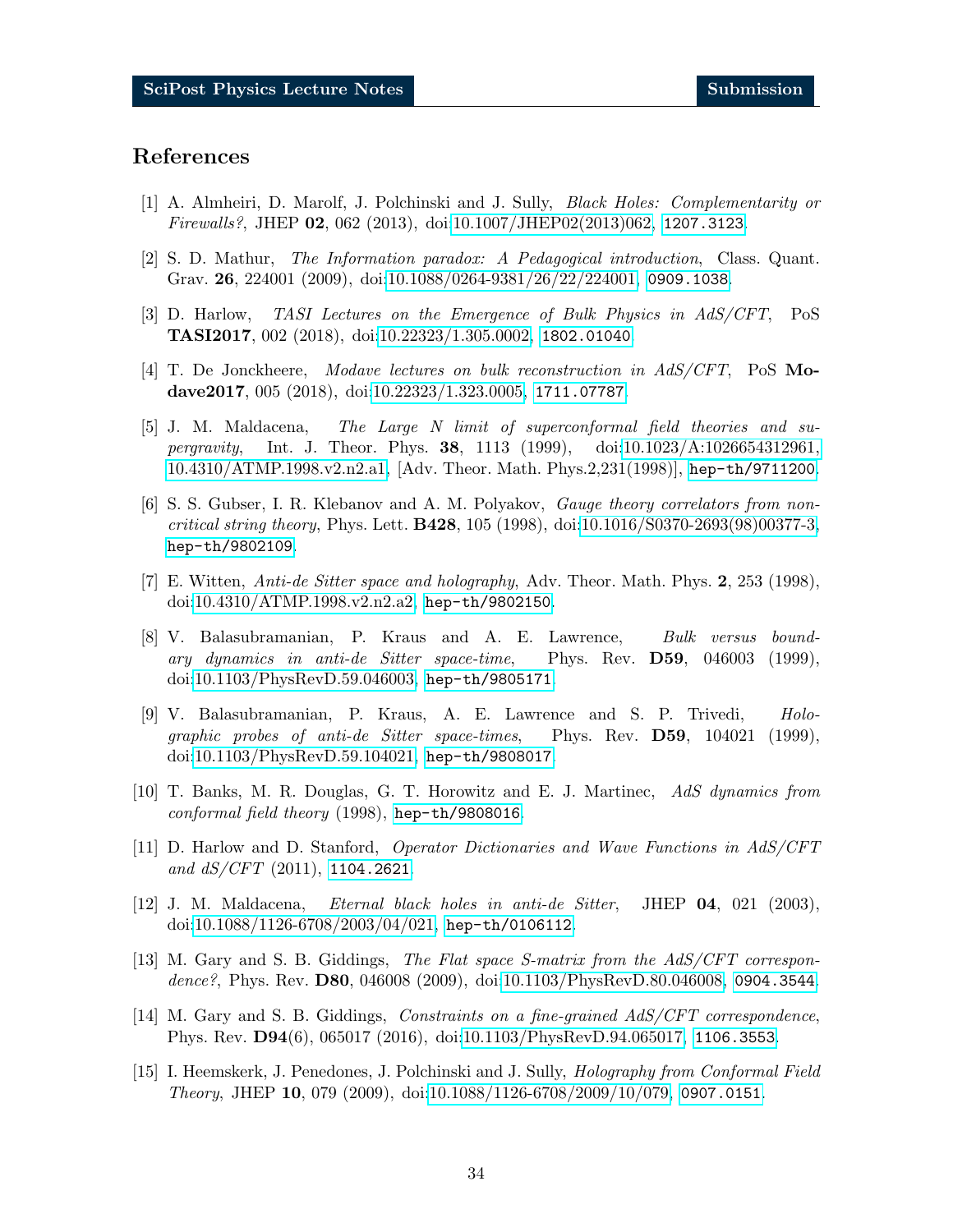- <span id="page-34-0"></span>[16] S. El-Showk and K. Papadodimas, Emergent Spacetime and Holographic CFTs, JHEP 10, 106 (2012), doi[:10.1007/JHEP10\(2012\)106,](https://doi.org/10.1007/JHEP10(2012)106) <1101.4163>.
- <span id="page-34-1"></span>[17] O. Aharony, S. S. Gubser, J. M. Maldacena, H. Ooguri and Y. Oz, Large N field theories, string theory and gravity, Phys. Rept. 323, 183 (2000), doi[:10.1016/S0370-](https://doi.org/10.1016/S0370-1573(99)00083-6) [1573\(99\)00083-6,](https://doi.org/10.1016/S0370-1573(99)00083-6) <hep-th/9905111>.
- <span id="page-34-2"></span>[18] I. Bena, On the construction of local fields in the bulk of  $AdS(5)$  and other spaces, Phys. Rev. D62, 066007 (2000), doi[:10.1103/PhysRevD.62.066007,](https://doi.org/10.1103/PhysRevD.62.066007) <hep-th/9905186>.
- <span id="page-34-4"></span>[19] A. Hamilton, D. N. Kabat, G. Lifschytz and D. A. Lowe, Local bulk operators in AdS/CFT: A Boundary view of horizons and locality, Phys. Rev. D73, 086003 (2006), doi[:10.1103/PhysRevD.73.086003,](https://doi.org/10.1103/PhysRevD.73.086003) <hep-th/0506118>.
- <span id="page-34-3"></span>[20] A. Hamilton, D. N. Kabat, G. Lifschytz and D. A. Lowe, Holographic representation of local bulk operators, Phys. Rev. D74, 066009 (2006), doi[:10.1103/PhysRevD.74.066009,](https://doi.org/10.1103/PhysRevD.74.066009) <hep-th/0606141>.
- <span id="page-34-5"></span>[21] I. Heemskerk, Construction of Bulk Fields with Gauge Redundancy, JHEP 09, 106 (2012), doi[:10.1007/JHEP09\(2012\)106,](https://doi.org/10.1007/JHEP09(2012)106) <1201.3666>.
- [22] D. Kabat, G. Lifschytz, S. Roy and D. Sarkar, Holographic representation of bulk fields with spin in  $AdS/CFT$ , Phys. Rev. **D86**, 026004 (2012), doi[:10.1103/PhysRevD.86.026004, 10.1103/PhysRevD.86.029901,](https://doi.org/10.1103/PhysRevD.86.026004, 10.1103/PhysRevD.86.029901) <1204.0126>.
- <span id="page-34-6"></span>[23] V. F. Foit, D. Kabat and G. Lifschytz, Bulk reconstruction for spinor fields in AdS/CFT, JHEP 02, 129 (2020), doi[:10.1007/JHEP02\(2020\)129,](https://doi.org/10.1007/JHEP02(2020)129) <1912.00952>.
- <span id="page-34-7"></span>[24] A. Hamilton, D. N. Kabat, G. Lifschytz and D. A. Lowe, Local bulk operators in AdS/CFT: A Holographic description of the black hole interior, Phys. Rev. D75, 106001 (2007), doi[:10.1103/PhysRevD.75.106001, 10.1103/PhysRevD.75.129902,](https://doi.org/10.1103/PhysRevD.75.106001, 10.1103/PhysRevD.75.129902) [Erratum: Phys. Rev.D75,129902(2007)], <hep-th/0612053>.
- <span id="page-34-8"></span>[25] D. Kabat and G. Lifschytz, Local bulk physics from intersecting modular Hamiltonians, JHEP 06, 120 (2017), doi[:10.1007/JHEP06\(2017\)120,](https://doi.org/10.1007/JHEP06(2017)120) <1703.06523>.
- <span id="page-34-9"></span>[26] D. Kabat and G. Lifschytz, Does boundary quantum mechanics imply quantum mechanics in the bulk?, JHEP  $03$ , 151 (2018), doi[:10.1007/JHEP03\(2018\)151,](https://doi.org/10.1007/JHEP03(2018)151) <1801.08101>.
- <span id="page-34-10"></span>[27] D. Kabat, G. Lifschytz and D. A. Lowe, Constructing local bulk observables in interacting AdS/CFT, Phys. Rev. D83, 106009 (2011), doi[:10.1103/PhysRevD.83.106009,](https://doi.org/10.1103/PhysRevD.83.106009) [1102.](1102.2910) [2910](1102.2910).
- <span id="page-34-11"></span>[28] I. Heemskerk, D. Marolf, J. Polchinski and J. Sully, Bulk and Transhorizon Measurements in  $AdS/CFT$ , JHEP 10, 165 (2012), doi[:10.1007/JHEP10\(2012\)165,](https://doi.org/10.1007/JHEP10(2012)165) <1201.3664>.
- <span id="page-34-12"></span>[29] W. Donnelly and S. B. Giddings, Diffeomorphism-invariant observables and their nonlocal algebra, Phys. Rev. D93(2), 024030 (2016), doi[:10.1103/PhysRevD.94.029903,](https://doi.org/10.1103/PhysRevD.94.029903, 10.1103/PhysRevD.93.024030) [10.1103/PhysRevD.93.024030,](https://doi.org/10.1103/PhysRevD.94.029903, 10.1103/PhysRevD.93.024030) [Erratum: Phys. Rev.D94,no.2,029903(2016)], [1507.](1507.07921) [07921](1507.07921).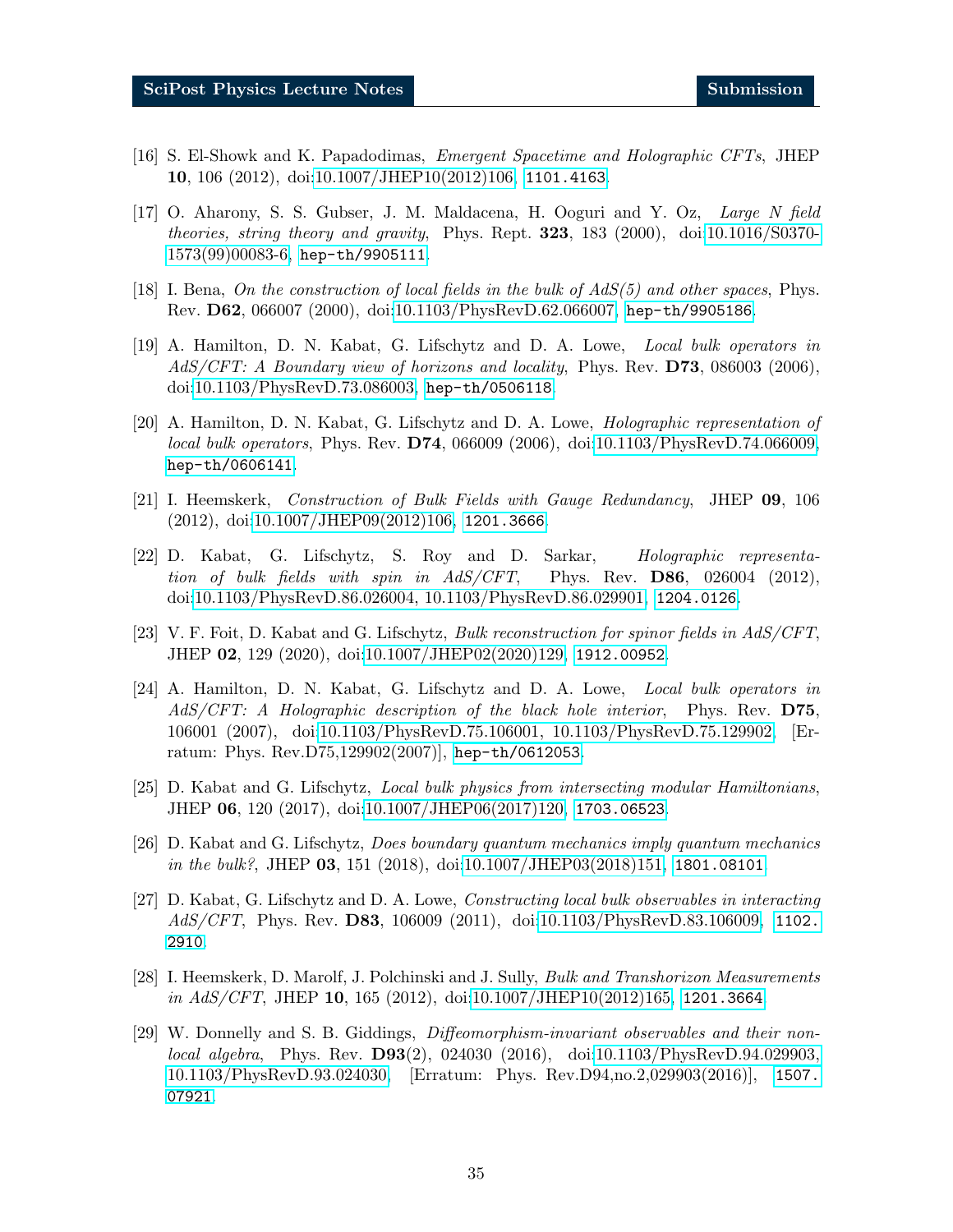- <span id="page-35-0"></span>[30] D. Kabat and G. Lifschytz, CFT representation of interacting bulk gauge fields in AdS, Phys. Rev. D87(8), 086004 (2013), doi[:10.1103/PhysRevD.87.086004,](https://doi.org/10.1103/PhysRevD.87.086004) <1212.3788>.
- <span id="page-35-1"></span>[31] M. Guica and D. L. Jafferis, On the construction of charged operators inside an eternal black hole, SciPost Phys. 3(2), 016 (2017), doi[:10.21468/SciPostPhys.3.2.016,](https://doi.org/10.21468/SciPostPhys.3.2.016) [1511.](1511.05627) [05627](1511.05627).
- <span id="page-35-2"></span>[32] C. G. Torre, *Gravitational observables and local symmetries*, Phys. Rev. **D48**, R2373 (1993), doi[:10.1103/PhysRevD.48.R2373,](https://doi.org/10.1103/PhysRevD.48.R2373) <gr-qc/9306030>.
- [33] S. B. Giddings, D. Marolf and J. B. Hartle, *Observables in effective gravity*, Phys. Rev. D74, 064018 (2006), doi[:10.1103/PhysRevD.74.064018,](https://doi.org/10.1103/PhysRevD.74.064018) <hep-th/0512200>.
- [34] B. Dittrich, Partial and complete observables for canonical general relativity, Class. Quant. Grav. 23, 6155 (2006), doi[:10.1088/0264-9381/23/22/006,](https://doi.org/10.1088/0264-9381/23/22/006) <gr-qc/0507106>.
- [35] J. Tambornino, Relational Observables in Gravity: a Review, SIGMA 8, 017 (2012), doi[:10.3842/SIGMA.2012.017,](https://doi.org/10.3842/SIGMA.2012.017) <1109.0740>.
- <span id="page-35-3"></span>[36] W. Donnelly and S. B. Giddings, Observables, gravitational dressing, and obstructions to locality and subsystems, Phys. Rev.  $D94(10)$ ,  $104038$  (2016), doi[:10.1103/PhysRevD.94.104038,](https://doi.org/10.1103/PhysRevD.94.104038) <1607.01025>.
- <span id="page-35-4"></span>[37] D. Kabat and G. Lifschytz, Decoding the hologram: Scalar fields interacting with gravity, Phys. Rev. D89(6), 066010 (2014), doi[:10.1103/PhysRevD.89.066010,](https://doi.org/10.1103/PhysRevD.89.066010) <1311.3020>.
- <span id="page-35-5"></span>[38] I. A. Morrison, Boundary-to-bulk maps for AdS causal wedges and the Reeh-Schlieder property in holography, JHEP **05**, 053 (2014), doi[:10.1007/JHEP05\(2014\)053,](https://doi.org/10.1007/JHEP05(2014)053) [1403.](1403.3426) [3426](1403.3426).
- <span id="page-35-6"></span>[39] H. Casini, M. Huerta and R. C. Myers, Towards a derivation of holographic entanglement entropy, JHEP 05, 036 (2011), doi[:10.1007/JHEP05\(2011\)036,](https://doi.org/10.1007/JHEP05(2011)036) <1102.0440>.
- <span id="page-35-7"></span>[40] S. Ryu and T. Takayanagi, Holographic derivation of entanglement entropy from AdS/CFT, Phys. Rev. Lett. 96, 181602 (2006), doi[:10.1103/PhysRevLett.96.181602,](https://doi.org/10.1103/PhysRevLett.96.181602) <hep-th/0603001>.
- <span id="page-35-8"></span>[41] V. E. Hubeny, M. Rangamani and T. Takayanagi, A Covariant holographic entanglement entropy proposal, JHEP 07, 062 (2007), doi[:10.1088/1126-6708/2007/07/062,](https://doi.org/10.1088/1126-6708/2007/07/062) [0705.](0705.0016) [0016](0705.0016).
- <span id="page-35-9"></span>[42] A. Almheiri, X. Dong and D. Harlow, Bulk Locality and Quantum Error Correction in  $AdS/CFT$ , JHEP 04, 163 (2015), doi[:10.1007/JHEP04\(2015\)163,](https://doi.org/10.1007/JHEP04(2015)163) <1411.7041>.
- [43] X. Dong, D. Harlow and A. C. Wall, Reconstruction of Bulk Operators within the Entanglement Wedge in Gauge-Gravity Duality, Phys. Rev. Lett.  $117(2)$ , 021601 (2016), doi[:10.1103/PhysRevLett.117.021601,](https://doi.org/10.1103/PhysRevLett.117.021601) <1601.05416>.
- [44] T. Faulkner and A. Lewkowycz, Bulk locality from modular flow, JHEP 07, 151 (2017), doi[:10.1007/JHEP07\(2017\)151,](https://doi.org/10.1007/JHEP07(2017)151) <1704.05464>.